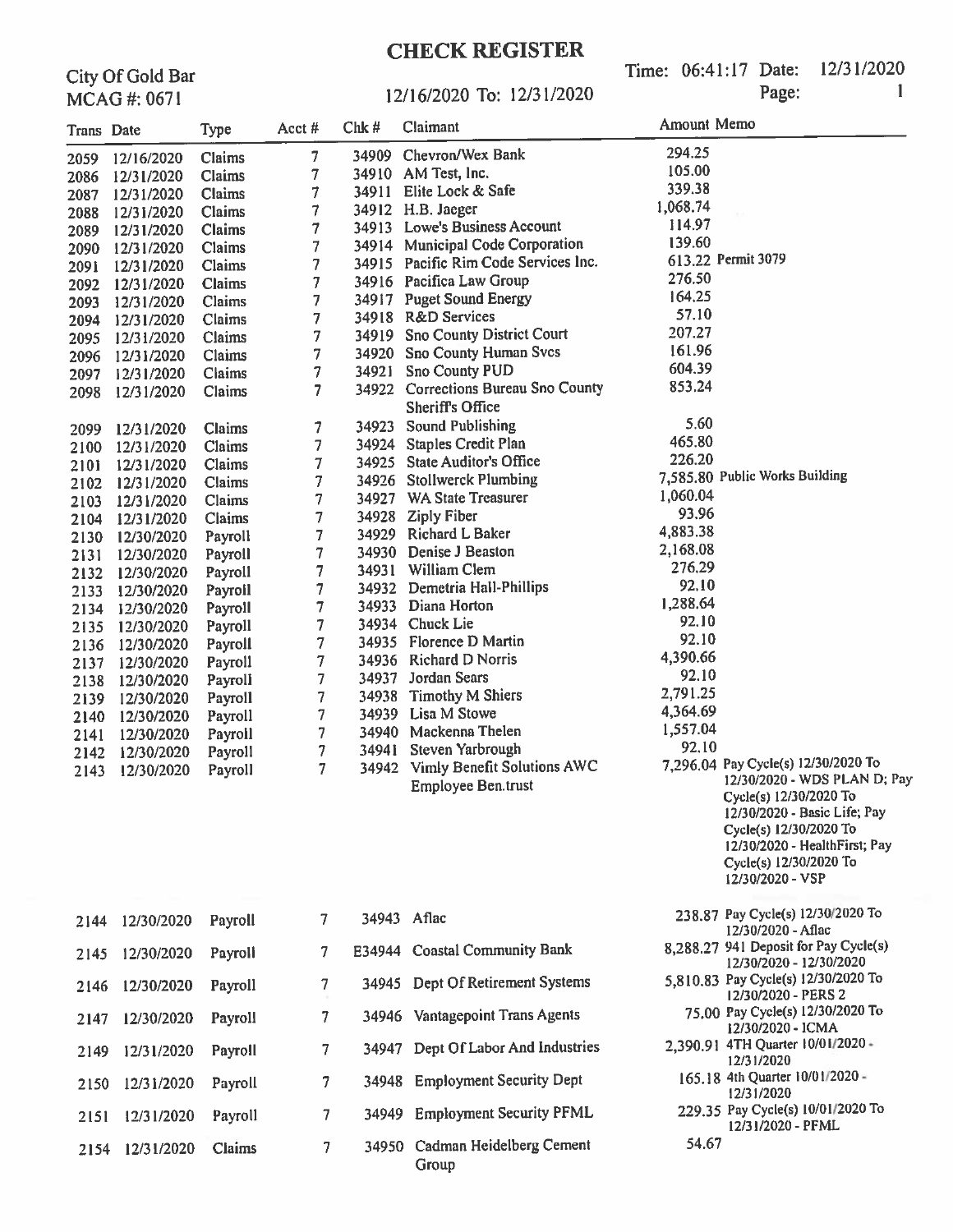|            |                                        |                 |                               |      | <b>CHECK REGISTER</b>                                                                                                                                                                                                                                                                                        |               |                      |       |            |
|------------|----------------------------------------|-----------------|-------------------------------|------|--------------------------------------------------------------------------------------------------------------------------------------------------------------------------------------------------------------------------------------------------------------------------------------------------------------|---------------|----------------------|-------|------------|
|            | City Of Gold Bar                       |                 |                               |      |                                                                                                                                                                                                                                                                                                              |               | Time: 06:41:17 Date: |       | 12/31/2020 |
|            | MCAG#: 0671                            |                 |                               |      | 12/16/2020 To: 12/31/2020                                                                                                                                                                                                                                                                                    |               |                      | Page: | 2          |
| Trans Date |                                        | <b>Type</b>     | Acct#                         | Chk# | Claimant                                                                                                                                                                                                                                                                                                     |               | Amount Memo          |       |            |
|            | 2155 12/31/2020                        | Claims          | 7                             |      | 34951 Dunlap Industrial Hdwre                                                                                                                                                                                                                                                                                |               | 51.71                |       |            |
| 2156       | 12/31/2020                             | Claims          | 7                             |      | 34952 H.B. Jaeger                                                                                                                                                                                                                                                                                            |               | 85.27                |       |            |
| 2157       | 12/31/2020                             | Claims          | 7                             |      | 34953 Sno County PUD                                                                                                                                                                                                                                                                                         |               | 2,248.11             |       |            |
| 2158       | 12/31/2020                             | Claims          | 7                             |      | 34954 Sound Publishing                                                                                                                                                                                                                                                                                       |               | 8.40                 |       |            |
| 2159       | 12/31/2020                             | <b>Claims</b>   | 7                             |      | 34955 Accounts Receivable ULINE                                                                                                                                                                                                                                                                              |               | 2,642.53             |       |            |
|            | 2160 12/31/2020                        | Claims          | 7                             |      | 34956 Verizon Wireless                                                                                                                                                                                                                                                                                       |               | 218.85               |       |            |
|            |                                        |                 | 001 General Government        |      |                                                                                                                                                                                                                                                                                                              |               | 24,263.94            |       |            |
|            |                                        | 101 City Street |                               |      |                                                                                                                                                                                                                                                                                                              |               | 2,484.88             |       |            |
|            |                                        |                 | 103 Park Impact Fee Fund      |      |                                                                                                                                                                                                                                                                                                              |               | 2,642.53             |       |            |
|            |                                        |                 | 301 Capital Projects Fund     |      |                                                                                                                                                                                                                                                                                                              |               | 319.20               |       |            |
|            |                                        |                 | 401 Water Operating           |      |                                                                                                                                                                                                                                                                                                              |               | 25,869.00            |       |            |
|            |                                        |                 | 403 Water Capital Improvement |      |                                                                                                                                                                                                                                                                                                              |               | 6,383.88<br>3,398.32 |       |            |
|            |                                        |                 | 415 Stormwater Fund           |      |                                                                                                                                                                                                                                                                                                              |               | 1,060.04             |       |            |
|            |                                        |                 | 633 Agency Fund               |      |                                                                                                                                                                                                                                                                                                              |               | – Claims:            |       | 19,746.81  |
|            |                                        |                 |                               |      |                                                                                                                                                                                                                                                                                                              |               | 66,421.79 Payroll:   |       | 46,674.98  |
|            | <b>Finance Group</b>                   |                 |                               |      | <b>Finance Group</b>                                                                                                                                                                                                                                                                                         |               | <b>Finance Group</b> |       |            |
|            | <b>Finance Group</b><br><b>ATTEST:</b> |                 |                               |      | WE, the members of the City Council of the City of Gold Bar Washington, DO HEREBY certify that the<br>merchandise or services listed above have been received and that the above listed vouchers and the<br>related checks have been reviewed and approved for payment by the City of Gold Bar City Council. |               |                      |       |            |
|            |                                        | Councilmember   |                               |      |                                                                                                                                                                                                                                                                                                              | Councilmember |                      |       |            |
|            |                                        | Councilmember   |                               |      |                                                                                                                                                                                                                                                                                                              | Councilmember |                      |       |            |
|            |                                        | Councilmember   |                               |      |                                                                                                                                                                                                                                                                                                              | Mayor         |                      |       |            |
|            |                                        |                 |                               |      | DATED this                                                                                                                                                                                                                                                                                                   | day of        |                      | 2020. |            |

Clerk./Treasurer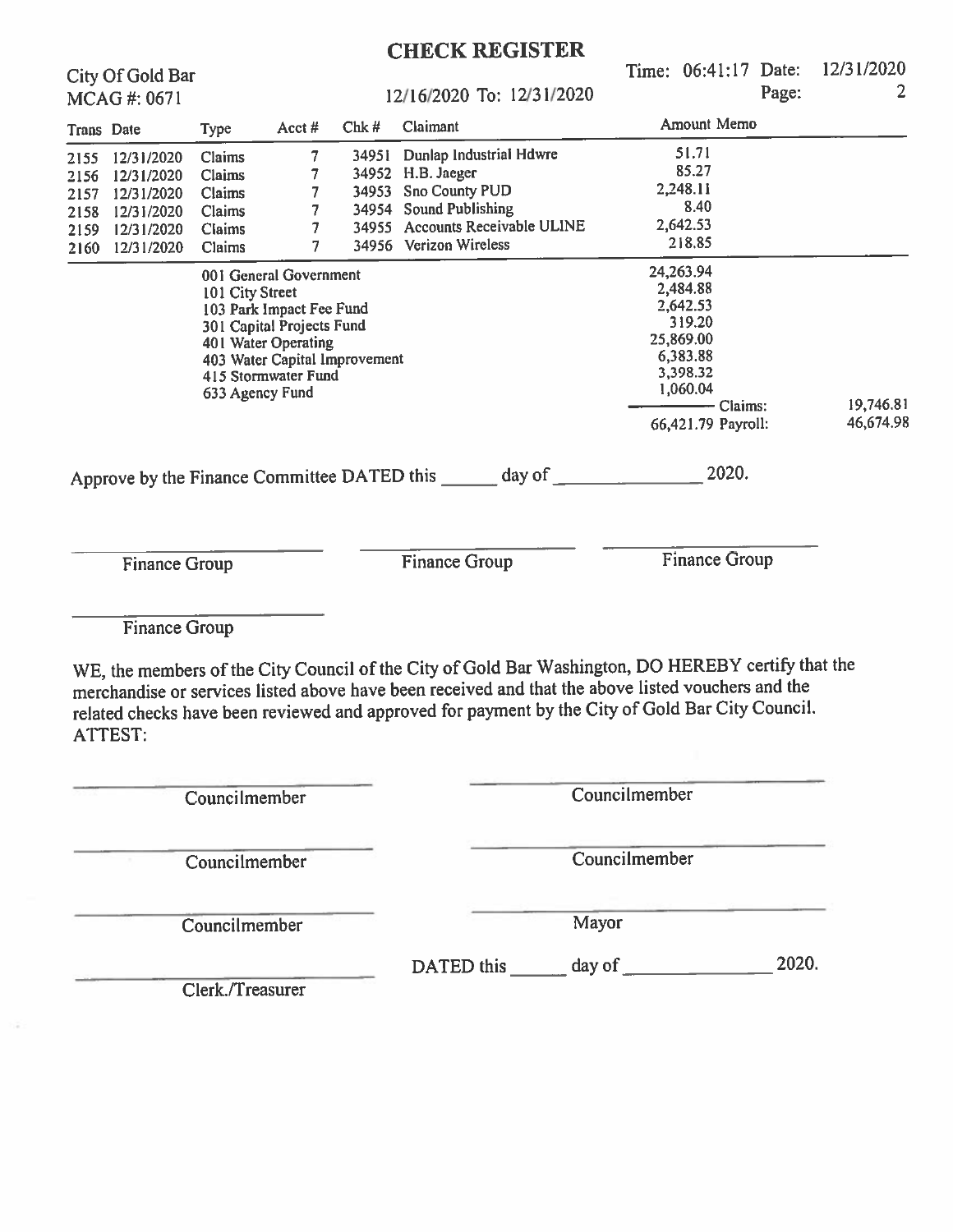### 01/06/2021 To: 01/19/2021

Time: 16:25:47 Date: 01/14/2021 Page:  $\mathbf{1}$ 

| Trans Date |            | Type                               | Acct#                                                                                                                              | Chk#      | Claimant                                                       | <b>Amount Memo</b>                                                             |                                                       |
|------------|------------|------------------------------------|------------------------------------------------------------------------------------------------------------------------------------|-----------|----------------------------------------------------------------|--------------------------------------------------------------------------------|-------------------------------------------------------|
| 23         | 01/12/2021 | Payroll                            | 7                                                                                                                                  | 34957     | <b>Richard L Baker</b>                                         | 200.00                                                                         |                                                       |
| 24         | 01/12/2021 | Payroll                            | 7                                                                                                                                  | 34958     | Denise J Beaston                                               | 800.00                                                                         |                                                       |
| 25         | 01/12/2021 | Payroll                            | 7                                                                                                                                  |           | 34959 Timothy M Shiers                                         | 200.00                                                                         |                                                       |
| 39         | 01/19/2021 | Claims                             | 7                                                                                                                                  |           | 34960 AWC Rmsa                                                 |                                                                                | 82,704.82 Annual Insurance                            |
| 40         | 01/19/2021 | Claims                             | $\overline{\mathcal{I}}$                                                                                                           | 34961 AWC |                                                                |                                                                                | 1,229.00 Annual Membership Fee                        |
| 41         | 01/19/2021 | Claims                             | $\overline{\phantom{a}}$                                                                                                           | 34962 AWC |                                                                |                                                                                | 125.00 Annual Drug Consortium Fee                     |
| 42         | 01/19/2021 | Claims                             | 7                                                                                                                                  |           | 34963 B & L Utility, Inc.                                      |                                                                                | 2,354.40 Replacement Of Voided Check,<br>Vactor Sves. |
| 43         | 01/19/2021 | Claims                             | 7                                                                                                                                  | 34964     | <b>Barmon Lumber</b>                                           | 167.82                                                                         |                                                       |
| 44         | 01/19/2021 | Claims                             | 7                                                                                                                                  | 34965     | <b>Bay Alarm</b>                                               |                                                                                | 499.32 Annual Fee                                     |
| 45         | 01/19/2021 | Claims                             | 7                                                                                                                                  | 34966     | <b>Blue Line</b>                                               |                                                                                | 2,732.00 1st And Grand                                |
| 46         | 01/19/2021 | Claims                             | 7                                                                                                                                  |           | 34967 Brim Tractor Company Inc.                                | 48.84                                                                          |                                                       |
| 47         | 01/19/2021 | Claims                             | 7                                                                                                                                  |           | 34968 Bustard Custom Construction, Inc                         |                                                                                | 59.99 Credit Balance                                  |
| 48         | 01/19/2021 | Claims                             | 7                                                                                                                                  |           | 34969 Cadman Heidelberg Cement<br>Group                        | 54.67                                                                          |                                                       |
| 49         | 01/19/2021 | Claims                             | 7                                                                                                                                  |           | 34970 City Of Gold Bar                                         | 440.88                                                                         |                                                       |
| 50         | 01/19/2021 | Claims                             | 7                                                                                                                                  | 34971     | Debit Account Coastal<br><b>Community Bank</b>                 | 1,294.27                                                                       |                                                       |
| 51         | 01/19/2021 | Claims                             | 7                                                                                                                                  |           | 34972 Comcast Business                                         | 314.25                                                                         |                                                       |
| 52         | 01/19/2021 | <b>Claims</b>                      | $\overline{7}$                                                                                                                     |           | E34973 Dept Of Revenue-Excise Tax                              | 1,901.84                                                                       |                                                       |
| 53         | 01/19/2021 | Claims                             | 7                                                                                                                                  |           | 34974 Evergreen Rural Water                                    |                                                                                | 200.00 Annual Conference                              |
| 54         | 01/19/2021 | Claims                             | 7                                                                                                                                  | 34975     | <b>Evergreen Rural Water</b>                                   |                                                                                | 303.20 Annual Membership                              |
| 55         | 01/19/2021 | Claims                             | 7                                                                                                                                  |           | 34976 Gold Bar Geek<br>1,226.25                                |                                                                                |                                                       |
| 56         | 01/19/2021 | Claims                             | 7                                                                                                                                  | 34977     | John L Light                                                   | 300.00                                                                         |                                                       |
| 57         | 01/19/2021 | Claims                             | 7                                                                                                                                  | 34978     | Lowe's Business Account                                        | 1,928.35                                                                       |                                                       |
| 58         | 01/19/2021 | Claims                             | $\overline{\phantom{a}}$                                                                                                           | 34979     | <b>Municipal Code Corporation</b>                              |                                                                                | 225.00 Annual Fee                                     |
| 59         | 01/19/2021 | Claims                             | 7                                                                                                                                  | 34980     | Pacific Rim Code Services Inc.                                 |                                                                                | 721.74 Permit 3095                                    |
| 60         | 01/19/2021 | Claims                             | 7                                                                                                                                  | 34981     | Pacifica Law Group                                             | 237.00                                                                         |                                                       |
| 61         | 01/19/2021 | Claims                             | 7                                                                                                                                  |           | 34982 Petty Cash                                               | 108.74                                                                         |                                                       |
| 62         | 01/19/2021 | Claims                             | 7                                                                                                                                  |           | 34983 Puget Sound Clean Air Agency                             |                                                                                | 1,300.00 Annual Fee                                   |
| 63         | 01/19/2021 | Claims                             | 7                                                                                                                                  | 34984     | <b>Sno County PUD</b>                                          | 1,353.12                                                                       |                                                       |
| 64         | 01/19/2021 | Claims                             | 7                                                                                                                                  | 34985     | Sno County Sheriff                                             | 89,531.75 Q4 2020                                                              |                                                       |
| 65         | 01/19/2021 | Claims                             | $\overline{7}$                                                                                                                     |           | 34986 Attn: Heather Thomas Snohomish<br><b>Health District</b> |                                                                                | 2,000.00 Health District Contribution                 |
| 66         | 01/19/2021 | Claims                             | 7                                                                                                                                  | 34987     | Springbrook                                                    |                                                                                | 8,028.03 Annual BIAS Fee                              |
| 67         | 01/19/2021 | Claims                             | 7                                                                                                                                  | 34988     | <b>Staples Credit Plan</b>                                     | 57.16                                                                          |                                                       |
| 68         | 01/19/2021 | Claims                             | 7                                                                                                                                  |           | 34989 Utilities Underground                                    | 9.03                                                                           |                                                       |
| 69         | 01/19/2021 | Claims                             | 7                                                                                                                                  |           | 34990 WA State Treasurer                                       | 160.57                                                                         |                                                       |
| 70         | 01/19/2021 | Claims                             | 7                                                                                                                                  | 34991     | Waste Management                                               | 426.48                                                                         |                                                       |
| 71         | 01/19/2021 | Claims                             | 7                                                                                                                                  | 34992     | <b>Ziply Fiber</b>                                             | 339.80                                                                         |                                                       |
|            |            | 101 City Street<br>633 Agency Fund | 001 General Government<br>301 Capital Projects Fund<br>401 Water Operating<br>403 Water Capital Improvement<br>415 Stormwater Fund |           |                                                                | 142,486.81<br>6,440.75<br>78.54<br>41,390.10<br>6,875.42<br>6,151.13<br>160.57 |                                                       |
|            |            |                                    |                                                                                                                                    |           |                                                                |                                                                                | - Claims:<br>202,383.32                               |

203,583.32 Payroll:

1,200.00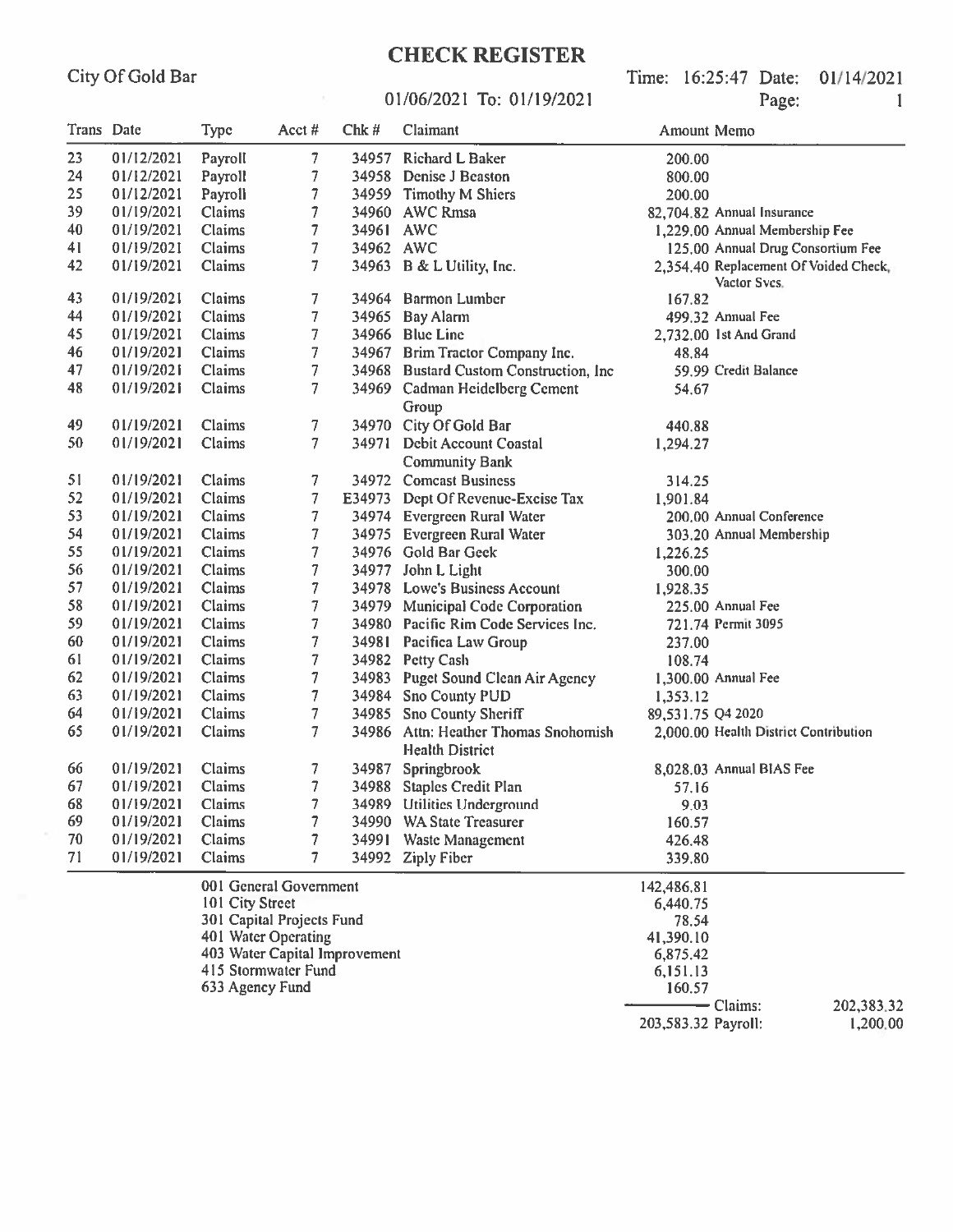# **CHECK REGISTER**

Time: 07:22:50 Date: 01/28/2021 Page:  $\mathbf{1}$ 

#### 01/20/2021 To: 02/02/2021

|     | Trans Date | Type    | Acct#             | Chk #       | Claimant                                     | Amount Memo |                                                                                                                                                                                                 |
|-----|------------|---------|-------------------|-------------|----------------------------------------------|-------------|-------------------------------------------------------------------------------------------------------------------------------------------------------------------------------------------------|
| 104 | 01/20/2021 | Claims  | 7                 |             | 34993 B & L Utility, Inc.                    |             | 19,600.34 1st St. Project                                                                                                                                                                       |
| 105 | 01/20/2021 | Claims  | 7                 |             | 34994 Chevron/Wex Bank                       | 497.16      |                                                                                                                                                                                                 |
| 166 | 01/26/2021 | Payroll | 7                 |             | 34996 Denise J Beaston                       | 2,289.38    |                                                                                                                                                                                                 |
| 167 | 01/26/2021 | Payroll | 7                 |             | 34997 William Clem                           | 276.29      |                                                                                                                                                                                                 |
| 168 | 01/26/2021 | Payroll | 7                 | 34998       | Demetria Hall-Phillips                       | 92.10       |                                                                                                                                                                                                 |
| 170 | 01/26/2021 | Payroll | 7                 |             | 35000 Chuck Lie                              | 92.10       |                                                                                                                                                                                                 |
| 171 | 01/26/2021 | Payroll | 7                 | 35001       | Florence D Martin                            | 92.10       |                                                                                                                                                                                                 |
| 173 | 01/26/2021 | Payroll | 7                 | 35003       | Jordan Sears                                 | 92.10       |                                                                                                                                                                                                 |
| 177 | 01/26/2021 | Payroll | 7                 | 35007       | Steven Yarbrough                             | 92.10       |                                                                                                                                                                                                 |
| 165 | 01/26/2021 | Payroll | 7                 | 35008       | Richard L Baker                              | 3,547.97    |                                                                                                                                                                                                 |
| 169 | 01/26/2021 | Payroll | 7                 | 35009       | Diana Horton                                 | 1,187.64    |                                                                                                                                                                                                 |
| 172 | 01/26/2021 | Payroll | 7                 |             | 35010 Richard D Norris                       | 4,499.98    |                                                                                                                                                                                                 |
| 174 | 01/26/2021 | Payroll | 7                 | 35011       | <b>Timothy M Shiers</b>                      | 2,864.71    |                                                                                                                                                                                                 |
| 175 | 01/26/2021 | Payroll | 7                 |             | 35012 Lisa M Stowe                           | 3,600.62    |                                                                                                                                                                                                 |
| 176 | 01/26/2021 | Payroll | 7                 | 35013       | Mackenna Thelen                              | 1,468.74    |                                                                                                                                                                                                 |
| 182 | 01/31/2021 | Payroll | 7                 |             | 35014 Vimly Benefit Solutions AWC            |             | 7,539.00 Pay Cycle(s) 01/01/2021 To                                                                                                                                                             |
|     |            |         |                   |             | <b>Employee Ben.trust</b>                    |             | 01/31/2021 - WDS PLAN D, Pay<br>Cycle(s) 01/01/2021 To<br>01/31/2021 - Basic Life; Pay<br>Cycle(s) 01/01/2021 To<br>01/31/2021 - HealthFirst; Pay<br>Cycle(s) 01/01/2021 To<br>01/31/2021 - VSP |
| 183 | 01/31/2021 | Payroll | 7                 | 35015 Aflac |                                              |             | 238.87 Pay Cycle(s) 01/01/2021 To<br>01/31/2021 - Aflac                                                                                                                                         |
| 184 | 01/31/2021 | Payroll | 7.                |             | E35016 Coastal Community Bank                |             | 7,204.23 941 Deposit for Pay Cycle(s)<br>01/26/2021 - 01/26/2021                                                                                                                                |
| 185 | 01/31/2021 | Payroll | 7                 |             | 35017 Dept Of Retirement Systems             |             | 5,932.58 Pay Cycle(s) 01/01/2021 To<br>01/31/2021 - PERS 2                                                                                                                                      |
| 186 | 01/31/2021 | Payroll | 7                 |             | 35018 Vantagepoint Trans Agents              |             | 75.00 Pay Cycle(s) 01/01/2021 To<br>$01/31/2021 - ICMA$                                                                                                                                         |
| 191 | 02/02/2021 | Claims  | 7                 |             | 35019 AM Test, Inc.                          | 60.00       |                                                                                                                                                                                                 |
| 192 | 02/02/2021 | Claims  | 7                 |             | 35020 Brim Tractor Company Inc.              | 427.35      |                                                                                                                                                                                                 |
| 193 | 02/02/2021 | Claims  | $\overline{\tau}$ |             | 35021 Bustard Custom Construction, Inc.      | 74.81       |                                                                                                                                                                                                 |
| 194 | 02/02/2021 | Claims  | 7                 |             | 35022 DLC Investment Property LLC            | 67.92       |                                                                                                                                                                                                 |
| 195 | 02/02/2021 | Claims  |                   |             | 35023 Dept Of Health                         |             | 1,297.65 Annual Operator Fee                                                                                                                                                                    |
| 196 | 02/02/2021 | Claims  |                   |             | 35024 Glen's Rental Sales and Service        | 450.23      |                                                                                                                                                                                                 |
| 197 | 02/02/2021 | Claims  | 7                 |             | 35025 Grainger                               | 42.55       |                                                                                                                                                                                                 |
| 198 | 02/02/2021 | Claims  | 7                 |             | 35026 H.B. Jaeger                            | 612.70      |                                                                                                                                                                                                 |
| 199 | 02/02/2021 | Claims  | 7.                |             | 35027 Municipal Code Corporation             |             | 860.80 Online Hosting Annual Fee &<br>Ordinances                                                                                                                                                |
| 200 | 02/02/2021 | Claims  | 7.                |             | 35028 Pacific Rim Code Services Inc.         |             | 860.98 Permit #3101                                                                                                                                                                             |
| 201 | 02/02/2021 | Claims  | 7                 |             | 35029 Permabilt Industries                   |             | 65,343.26 New Public Works Building                                                                                                                                                             |
| 202 | 02/02/2021 | Claims  | 7                 |             | 35030 Puget Sound Energy                     | 178.24      |                                                                                                                                                                                                 |
| 203 | 02/02/2021 | Claims  | 7                 |             | 35031 Scholten's Equipment                   | 134.33      |                                                                                                                                                                                                 |
| 204 | 02/02/2021 | Claims  | 7                 |             | 35032 Sno County Office Of Public<br>Defense | 448.00      |                                                                                                                                                                                                 |
| 205 | 02/02/2021 | Claims  | 7                 |             | 35033 Sno County PUD                         | 2,626.17    |                                                                                                                                                                                                 |
| 206 | 02/02/2021 | Claims  | 7.                |             | 35034 Corrections Bureau Sno County          | 452.13      |                                                                                                                                                                                                 |
|     |            |         |                   |             | Sheriff's Office                             |             |                                                                                                                                                                                                 |
| 207 | 02/02/2021 | Claims  | 7                 |             | 35035 State Auditor's Office                 | 1,922.70    |                                                                                                                                                                                                 |
| 208 | 02/02/2021 | Claims  | 7                 |             | 35036 Verizon Wireless                       | 219.11      |                                                                                                                                                                                                 |
| 209 | 02/02/2021 | Claims  | 7                 |             | 35037 WA State Treasurer                     | 160.61      |                                                                                                                                                                                                 |
| 210 | 02/02/2021 | Claims  | 7                 |             | 35038 WFG National Title                     | 55.05       |                                                                                                                                                                                                 |
| 211 | 02/02/2021 | Claims  | 7                 |             | 35039 Xerox Corporation                      | 273.21      |                                                                                                                                                                                                 |
| 212 | 02/02/2021 | Claims  | 7                 |             | 35040 Ziply Fiber                            | 41.63       |                                                                                                                                                                                                 |
| 225 | 02/02/2021 | Claims  | 7                 |             | 35041 Route 2 Boat and RV                    |             | 10,763.75 Well Building                                                                                                                                                                         |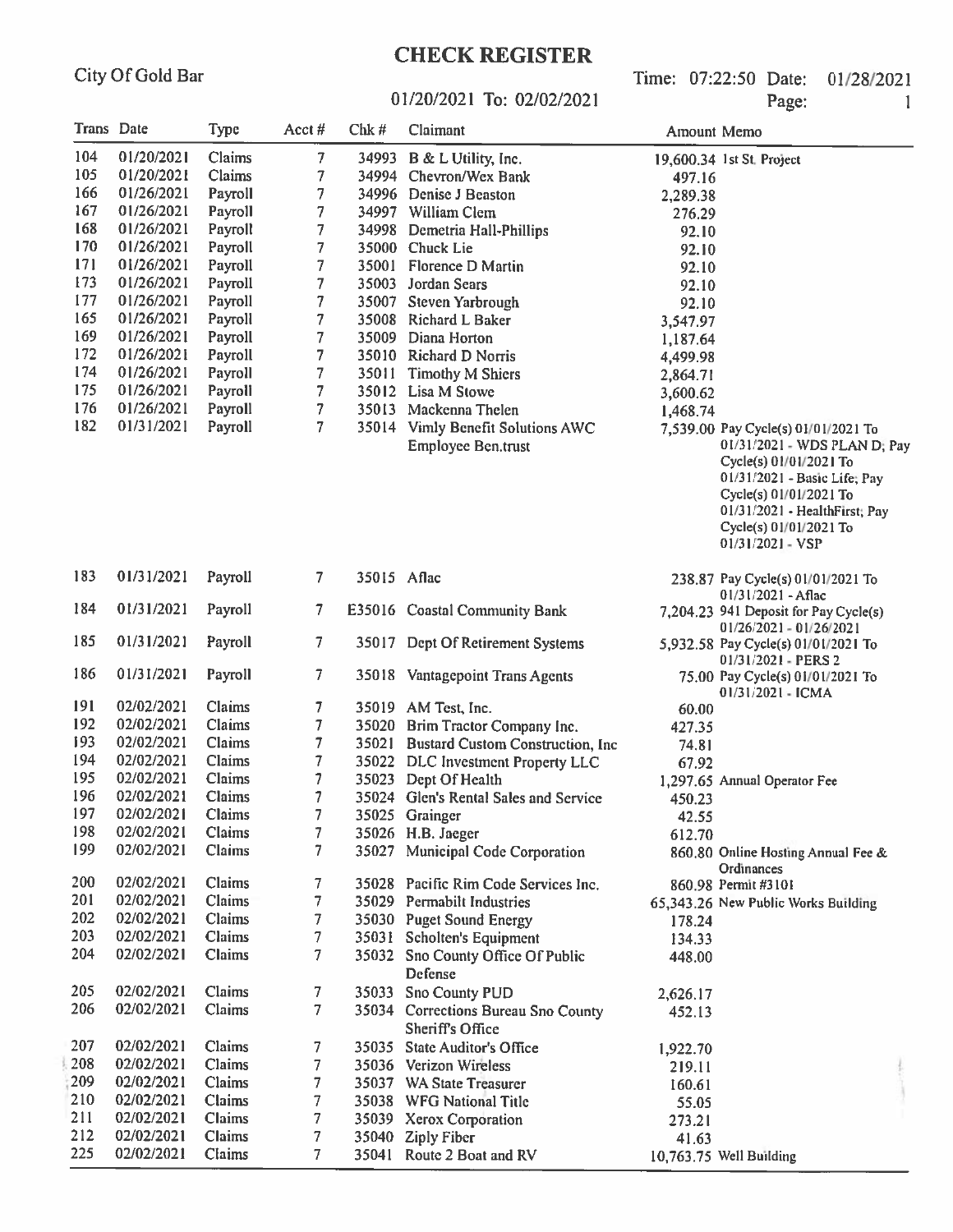| City Of Gold Bar     |                  |                                                      |      |                      |                                                                                                                                                                                                                                                                                                              |               | Time: 07:22:50 Date:   |       | 01/28/2021<br>2         |
|----------------------|------------------|------------------------------------------------------|------|----------------------|--------------------------------------------------------------------------------------------------------------------------------------------------------------------------------------------------------------------------------------------------------------------------------------------------------------|---------------|------------------------|-------|-------------------------|
|                      |                  |                                                      |      |                      | 01/20/2021 To: 02/02/2021                                                                                                                                                                                                                                                                                    |               |                        | Page: |                         |
| Trans Date           | Type             | Acct $#$                                             | Chk# | Claimant             |                                                                                                                                                                                                                                                                                                              |               | Amount Memo            |       |                         |
|                      | 101 City Street  | 001 General Government                               |      |                      |                                                                                                                                                                                                                                                                                                              |               | 27,184.41<br>2,430.91  |       |                         |
|                      |                  | 301 Capital Projects Fund                            |      |                      |                                                                                                                                                                                                                                                                                                              |               | 2,613.73               |       |                         |
|                      |                  | 302 General And Street Grants Fund                   |      |                      |                                                                                                                                                                                                                                                                                                              |               | 19,600.34              |       |                         |
|                      |                  | 401 Water Operating<br>403 Water Capital Improvement |      |                      |                                                                                                                                                                                                                                                                                                              |               | 21,836.18<br>63,651.06 |       |                         |
|                      |                  | 415 Stormwater Fund                                  |      |                      |                                                                                                                                                                                                                                                                                                              |               | 11,178.95              |       |                         |
|                      | 633 Agency Fund  |                                                      |      |                      |                                                                                                                                                                                                                                                                                                              |               | 160.61<br>- Claims:    |       |                         |
|                      |                  |                                                      |      |                      |                                                                                                                                                                                                                                                                                                              |               | 148,656.19 Payroll:    |       | 107,470.68<br>41,185.51 |
|                      |                  |                                                      |      |                      | Approve by the Finance Committee DATED this _______ day of _____________________                                                                                                                                                                                                                             |               | 2021.                  |       |                         |
|                      |                  |                                                      |      |                      |                                                                                                                                                                                                                                                                                                              |               |                        |       |                         |
| <b>Finance Group</b> |                  |                                                      |      | <b>Finance Group</b> |                                                                                                                                                                                                                                                                                                              |               | Finance Group          |       |                         |
| Finance Group        |                  |                                                      |      |                      |                                                                                                                                                                                                                                                                                                              |               |                        |       |                         |
|                      |                  |                                                      |      |                      | WE, the members of the City Council of the City of Gold Bar Washington, DO HEREBY certify that the<br>merchandise or services listed above have been received and that the above listed vouchers and the<br>related checks have been reviewed and approved for payment by the City of Gold Bar City Council. |               |                        |       |                         |
|                      | Councilmember    |                                                      |      |                      |                                                                                                                                                                                                                                                                                                              | Councilmember |                        |       |                         |
|                      |                  |                                                      |      |                      |                                                                                                                                                                                                                                                                                                              |               |                        |       |                         |
|                      | Councilmember    |                                                      |      |                      |                                                                                                                                                                                                                                                                                                              | Councilmember |                        |       |                         |
|                      | Councilmember    |                                                      |      |                      | Mayor                                                                                                                                                                                                                                                                                                        |               |                        |       |                         |
|                      |                  |                                                      |      |                      |                                                                                                                                                                                                                                                                                                              |               |                        |       |                         |
|                      | Clerk./Treasurer |                                                      |      |                      |                                                                                                                                                                                                                                                                                                              |               |                        |       |                         |
|                      |                  |                                                      |      |                      |                                                                                                                                                                                                                                                                                                              |               |                        |       |                         |
|                      |                  |                                                      |      |                      |                                                                                                                                                                                                                                                                                                              |               |                        |       |                         |
|                      |                  |                                                      |      |                      |                                                                                                                                                                                                                                                                                                              |               |                        |       |                         |
|                      |                  |                                                      |      |                      |                                                                                                                                                                                                                                                                                                              |               |                        |       |                         |
|                      |                  |                                                      |      |                      |                                                                                                                                                                                                                                                                                                              |               |                        |       |                         |
| <b>ATTEST:</b>       |                  |                                                      |      |                      |                                                                                                                                                                                                                                                                                                              |               |                        |       |                         |
|                      |                  |                                                      |      |                      |                                                                                                                                                                                                                                                                                                              |               |                        |       |                         |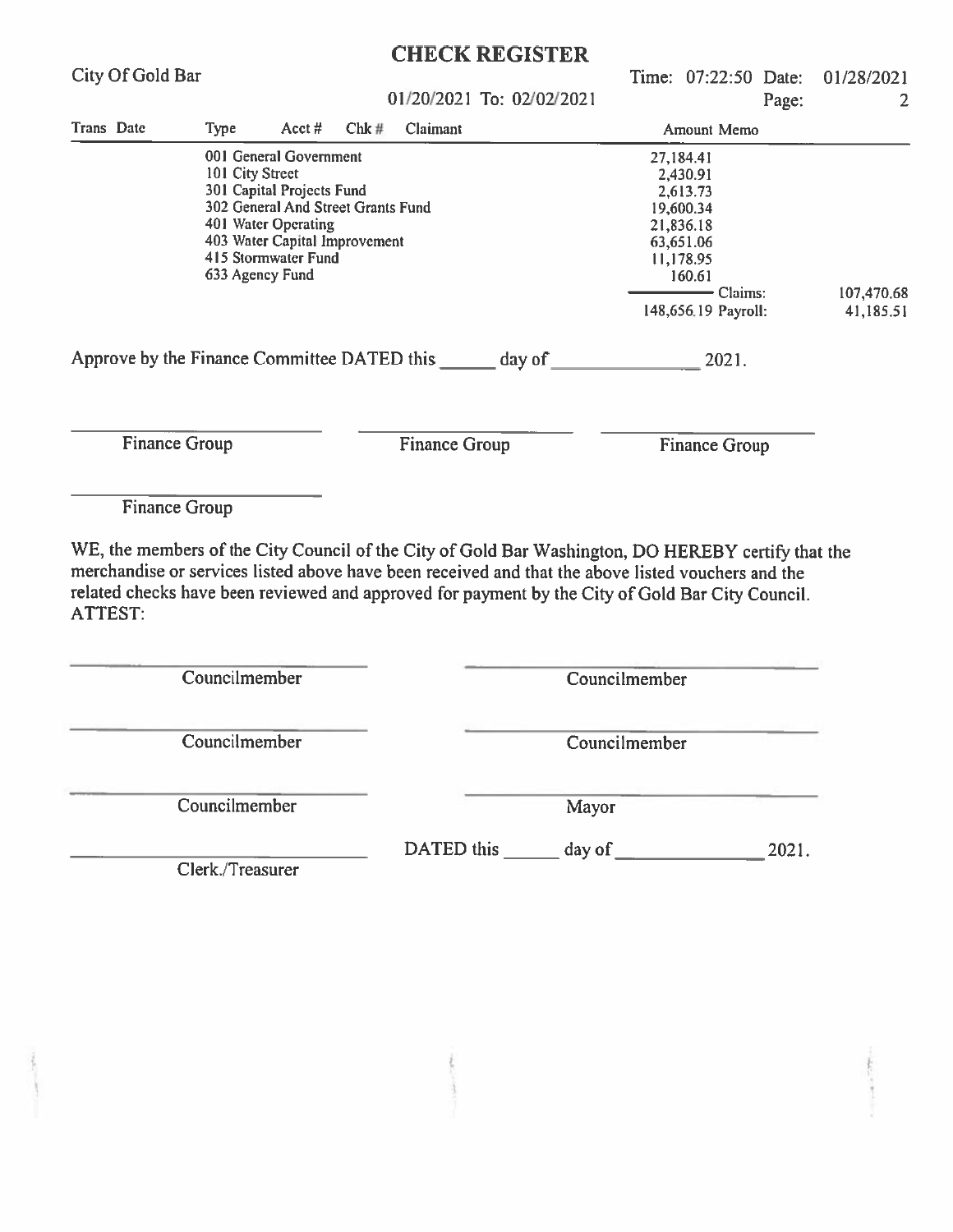Time: 07:38:24 Date: 02/11/2021 Page:

#### 02/03/2021 To: 02/16/2021

| Trans Date |            | Type          | Acct#                  | Chk#   | Claimant                                                | Amount Memo         |  |
|------------|------------|---------------|------------------------|--------|---------------------------------------------------------|---------------------|--|
| 275        | 02/04/2021 | Payroll       | 7                      | 35042  | Richard L Baker                                         | 200.00              |  |
| 276        | 02/04/2021 | Payroll       | 7                      |        | 35043 Denise J Beaston                                  | 800.00              |  |
| 277        | 02/04/2021 | Payroll       | 7                      |        | 35044 Timothy M Shiers                                  | 200.00              |  |
| 305        | 02/16/2021 | Claims        | 7                      |        | 35045 AM Test, Inc.                                     | 60.00               |  |
| 306        | 02/16/2021 | <b>Claims</b> | $\overline{7}$         |        | 35046 Barmon Lumber                                     | 66.12               |  |
| 307        | 02/16/2021 | Claims        | 7                      |        | 35047 Cadman Heidelberg Cement                          | 10.58               |  |
|            |            |               |                        |        | Group                                                   |                     |  |
| 308        | 02/16/2021 | Claims        | 7                      | 35048  | City Of Gold Bar                                        | 440.88              |  |
| 309        | 02/16/2021 | Claims        | 7                      |        | 35049 Debit Account Coastal                             | 1,339.42            |  |
|            |            |               |                        |        | <b>Community Bank</b>                                   |                     |  |
| 310        | 02/16/2021 | Claims        | 7                      |        | 35050 Comcast Business                                  | 314.23              |  |
| 311        | 02/16/2021 | Claims        | 7                      | E35051 | Dept Of Revenue-Excise Tax                              | 1,776.41            |  |
| 312        | 02/16/2021 | Claims        | 7                      |        | 35052 John Galt                                         | 31.25 Annual Report |  |
| 313        | 02/16/2021 | Claims        | 7                      | 35053  | John L Light                                            | 300.00              |  |
| 314        | 02/16/2021 | Claims        | 7                      |        | 35054 Monroe Parts House, Inc. NAPA                     | 22.45               |  |
| 315        | 02/16/2021 | Claims        | 7                      | 35055  | <b>Sno County Auditor</b>                               | 2,392.01            |  |
| 316        | 02/16/2021 | Claims        | 7                      |        | 35056 Sno County District Court                         | 507.84              |  |
| 317        | 02/16/2021 | Claims        | $\overline{7}$         | 35057  | <b>Sno County Finance Dept</b>                          | 8,955.00 800 Mhz    |  |
| 318        | 02/16/2021 | Claims        | $\overline{7}$         |        | 35058 Sno County PUD                                    | 1,370.85            |  |
| 319        | 02/16/2021 | Claims        | 7                      | 35059  | <b>Sno County Prosecuting Attorn</b>                    | 478.56              |  |
| 320        | 02/16/2021 | Claims        | 7                      |        | 35060 Corrections Bureau Sno County<br>Sheriff's Office | 1,178.40            |  |
| 321        | 02/16/2021 | Claims        | 7                      | 35061  | <b>State Auditor's Office</b>                           | 20.00               |  |
| 322        | 02/16/2021 | Claims        | 7                      | 35062  | <b>Sultan Pumper Septic</b>                             | 1,092.18            |  |
| 323        | 02/16/2021 | Claims        | 7                      |        | 35063 Utilities Underground                             | 12.90               |  |
| 324        | 02/16/2021 | Claims        | 7                      |        | 35064 WA State Treasurer                                | 406.22              |  |
| 325        | 02/16/2021 | Claims        | 7                      |        | 35065 Waste Management                                  | 427.20              |  |
| 326        | 02/16/2021 | Claims        | 7                      |        | 35066 Western Facilities Supply                         | 1,231.00            |  |
| 327        | 02/16/2021 | Claims        | 7                      |        | 35067 Xerox Corporation                                 | 288.98              |  |
| 328        | 02/16/2021 | Claims        | $\overline{7}$         |        | 35068 Ziply Fiber                                       | 271.87              |  |
| 329        | 02/16/2021 | Claims        | 7                      |        | 35069 Lowe's Business Account                           | 430.51              |  |
| 330        | 02/16/2021 | Claims        | 7                      |        | 35070 Titan Electric                                    | 7,450.15 New Shop   |  |
|            |            |               | 001 General Government |        |                                                         | 16.444.95           |  |

101 City Street<br>
101 City Street<br>
301 Capital Projects Fund<br>
401 Water Operating<br>
403 Water Capital Improvement<br>
415 Stormwater Fund<br>
633 Agency Fund 1,556.93 317.76 5,180.96 6,550.72 1,617.47 406.22  $-$  Claims: 30,875,01 32,075.01 Payroll: 1,200.00

 $\mathbf{I}$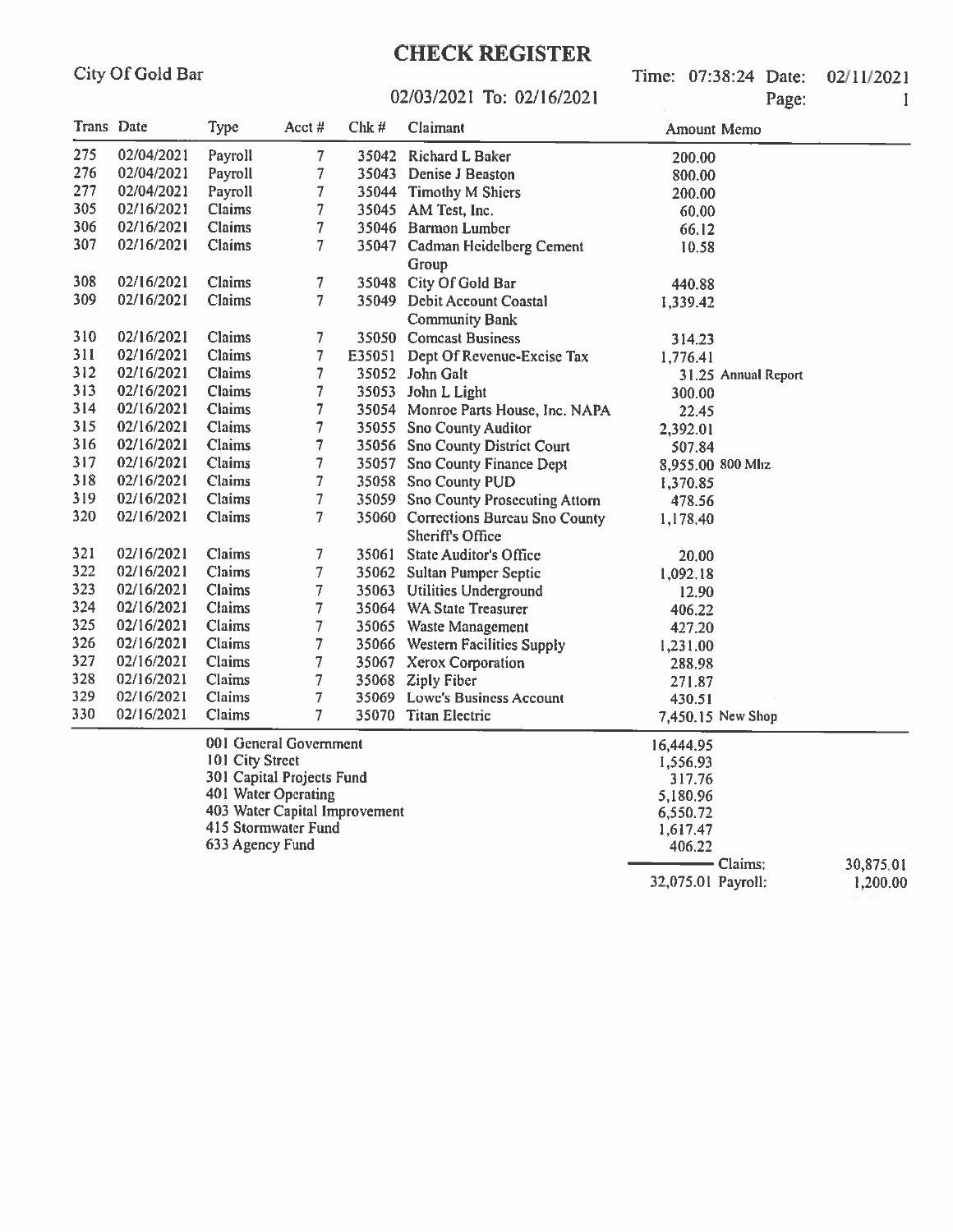#### 2021 Actuals

**Month** 

| <b>Date</b>         | Fund                        |    | <b>Beginning Balance Revenue</b> |     |            |   | <b>Expenditures</b> |    | <b>Ending Balance</b> |
|---------------------|-----------------------------|----|----------------------------------|-----|------------|---|---------------------|----|-----------------------|
| $Jan-21$            | 001 General                 |    | 673,825.58 \$                    |     | 72,985.04  | s | 163,011.12          | s  | 583,799.50            |
|                     | 101 Street                  | Ś  | 63.254.27                        | - S | 4,185.65   | s | 8,608.20            | s  | 58,831.72             |
|                     | 103 Park Impact             |    | 5.700.00 S                       |     |            |   |                     |    | 5.700.00              |
|                     | 104 Street Impact           |    | 4.900.00 S                       |     | ÷          |   | ٠                   |    | 4,900.00              |
|                     | <b>301 Capital Projects</b> | s  | 311,809,23 \$                    |     | ä,         |   | 78.54               | s  | 311,730.69            |
|                     | 302 Grants                  |    | 10.665.60                        | s   | 24,613.87  | s | 19,600.34           | s  | 15,679.13             |
|                     | 401 Water                   | s. | 360.726.26                       | -S. | 35,221.14  | s | 57,888.71           | -S | 338,058.69            |
|                     | 403 Water Capital           | Ś. | 1.268.583.68                     | s   | 46,649.97  | s | 6,875.42            | s  | 1,308,358.23          |
|                     | 404 Reserve                 | Ś. | 74,359.64                        | s   | ٠          |   | $\sim$              |    | 74,359.64             |
|                     | 405 Emergency Reserve       | Ś. | 85,000.00                        | s   | ÷          |   | $\sim$              |    | 85,000.00             |
|                     | 407 Water Debt              | Ś. | 4,921.08                         | Ś   | ٠          |   |                     |    | 4,921.08              |
|                     | 415 Stormwater              | Ś  | 179.431.67                       | Ś   | 9,098.22   | s | 8,643.43            | s  | 179,886.46            |
|                     | 633 Agency                  | s  | 1.367.96                         | S   | 222.95     | S | 160.57              | s  | 1,430.34              |
| <b>Month Totals</b> |                             |    | 3,044,544.97                     | Ś   | 192,976.84 | s | 264,866.33          | s  | 2,972,655.48          |

| 2019 Budget |                             |    |                      |   |                 |         |         |    |                          |     |                |         |
|-------------|-----------------------------|----|----------------------|---|-----------------|---------|---------|----|--------------------------|-----|----------------|---------|
| <b>Date</b> | Fund                        |    | <b>Budgeted Rev.</b> |   | <b>YTD Rev.</b> | Percent |         |    | <b>Budgeted Exp</b>      |     | <b>YTD Exp</b> | Percent |
| $Jan-21$    | 001 General                 |    | 882,905.00           | s | 72.985.04       |         | 8.27% S |    | 882,905.00               | s.  | 163,011.12     | 18%     |
|             | 101 Street                  | \$ | 58.000.00            | s | 4,185.65        |         | 7% S    |    | 58,000.00                | s   | 8,608.20       | 15%     |
|             | 103 Park Impact             | \$ | 3,000.00             | s |                 |         |         |    | 3,000.00 S               |     |                |         |
|             | 104 Street Impact           | \$ | 3.000.00             | s |                 |         |         |    | 3,000.00 \$              |     | $\sim$         |         |
|             | <b>301 Capital Projects</b> | \$ | 120,000.00           | s |                 |         | 0% S    |    | 120,000.00               | s   | 78.54          | 0%      |
|             | 302 Grants                  | Ś  | 135,000.00           | s | 24.613.87       |         | 18% S   |    | 135,000.00               | -S. | 19,600.34      | 15%     |
|             | 401 Water                   | Ś  | 411,900.00           | s | 35,221.14       |         | 9% S    |    | 411,900.00               | s   | 57,888.71      | 14%     |
|             | 403 Water Capital           | \$ | 535,000.00           | s | 46,649.97       |         | 9%      | -S | 535,000.00               | s   | 6,875.42       | 1%      |
|             | 404 Reserve                 | Ś  | $\sim$               | Ś |                 |         | 0% S    |    | $+1$                     | s   |                | 0%      |
|             | 405 Emergency Reserve       | Ś  | $\sim$               | Ś | ÷               |         | 0% S    |    | $\overline{\phantom{a}}$ |     |                | 0%      |
|             | 407 Water Debt              | Ŝ. | 73.360.00            | Ś | $\sim$          |         | $0\%$ S |    | 73,360.00                | s   |                | 0%      |
|             | 415 Stormwater              |    | 101.100.00           | s | 9.098.22        |         | 9% S    |    | 101,100.00               | s   | 8,643.43       | 9%      |
|             | 633 Agency                  |    | 7.000.00             | s | 222.95          |         | 3% S    |    | 7,000.00                 | s   | 160.57         | 2%      |
|             |                             |    |                      |   |                 |         |         |    |                          |     |                |         |

**YTD** 

| Fund                 | <b>Beginning Balance</b> |                 |   | <b>YTD Revenue</b>       | YTD Exp. |              |    | <b>YTD Ending Balance</b> |   | Beginning Balance spent/increased |
|----------------------|--------------------------|-----------------|---|--------------------------|----------|--------------|----|---------------------------|---|-----------------------------------|
| $1\sqrt{5}$          |                          | 673,825.58      | s | 72,985.04                | s        | 163,011.12   | S. | 583,799.50                |   | (90,026.08)                       |
| 101 <sub>5</sub>     |                          | 63,254.27 \$    |   | 4,185.65 \$              |          | 8,608.20 \$  |    | 58,831.72                 | s | (4, 422.55)                       |
| 103 <sub>5</sub>     |                          | 5,700.00        |   |                          |          |              |    |                           |   |                                   |
| 104 <sub>5</sub>     |                          | 4,900.00        |   |                          |          |              |    |                           |   |                                   |
| 301S                 |                          | 311,809.23 S    |   |                          |          | 78.54 S      |    | 311,730.69                |   | (78.54)                           |
| 302S                 |                          | 10,665.60 \$    |   | 24,613.87                | s        | 19,600.34 \$ |    | 15,679.13                 | S | 5,013.53                          |
| 401 S                |                          | 360,726.26 \$   |   | 35.221.14                | -S       | 57,888.71 \$ |    | 338,058.69                |   | (22,667.57)                       |
| 403 <sup>5</sup>     |                          | 1,268,583.68 \$ |   | 46.649.97                | -S       | 6,875.42     |    | \$1,308,358.23            |   | 39,774.55                         |
| 404 \$               |                          | 74,359.64 \$    |   | $\sim$                   |          | $\sim$       |    | 74,359.64                 |   | ٠                                 |
| 405 \$               |                          | 85,000.00 \$    |   | $\sim$                   |          | u.           |    | 85,000.00                 |   | ۰                                 |
| 407 S                |                          | 4,921.08 \$     |   | $\overline{\phantom{a}}$ |          |              |    | 4,921.08                  |   |                                   |
| 415 <sup>5</sup>     |                          | 179.431.67 \$   |   | 9,098.22 \$              |          | 8,643.43     | s  | 179,886.46                | Ś | 454.79                            |
| 633 S                |                          | 1.367.96 \$     |   | $222.95$ S               |          | 160.57 \$    |    | 1,430.34                  |   | 62.38                             |
| <b>YTD Totals \$</b> |                          | 3,044,544.97    | s | 192,976.84 \$            |          | 264,866.33   |    | \$2,962,055.48            |   | (71, 889.49)                      |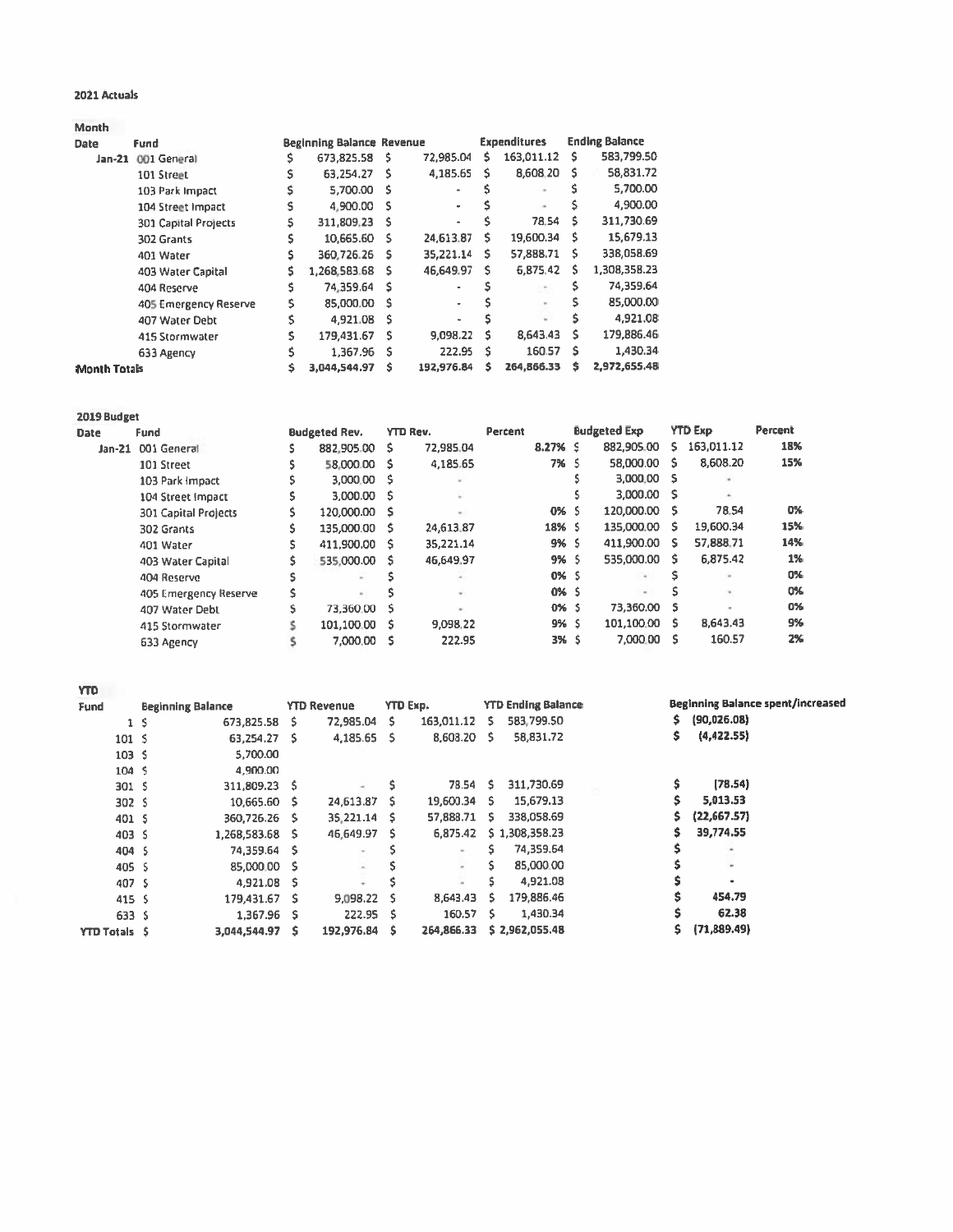## **CHECK REGISTER**

Time: 07:42:32 Date: 02/24/2021 Page:

 $\overline{1}$ 

#### 02/17/2021 To: 03/02/2021

| Trans Date |            | Type            | Acct#                      | Chk#        | Claimant                          | Amount Memo        |                                                                                                                                      |                                                                   |
|------------|------------|-----------------|----------------------------|-------------|-----------------------------------|--------------------|--------------------------------------------------------------------------------------------------------------------------------------|-------------------------------------------------------------------|
| 345        | 02/17/2021 | Claims          | 7                          |             | 35071 Chevron/Wex Bank            | 266.73             |                                                                                                                                      |                                                                   |
| 363        | 02/23/2021 | Payroll         | 7                          |             | 35072 Richard L Baker             | 4,187.90           |                                                                                                                                      |                                                                   |
| 364        | 02/23/2021 | Payroll         | 7                          |             | 35073 Denise J Beaston            | 2,289.38           |                                                                                                                                      |                                                                   |
| 365        | 02/23/2021 | Payroll         | 7                          |             | 35074 William Clem                | 276.29             |                                                                                                                                      |                                                                   |
| 366        | 02/23/2021 | Payroll         | 7                          |             | 35075 Demetria Hall-Phillips      | 92.10              |                                                                                                                                      |                                                                   |
| 367        | 02/23/2021 | Payroll         | 7                          |             | 35076 Diana Horton                | 1,221.73           |                                                                                                                                      |                                                                   |
| 368        | 02/23/2021 | Payroll         | 7                          |             | 35077 Chuck Lie                   | 92.10              |                                                                                                                                      |                                                                   |
| 369        | 02/23/2021 | Payroll         | 7                          |             | 35078 Florence D Martin           | 92.10              |                                                                                                                                      |                                                                   |
| 370        | 02/23/2021 | Payroll         | $\overline{\mathfrak{I}}$  |             | 35079 Richard D Norris            | 4,499.98           |                                                                                                                                      |                                                                   |
| 371        | 02/23/2021 | Payroll         | 7                          |             | 35080 Jordan Sears                | 92.10              |                                                                                                                                      |                                                                   |
| 372        | 02/23/2021 | Payroll         | $\overline{\phantom{a}}$   | 35081       | <b>Timothy M Shiers</b>           | 3,274.09           |                                                                                                                                      |                                                                   |
| 373        | 02/23/2021 | Payroll         | 7                          |             | 35082 Lisa M Stowe                | 3,600.62           |                                                                                                                                      |                                                                   |
| 374        | 02/23/2021 | Payroll         | 7                          |             | 35083 Mackenna Thelen             | 1,411.91           |                                                                                                                                      |                                                                   |
| 375        | 02/23/2021 | Payroll         | 7                          |             | 35084 Steven Yarbrough            | 92.10              |                                                                                                                                      |                                                                   |
| 377        | 02/23/2021 | Payroll         | 7                          |             | 35085 Vimly Benefit Solutions AWC |                    | 7,539.00 Pay Cycle(s) 02/23/2021 To                                                                                                  |                                                                   |
|            |            |                 |                            |             | <b>Employee Ben.trust</b>         |                    | Cycle(s) 02/23/2021 To<br>02/23/2021 - HealthFirst; Pay<br>Cycle(s) 02/23/2021 To<br>02/23/2021 To 02/23/2021 -<br><b>Basic Life</b> | 02/23/2021 - WDS PLAN D; Pay<br>$02/23/2021 - VSP$ ; Pay Cycle(s) |
| 378        | 02/23/2021 | Payroll         | 7                          | 35086 Aflac |                                   |                    | 238.87 Pay Cycle(s) 02/23/2021 To<br>02/23/2021 - Aflac                                                                              |                                                                   |
| 379        | 02/23/2021 | Payroll         | 7                          |             | E35087 Coastal Community Bank     |                    | 7,701.36 941 Deposit for Pay Cycle(s)<br>02/23/2021 - 02/23/2021                                                                     |                                                                   |
| 380        | 02/23/2021 | Payroll         | 7                          |             | 35088 Dept Of Retirement Systems  |                    | 6,252.20 Pay Cycle(s) 02/23/2021 To<br>02/23/2021 - PERS 2                                                                           |                                                                   |
| 381        | 02/23/2021 | Payroll         | 7                          |             | 35089 Vantagepoint Trans Agents   |                    | 75.00 Pay Cycle(s) 02/23/2021 To<br>02/23/2021 - ICMA                                                                                |                                                                   |
| 382        | 03/02/2021 | Claims          | 7                          |             | 35090 Frank's Field Service, Inc. | 2,556.75           |                                                                                                                                      |                                                                   |
| 383        | 03/02/2021 | Claims          | 7                          |             | 35091 Gold Bar Geek               | 694.88             |                                                                                                                                      |                                                                   |
| 384        | 03/02/2021 | Claims          | 7                          |             | 35092 John Deere Financial        | 134.33             |                                                                                                                                      |                                                                   |
| 385        | 03/02/2021 | Claims          | 7                          |             | 35093 Pacifica Law Group          | 83.00              |                                                                                                                                      |                                                                   |
| 386        | 03/02/2021 | <b>Claims</b>   | 7                          |             | 35094 Puget Sound Energy          | 164.27             |                                                                                                                                      |                                                                   |
| 387        | 03/02/2021 | Claims          | 7                          |             | 35095 Sno County District Court   | 598.50             |                                                                                                                                      |                                                                   |
| 388        | 03/02/2021 | Claims          | 7                          |             | 35096 Sno County PUD              | 636.58             |                                                                                                                                      |                                                                   |
| 389        | 03/02/2021 | Claims          | 7                          |             | 35097 Sno County Public Works     | 135.00             |                                                                                                                                      |                                                                   |
| 390        | 03/02/2021 | Claims          | 7                          |             | 35098 Ziply Fiber                 | 121.27             |                                                                                                                                      |                                                                   |
|            |            |                 | 001 General Government     |             |                                   | 23,480.93          |                                                                                                                                      |                                                                   |
|            |            | 101 City Street |                            |             |                                   | 2,838.63           |                                                                                                                                      |                                                                   |
|            |            |                 | 401 Water Operating        |             |                                   | 19,271.87          |                                                                                                                                      |                                                                   |
|            |            |                 | <b>415 Stormwater Fund</b> |             |                                   | 2,828.71           |                                                                                                                                      |                                                                   |
|            |            |                 |                            |             |                                   |                    | - Claims:                                                                                                                            | 5,391.31                                                          |
|            |            |                 |                            |             |                                   | 48,420.14 Payroll: |                                                                                                                                      | 43,028.83                                                         |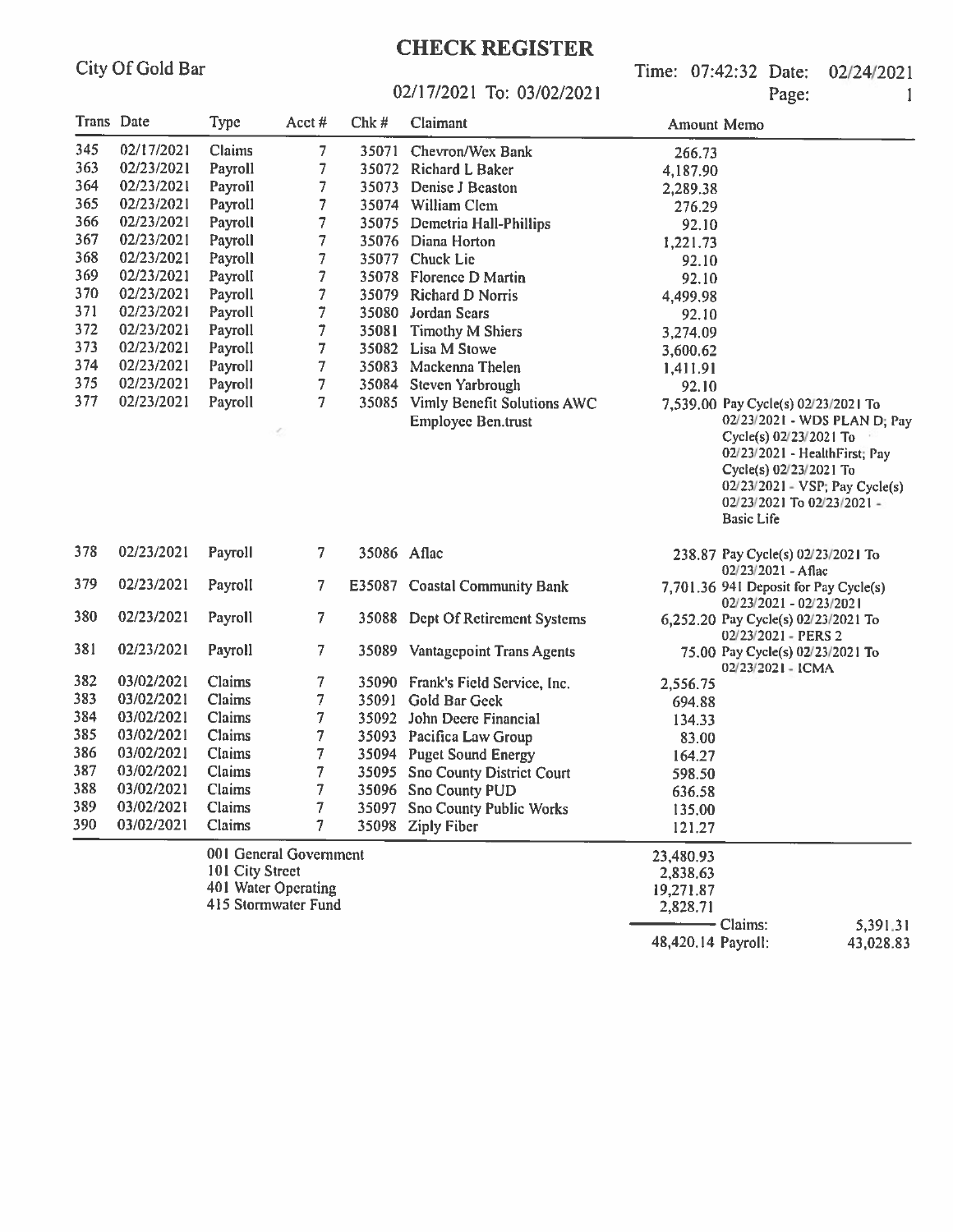## **CHECK REGISTER**

Time: 10:12:23 Date: 03/10/2021 Page:  $\mathbf{I}$ 

#### 03/03/2021 To: 03/16/2021

| <b>Trans</b> Date |            | Type            | Acct#                     | Chk# | Claimant                                                       | Amount Memo          |  |
|-------------------|------------|-----------------|---------------------------|------|----------------------------------------------------------------|----------------------|--|
| 446               | 03/09/2021 | Payroll         | 7.                        |      | 35099 Richard L Baker                                          | 200,00               |  |
| 447               | 03/09/2021 | Payroll         | 7                         |      | 35100 Denise J Beaston                                         | 800,00               |  |
| 448               | 03/09/2021 | Payroll         | $\overline{7}$            |      | 35101 Timothy M Shiers                                         | 200,00               |  |
| 452               | 03/16/2021 | Claims          | 7                         |      | 35102 Barmon Lumber                                            | 7.17                 |  |
| 453               | 03/16/2021 | Claims          | $\tau$                    |      | 35103 Cartegraph                                               | 2,015.26 Annual SEMS |  |
| 454               | 03/16/2021 | Claims          | $\overline{7}$            |      | 35104 City Of Everett                                          | 220.00               |  |
| 455               | 03/16/2021 | Claims          | $\overline{7}$            |      | 35105 City Of Gold Bar                                         | 440.88               |  |
| 456               | 03/16/2021 | Claims          | $\tau$                    |      | 35106 Debit Account Coastal                                    | 1,823.76             |  |
|                   |            |                 |                           |      | <b>Community Bank</b>                                          |                      |  |
| 457               | 03/16/2021 | Claims          | $\overline{7}$            |      | 35107 Comcast Business                                         | 315.17               |  |
| 458               | 03/16/2021 | Claims          | $\overline{7}$            |      | E35108 Dept Of Revenue-Excise Tax                              | 1,712.02             |  |
| 459               | 03/16/2021 | Claims          | $\overline{7}$            |      | 35109 Fastenal Company                                         | 39.94                |  |
| 460               | 03/16/2021 | Claims          | $\overline{7}$            |      | 35110 Frank's Field Service, Inc.                              | 2,073.26             |  |
| 461               | 03/16/2021 | Claims          | $\overline{7}$            |      | 35111 Les Schwab Tires                                         | 564.03               |  |
| 462               | 03/16/2021 | Claims          | $\overline{7}$            |      | 35112 John L Light                                             | 300.00               |  |
| 463               | 03/16/2021 | Claims          | $\overline{7}$            |      | 35113 Lowe's Business Account                                  | 1,588.97             |  |
| 464               | 03/16/2021 | Claims          | $\overline{7}$            |      | 35114 Monroe Parts House, Inc. NAPA                            | 45.90                |  |
| 465               | 03/16/2021 | Claims          | $\overline{7}$            |      | 35115 Pacifica Law Group                                       | 41.50                |  |
| 466               | 03/16/2021 | Claims          | $\overline{7}$            |      | 35116 Sno County Human Svcs                                    | 156.60               |  |
| 467               | 03/16/2021 | Claims          | $\overline{7}$            |      | 35117 Sno County PUD                                           | 2,437.60             |  |
| 468               | 03/16/2021 | Claims          | $\overline{7}$            |      | 35118 Corrections Bureau Sno County<br><b>Sheriff's Office</b> | 892.72               |  |
| 469               | 03/16/2021 | Claims          | 7                         |      | 35119 Sound Publishing                                         | 7.00                 |  |
| 470               | 03/16/2021 | Claims          | $\overline{7}$            |      | 35120 Staples Credit Plan                                      | 58.06                |  |
| 471               | 03/16/2021 | Claims          | $\overline{7}$            |      | 35121 Jim Terry                                                | 139.54               |  |
| 472               | 03/16/2021 | Claims          | $\overline{7}$            |      | 35122 Titan Electric                                           | 2,725.00             |  |
| 473               | 03/16/2021 | Claims          | 7                         |      | 35123 Utilities Underground                                    | 10.32                |  |
| 474               | 03/16/2021 | Claims          | $\overline{\phantom{a}}$  |      | 35124 Verizon Wireless                                         | 219.11               |  |
| 475               | 03/16/2021 | <b>Claims</b>   | $\overline{7}$            |      | 35125 Wetlands Creation, Inc. WCI                              | 784.80               |  |
| 476               | 03/16/2021 | Claims          | $\overline{7}$            |      | 35126 Waste Management                                         | 430.00               |  |
| 477               | 03/16/2021 | Claims          | 7                         |      | 35127 Xerox Corporation                                        | 305.72               |  |
| 478               | 03/16/2021 | Claims          | 7                         |      | 35128 Ziply Fiber                                              | 271,87               |  |
|                   |            |                 | 001 General Government    |      |                                                                | 5,746.83             |  |
|                   |            | 101 City Street |                           |      |                                                                | 1,918.16             |  |
|                   |            |                 | 301 Capital Projects Fund |      |                                                                | 182.91               |  |

401 Water Operating<br>403 Water Capital Improvement 7,703.97 3,199.30

415 Stormwater Fund

2,075.03  $-$  Claims: 20,826.20 Payroll:

19,626.20 1,200.00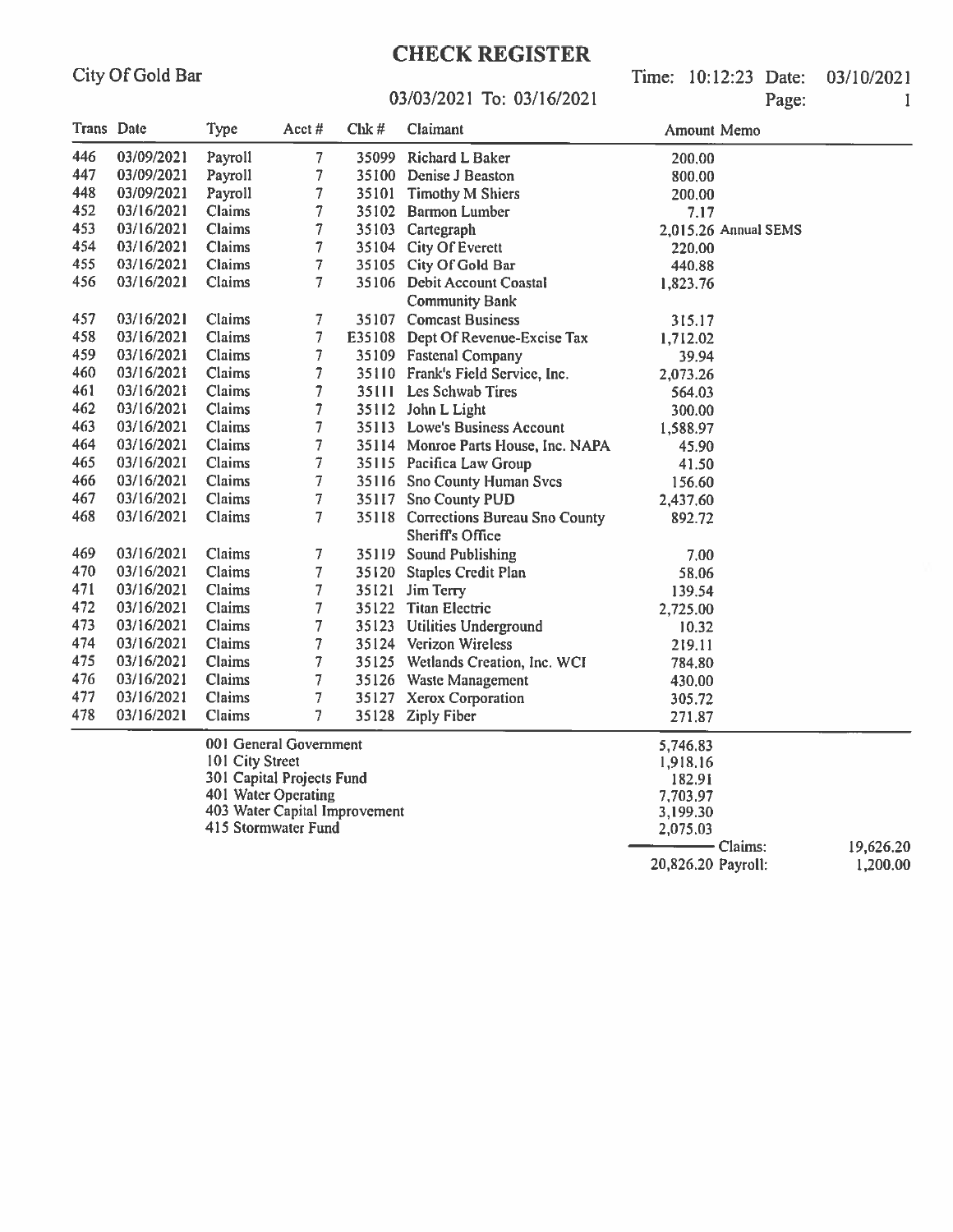## **CHECK REGISTER**

Time: 08:04:35 Date: 03/31/2021 Page:

 $\mathbf{1}$ 

#### 03/17/2021 To: 04/06/2021

| Trans Date |            | <b>Type</b>   | Acct#                    | Chk#        | Claimant                                                          | Amount Memo       |                                                                                                                                                                                                 |
|------------|------------|---------------|--------------------------|-------------|-------------------------------------------------------------------|-------------------|-------------------------------------------------------------------------------------------------------------------------------------------------------------------------------------------------|
| 502        | 03/17/2021 | <b>Claims</b> | 7                        |             | 35129 Chevron/Wex Bank                                            | 300.42            |                                                                                                                                                                                                 |
| 552        | 03/30/2021 | Payroll       | 7                        |             | 35130 Richard L Baker                                             | 3,439.87          |                                                                                                                                                                                                 |
| 553        | 03/30/2021 | Payroll       | 7                        |             | 35131 Denise J Beaston                                            | 2,289.38          |                                                                                                                                                                                                 |
| 554        | 03/30/2021 | Payroll       | 7                        |             | 35132 William Clem                                                | 920.97            |                                                                                                                                                                                                 |
| 555        | 03/30/2021 | Payroll       | 7                        |             | 35133 Demetria Hall-Phillips                                      |                   |                                                                                                                                                                                                 |
| 556        | 03/30/2021 | Payroll       | 7                        |             | 35134 Diana Horton                                                | 92.10<br>1,367.42 |                                                                                                                                                                                                 |
| 557        | 03/30/2021 | Payroll       | 7                        |             | 35135 Chuck Lie                                                   | 92.10             |                                                                                                                                                                                                 |
| 558        | 03/30/2021 | Payroll       | 7                        |             | 35136 Florence D Martin                                           | 92.10             |                                                                                                                                                                                                 |
| 559        | 03/30/2021 | Payroll       | 7                        |             | 35137 Richard D Norris                                            | 4,535.82          |                                                                                                                                                                                                 |
| 560        | 03/30/2021 | Payroll       | 7                        |             | 35138 Jordan Sears                                                | 92.10             |                                                                                                                                                                                                 |
| 561        | 03/30/2021 | Payroll       | 7                        |             | 35139 Timothy M Shiers                                            | 2,864.71          |                                                                                                                                                                                                 |
| 562        | 03/30/2021 | Payroll       | 7                        |             | 35140 Lisa M Stowe                                                | 3,570.04          |                                                                                                                                                                                                 |
| 563        | 03/30/2021 | Payroll       | 7                        |             | 35141 Mackenna Thelen                                             | 1,132.51          |                                                                                                                                                                                                 |
| 564        | 03/30/2021 | Payroll       | $\tau$                   |             | 35142 Steven Yarbrough                                            | 92.10             |                                                                                                                                                                                                 |
| 566        | 03/30/2021 | Payroll       | 7                        |             | 35143 Vimly Benefit Solutions AWC                                 |                   | 7,539.00 Pay Cycle(s) 03/30/2021 To                                                                                                                                                             |
|            |            |               |                          |             | <b>Employee Ben.trust</b>                                         |                   | 03/30/2021 - WDS PLAN D; Pay<br>Cycle(s) 03/30/2021 To<br>03/30/2021 - Basic Life; Pay<br>Cycle(s) 03/30/2021 To<br>03/30/2021 - HealthFirst; Pay<br>Cycle(s) 03/30/2021 To<br>03/30/2021 - VSP |
| 567        | 03/30/2021 | Payroll       | $\overline{\phantom{a}}$ | 35144 Aflac |                                                                   |                   | 238.87 Pay Cycle(s) 03/30/2021 To<br>$03/30/2021$ - Aflac                                                                                                                                       |
| 568        | 03/30/2021 | Payroll       | 7                        |             | E35145 Coastal Community Bank                                     |                   | 7,218.92 941 Deposit for Pay Cycle(s)<br>03/30/2021 - 03/30/2021                                                                                                                                |
| 569        | 03/30/2021 | Payroll       | 7                        |             | 35146 Dept Of Retirement Systems                                  |                   | 5,863.91 Pay Cycle(s) 03/30/2021 To<br>03/30/2021 - PERS 2                                                                                                                                      |
| 570        | 03/30/2021 | Payroll       | 7                        |             | 35147 Vantagepoint Trans Agents                                   |                   | 75.00 Pay Cycle(s) 03/30/2021 To<br>03/30/2021 - ICMA                                                                                                                                           |
| 571        | 03/31/2021 | Payroll       | 7                        |             | 35148 Dept Of Labor And Industries                                |                   | 3,019.93 1ST Quarter 01/01/2021 -<br>03/31/2021                                                                                                                                                 |
| 572        | 03/31/2021 | Payroll       | 7                        |             | 35149 Employment Security Dept                                    |                   | 681.14 1st Quarter 01/01/2021 -<br>03/31/2021                                                                                                                                                   |
| 573        | 03/31/2021 | Payroll       | 7                        |             | 35150 Employment Security PFML                                    |                   | 226.59 Pay Cycle(s) 01/01/2021 To<br>03/31/2021 - PFML                                                                                                                                          |
| 574        | 04/06/2021 | Claims        | 7                        |             | 35151 AM Test, Inc.                                               | 85.00             |                                                                                                                                                                                                 |
| 575        | 04/06/2021 | Claims        | 7                        |             | 35152 Consolidated Supply Co.                                     | 2,092.12          |                                                                                                                                                                                                 |
| 576        | 04/06/2021 | Claims        | 7                        |             | 35153 Core & Main LP                                              | 605.63            |                                                                                                                                                                                                 |
| 577        | 04/06/2021 | <b>Claims</b> | 7                        |             | 35154 Dusty Davis                                                 | 131.52            |                                                                                                                                                                                                 |
| 578        | 04/06/2021 | Claims        | 7                        |             | 35155 Dept Of Retirement Systems                                  | 25.00 OASI        |                                                                                                                                                                                                 |
| 579        | 04/06/2021 | Claims        | 7                        |             | 35156 Fastenal Company                                            | 71.05             |                                                                                                                                                                                                 |
| 580        | 04/06/2021 | Claims        | 7                        |             | 35157 Gold Bar Geek                                               |                   | 331.62 Annual Webroot Fee                                                                                                                                                                       |
| 581        | 04/06/2021 | Claims        | 7                        |             | 35158 ICONIX Waterworks                                           | 2,662.68          |                                                                                                                                                                                                 |
| 582        | 04/06/2021 | Claims        | 7                        |             | 35159 Municipal Code Corporation                                  | 193.00            |                                                                                                                                                                                                 |
| 583        | 04/06/2021 | Claims        | 7                        |             | 35160 Charles H Myers                                             |                   | 445.50 Jan., Feb., March 2021                                                                                                                                                                   |
| 584        | 04/06/2021 | Claims        | 7                        |             | 35161 Pacific Rim Code Services Inc.                              |                   | 240.58 Permit #3106                                                                                                                                                                             |
| 585        | 04/06/2021 | Claims        | 7                        |             | 35162 Puget Sound Energy                                          | 212.95            |                                                                                                                                                                                                 |
| 586        | 04/06/2021 | Claims        | 7                        |             | 35163 Jake Sharpe                                                 | 123.68            |                                                                                                                                                                                                 |
| 587        | 04/06/2021 | Claims        | 7                        |             | 35164 Sno County District Court                                   | 375.97            |                                                                                                                                                                                                 |
| 588        | 04/06/2021 | Claims        | 7                        |             | 35165 Sno County PUD                                              | 2,988.48          |                                                                                                                                                                                                 |
| 589        | 04/06/2021 | Claims        | 7.                       |             | 35166 Corrections Bureau Sno County<br>342.83<br>Sheriff's Office |                   |                                                                                                                                                                                                 |
| 590        | 04/06/2021 | Claims        | 7                        |             | 35167 Verizon Wireless                                            | 219.11            |                                                                                                                                                                                                 |
| 591        | 04/06/2021 | Claims        | 7                        |             | 35168 WA State Treasurer                                          | 758.37            |                                                                                                                                                                                                 |
| 592        | 04/06/2021 | Claims        | 7                        |             | 35169 Western Facilities Supply                                   | 1,231.00          |                                                                                                                                                                                                 |
| 593        | 04/06/2021 | Claims        | 7                        |             | 35170 Ziply Fiber                                                 | 130.84            |                                                                                                                                                                                                 |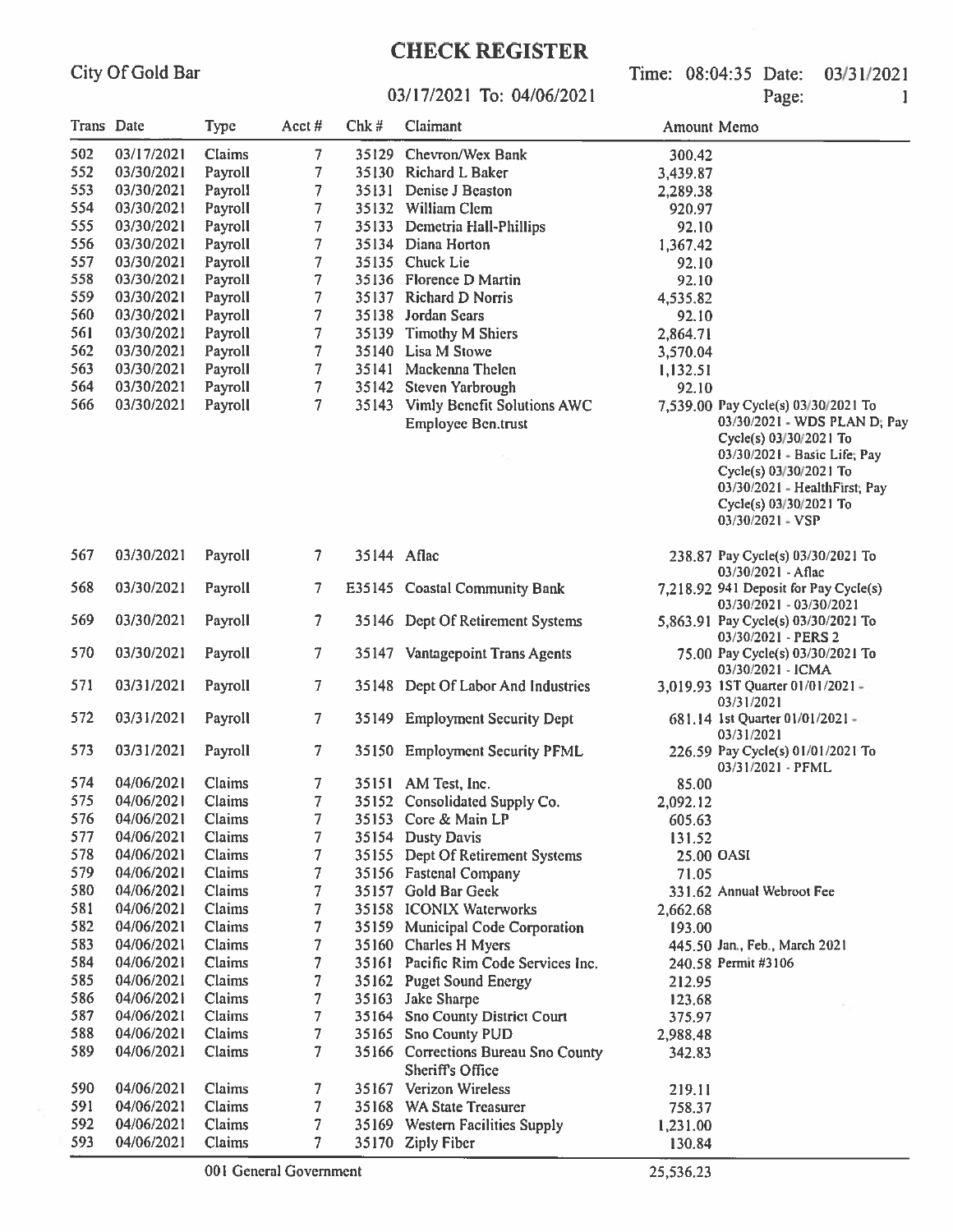|                                                                                                                                                                                                                                                                                                                                |                                                                                                                                                |           |      |                      | <b>CHECK REGISTER</b>     |               |                                                                                                       |                      |                        |                 |
|--------------------------------------------------------------------------------------------------------------------------------------------------------------------------------------------------------------------------------------------------------------------------------------------------------------------------------|------------------------------------------------------------------------------------------------------------------------------------------------|-----------|------|----------------------|---------------------------|---------------|-------------------------------------------------------------------------------------------------------|----------------------|------------------------|-----------------|
| City Of Gold Bar                                                                                                                                                                                                                                                                                                               |                                                                                                                                                |           |      |                      | 03/17/2021 To: 04/06/2021 |               |                                                                                                       | Time: 08:04:35 Date: | Page:                  | 03/31/2021<br>2 |
| Trans Date                                                                                                                                                                                                                                                                                                                     | <b>Type</b>                                                                                                                                    | $Acct \#$ | Chk# | Claimant             |                           |               |                                                                                                       | Amount Memo          |                        |                 |
|                                                                                                                                                                                                                                                                                                                                | 101 City Street<br>301 Capital Projects Fund<br>401 Water Operating<br>403 Water Capital Improvement<br>415 Stormwater Fund<br>633 Agency Fund |           |      |                      |                           |               | 2,223.16<br>12.71<br>25,915.02<br>1,865.88<br>2,700.56<br>758.37<br>$-$ Claims:<br>59,011.93 Payroll: |                      | 13,567.35<br>45,444.58 |                 |
| Approve by the Finance Committee DATED this electron day of                                                                                                                                                                                                                                                                    |                                                                                                                                                |           |      |                      |                           |               |                                                                                                       | 2021.                |                        |                 |
| <b>Finance Group</b>                                                                                                                                                                                                                                                                                                           |                                                                                                                                                |           |      | <b>Finance Group</b> |                           |               |                                                                                                       | <b>Finance Group</b> |                        |                 |
| <b>Finance Group</b>                                                                                                                                                                                                                                                                                                           |                                                                                                                                                |           |      |                      |                           |               |                                                                                                       |                      |                        |                 |
| WE, the members of the City Council of the City of Gold Bar Washington, DO HEREBY certify that the<br>merchandise or services listed above have been received and that the above listed vouchers and the<br>related checks have been reviewed and approved for payment by the City of Gold Bar City Council.<br><b>ATTEST:</b> |                                                                                                                                                |           |      |                      |                           |               |                                                                                                       |                      |                        |                 |
|                                                                                                                                                                                                                                                                                                                                | Councilmember                                                                                                                                  |           |      |                      |                           | Councilmember |                                                                                                       |                      |                        |                 |
|                                                                                                                                                                                                                                                                                                                                | Councilmember                                                                                                                                  |           |      |                      |                           | Councilmember |                                                                                                       |                      |                        |                 |
|                                                                                                                                                                                                                                                                                                                                | Councilmember                                                                                                                                  |           |      |                      |                           | Mayor         |                                                                                                       |                      |                        |                 |
|                                                                                                                                                                                                                                                                                                                                | Clerk./Treasurer                                                                                                                               |           |      |                      |                           |               |                                                                                                       |                      | 2021.                  |                 |
|                                                                                                                                                                                                                                                                                                                                |                                                                                                                                                |           |      |                      |                           |               |                                                                                                       |                      |                        |                 |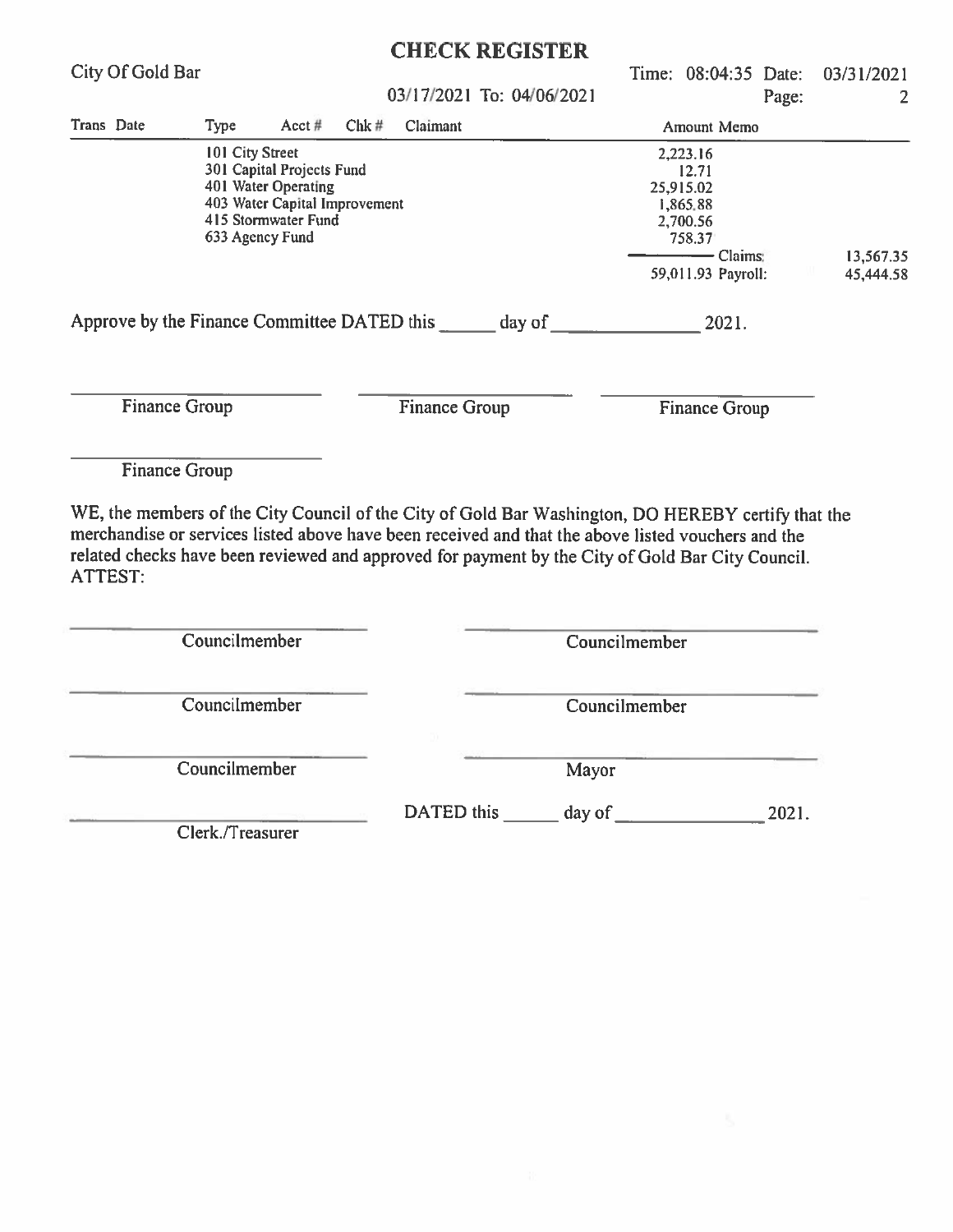#### 2021 Actuals

| Month |
|-------|
|-------|

| <b>Date</b>         | Fund                        |    | <b>Beginning Balance Revenue</b> |     |            |    | <b>Expenditures</b> |    | <b>Ending Balance</b> |
|---------------------|-----------------------------|----|----------------------------------|-----|------------|----|---------------------|----|-----------------------|
|                     | Jan-21 001 General          |    | 673,825.58 \$                    |     | 72,985.04  | s  | 163,011.12          | s  | 583,799.50            |
|                     | 101 Street                  | \$ | 63.254.27                        | -S  | 4,185.65   | s  | 8,608.20            | -S | 58,831.72             |
|                     | 103 Park Impact             |    | 5,700.00 S                       |     |            |    | ٠                   |    | 5.700.00              |
|                     | 104 Street Impact           |    | 4,900.00                         | - 5 |            |    | ٠                   |    | 4,900.00              |
|                     | <b>301 Capital Projects</b> | Ŝ. | 311,809.23 \$                    |     | ٠          |    | 78.54               | s  | 311,730.69            |
|                     | 302 Grants                  |    | 10,665.60                        | s   | 24,613.87  | s  | 19,600.34           | s  | 15,679.13             |
|                     | 401 Water                   |    | 360,726.26 \$                    |     | 35,221.14  | s  | 57,888.71           | s  | 338,058.69            |
|                     | 403 Water Capital           | Ŝ. | 1,268,583.68                     | s   | 46,649.97  | s  | 6,875.42            | s  | 1,308,358.23          |
|                     | 404 Reserve                 | s  | 74,359.64                        | s   | ۰          |    | ٠                   | s  | 74,359.64             |
|                     | 405 Emergency Reserve       |    | 85,000.00                        | s   | ۰          |    | $\blacksquare$      |    | 85,000.00             |
|                     | 407 Water Debt              | ŝ  | 4,921.08                         | s   | ٠          |    | $\blacksquare$      | s  | 4,921.08              |
|                     | 415 Stormwater              |    | 179,431.67                       | s   | 9,098.22   | s  | 8,643.43            | s  | 179,886.46            |
|                     | 633 Agency                  |    | 1,367.96                         | Ś   | 222.95     | Ŝ. | 160.57              | Ŝ  | 1.430.34              |
| <b>Month Totals</b> |                             |    | 3.044.544.97                     |     | 192.976.84 | s  | 264.866.33          | s  | 2.972.655.48          |

| 2019 Budget |
|-------------|
|             |

| <b>Date</b><br><b>Fund</b> |                             | <b>Budgeted Rev.</b> |               | <b>YTD Rev.</b> | Percent |          | <b>Budgeted Exp</b> |               |    | <b>YTD Exp</b>           | Percent |  |
|----------------------------|-----------------------------|----------------------|---------------|-----------------|---------|----------|---------------------|---------------|----|--------------------------|---------|--|
|                            | Jan-21 001 General          |                      | 882,905.00 \$ | 72,985.04       |         | 8.27% \$ |                     | 882,905.00    | s. | 163,011.12               | 18%     |  |
|                            | 101 Street                  |                      | 58,000.00 \$  | 4,185.65        |         | 7% S     |                     | 58,000.00 \$  |    | 8,608.20                 | 15%     |  |
|                            | 103 Park Impact             |                      | 3,000.00 \$   |                 |         |          |                     | 3,000.00 S    |    |                          |         |  |
|                            | 104 Street Impact           |                      | 3,000.00 \$   |                 |         |          |                     | 3,000.00 \$   |    |                          |         |  |
|                            | <b>301 Capital Projects</b> | S.                   | 120,000.00 \$ |                 |         | 0% S     |                     | 120,000.00 \$ |    | 78.54                    | 0%      |  |
|                            | 302 Grants                  |                      | 135,000.00 \$ | 24,613.87       |         | 18% \$   |                     | 135,000.00 \$ |    | 19,600.34                | 15%     |  |
|                            | 401 Water                   |                      | 411,900.00 \$ | 35,221.14       |         | 9% S     |                     | 411,900.00 \$ |    | 57,888.71                | 14%     |  |
|                            | 403 Water Capital           |                      | 535,000.00 \$ | 46,649.97       |         | 9% S     |                     | 535,000.00 \$ |    | 6.875.42                 | 1%      |  |
|                            | 404 Reserve                 |                      |               |                 |         | 0% S     |                     |               |    |                          | 0%      |  |
|                            | 405 Emergency Reserve       |                      | ۰             |                 |         | 0% S     |                     |               |    | $\overline{\phantom{a}}$ | 0%      |  |
|                            | 407 Water Debt              |                      | 73,360.00 S   |                 |         | 0% S     |                     | 73,360.00 \$  |    |                          | 0%      |  |
|                            | 415 Stormwater              |                      | 101,100.00 \$ | 9.098.22        |         | 9% \$    |                     | 101.100.00 \$ |    | 8,643.43                 | 9%      |  |
|                            | 633 Agency                  |                      | 7.000.00 S    | 222.95          |         | 3% \$    |                     | 7,000.00 \$   |    | 160.57                   | 2%      |  |

| <b>YTD</b>          |                  |                          |    |                    |     |                 |     |                           |    |                                   |
|---------------------|------------------|--------------------------|----|--------------------|-----|-----------------|-----|---------------------------|----|-----------------------------------|
| Fund                |                  | <b>Beginning Balance</b> |    | <b>YTD Revenue</b> |     | <b>YTD Exp.</b> |     | <b>YTD Ending Balance</b> |    | Beginning Balance spent/increased |
|                     | \$.<br>1         | 673,825.58               | s  | 72,985.04          | s   | 163,011.12      | s   | 583,799.50                | s. | (90,026.08)                       |
|                     | 101 <sub>5</sub> | 63.254.27                | s  | 4,185.65           | - S | 8,608.20 \$     |     | 58,831.72                 | \$ | (4,422.55)                        |
|                     | 103 <sub>5</sub> | 5,700.00                 |    |                    |     |                 |     |                           |    |                                   |
|                     | 104 \$           | 4,900.00                 |    |                    |     |                 |     |                           |    |                                   |
|                     | 301 <sup>5</sup> | 311,809.23 \$            |    | $-$                | s   | 78.54 S         |     | 311,730.69                | \$ | (78.54)                           |
|                     | 302 <sub>5</sub> | 10,665.60                | -S | 24,613.87          | s   | 19,600.34       | -5  | 15,679.13                 |    | 5,013.53                          |
|                     | 401 S            | 360,726,26               | -S | 35,221.14          | s   | 57,888.71       | s   | 338,058.69                | s  | (22,667.57)                       |
|                     | 403 <sub>5</sub> | 1,268,583.68 \$          |    | 46,649.97          | s   | 6,875.42        |     | \$1,308,358.23            | s  | 39,774.55                         |
|                     | 404 \$           | 74,359.64 S              |    | $\sim$             | Ŝ   | ٠               | ς   | 74,359.64                 |    |                                   |
|                     | 405 \$           | 85,000,00 \$             |    | ÷                  |     | $\sim$          | s   | 85,000.00                 |    |                                   |
|                     | 407 <sub>5</sub> | 4,921.08 S               |    | $\sim$             |     | $\sim$          | s   | 4,921.08                  |    | $\blacksquare$                    |
|                     | 415S             | 179,431.67 \$            |    | 9,098.22           | s   | 8,643.43        | Ŝ   | 179,886.46                |    | 454.79                            |
|                     | 633 \$           | 1,367.96 \$              |    | 222.95             | - S | 160.57          | -S. | 1,430.34                  |    | 62.38                             |
| <b>YTD Totals S</b> |                  | 3.044.544.97             | s  | 192,976.84         | s   | 264,866.33      |     | \$2,962,055.48            |    | (71,889.49)                       |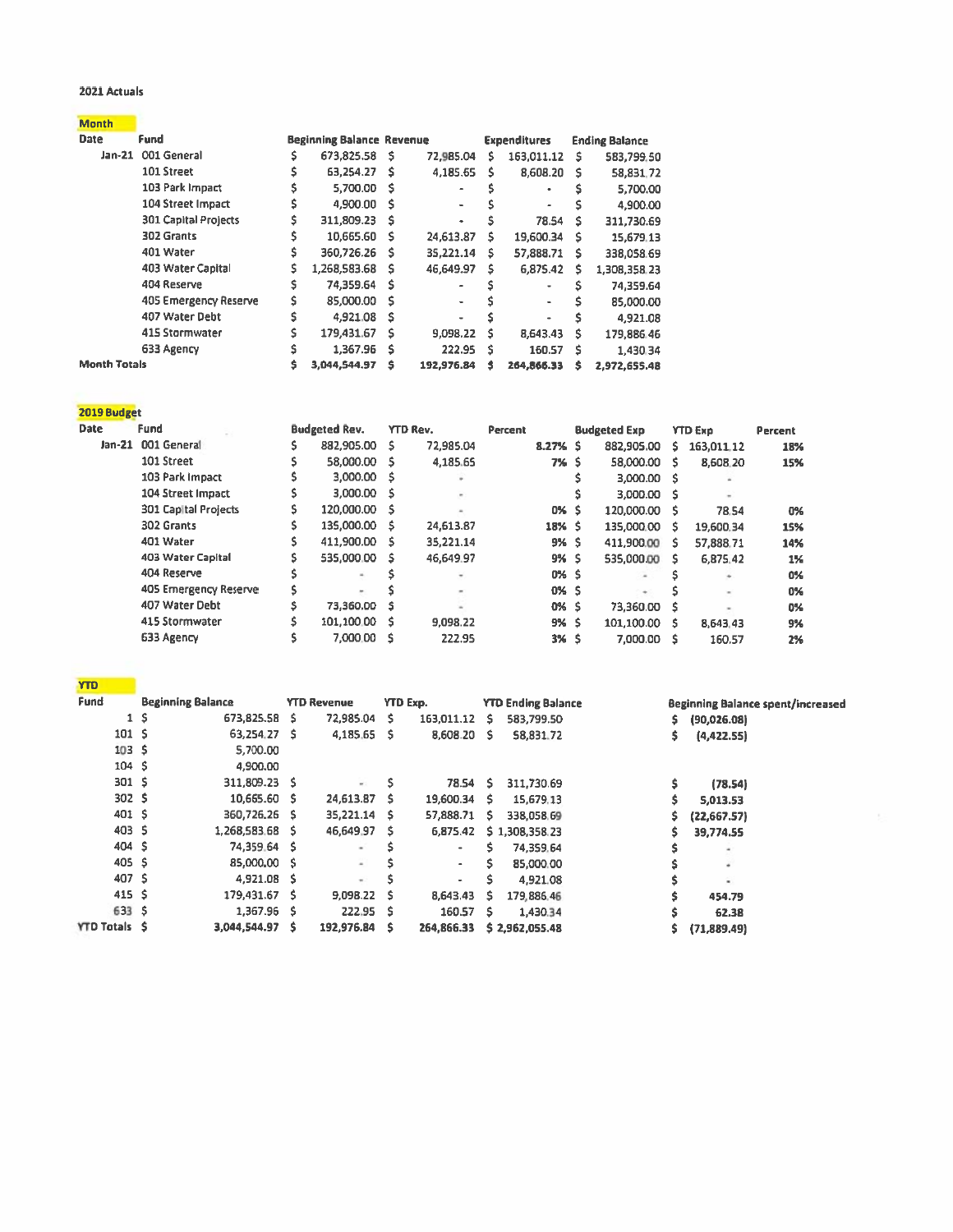#### 2021 Actuals

| <b>Month</b>        |        |                             |                          |      |                |   |                     |    |                       |
|---------------------|--------|-----------------------------|--------------------------|------|----------------|---|---------------------|----|-----------------------|
| <b>Date</b>         |        | <b>Fund</b>                 | <b>Beginning Balance</b> |      | Revenue        |   | <b>Expenditures</b> |    | <b>Ending Balance</b> |
|                     | Feb-21 | 001 General                 | 673,825.58               | - \$ | 62,889.21      | s | 44.039.08           | s  | 692,675.71            |
|                     |        | 101 Street                  | 63,254.27                | - S  | 3,232.63       | s | 3.999.24            | s  | 62,487.66             |
|                     |        | 103 Park Impact             | 5,700.00                 | - \$ | 2.643.78       | Ŝ | ٠                   |    | 8.343.78              |
|                     |        | 104 Street Impact           | 4,900.00                 | - 5  |                |   | ٠                   |    | 4,900.00              |
|                     |        | <b>301 Capital Projects</b> | 311,809.23               | - S  | ٠              |   | 2,931.49            | s  | 308,877.74            |
|                     |        | 302 Grants                  | 10,665.60                | - S  | ۰              |   | ٠                   | s  | 10,665.60             |
|                     |        | 401 Water                   | 360,726.26               | - S  | 34,111.61      | s | 28,211.79           | s  | 366,626.08            |
|                     |        | 403 Water Capital           | 1,268,583.68             | s    | 44.071.20      | s | 70,201.78           | s. | 1,242,453.10          |
|                     |        | 404 Reserve                 | 74.359.64                | - S  | $\blacksquare$ |   | ٠                   |    | 74,359.64             |
|                     |        | 405 Emergency Reserve       | 85,000.00                | - S  | ۰              |   | ٠                   | s  | 85,000.00             |
|                     |        | 407 Water Debt              | 4.921.08                 | - \$ | ۰              |   | ÷                   |    | 4,921.08              |
|                     |        | 415 Stormwater              | 179,431.67               | s    | 9,643.73       | s | 12.863.72           | s  | 176,211.68            |
|                     |        | 633 Agency                  | 1,367.96                 | s    | 406.22         | s | 566.83              | s  | 1,207.35              |
| <b>Month Totals</b> |        |                             | 3,044,544.97             | S    | 156,998.38     | s | 162,813.93          | s  | 3,038,729.42          |

| 2019 Budget |                             |                      |     |                 |         |             |    |                     |   |                |         |
|-------------|-----------------------------|----------------------|-----|-----------------|---------|-------------|----|---------------------|---|----------------|---------|
| Date        | Fund                        | <b>Budgeted Rev.</b> |     | <b>YTD Rev.</b> | Percent |             |    | <b>Budgeted Exp</b> |   | <b>YTD Exp</b> | Percent |
|             | Feb-21 001 General          | 882,905.00           | S.  | 135,874.25      |         | 15.39% \$   |    | 882.905.00          | s | 207,050.20     | 23%     |
|             | 101 Street                  | 58,000.00            | - S | 7,418.28        |         | $13%$ \$    |    | 58,000.00 S         |   | 12,607.44      | 22%     |
|             | 103 Park Impact             | 3,000.00             | - S | 2,643.78        |         |             |    | 3,000.00 \$         |   |                |         |
|             | 104 Street Impact           | 3.000.00             | - S |                 |         |             |    | 3,000.00 \$         |   |                |         |
|             | <b>301 Capital Projects</b> | 120,000.00           | - 5 |                 |         | 0%          | -S | 120,000.00          | s | 3,010.03       | 3%      |
|             | 302 Grants                  | 135,000.00           | - S | 24,613.87       |         | 18%         | -S | 135,000.00 \$       |   | 19.600.34      | 15%     |
|             | 401 Water                   | 411,900.00           | -S  | 69,332.75       |         | $17%$ \$    |    | 411,900.00 \$       |   | 86,100.50      | 21%     |
|             | 403 Water Capital           | 535,000.00           | - S | 90,721.17       |         | 17% \$      |    | 535,000.00 \$       |   | 77,077.20      | 14%     |
|             | 404 Reserve                 | $\sim$               |     |                 |         | 0% S        |    | $\bullet$           |   |                | 0%      |
|             | 405 Emergency Reserve       |                      |     |                 |         | 0% S        |    | $\sim$              |   |                | 0%      |
|             | 407 Water Debt              | 73,360.00            | - S |                 |         | <b>0% S</b> |    | 73,360.00           | s |                | 0%      |
|             | 415 Stormwater              | 101,100.00           | - S | 18,741.95       |         | 19% S       |    | 101,100.00          | s | 21.507.15      | 21%     |
|             | 633 Agency                  | 7,000.00             | -S  | 629.17          |         | 9%          |    | 7,000.00            |   | 727.40         | 10%     |

| Y I D             |                  |                          |     |                          |    |               |   |                           |                                          |
|-------------------|------------------|--------------------------|-----|--------------------------|----|---------------|---|---------------------------|------------------------------------------|
| Fund              |                  | <b>Beginning Balance</b> |     | <b>YTD Revenue</b>       |    | YTD Exp.      |   | <b>YTD Ending Balance</b> | <b>Beginning Balance spent/increased</b> |
|                   |                  | 1\$<br>673.825.58        | -S  | 135,874.25               | s. | 207,050.20 \$ |   | 602,649.63                | \$<br>(71, 175.95)                       |
|                   | 101 <sub>5</sub> | 63,254.27                | -S  | 7,418.28                 | s. | 12,607.44 \$  |   | 58,065.11                 | \$<br>(5, 189.16)                        |
|                   | 103 <sub>5</sub> | 5,700.00                 |     |                          |    |               |   |                           |                                          |
|                   | 104S             | 4,900.00                 |     |                          |    |               |   |                           |                                          |
|                   | 301 <sub>5</sub> | 311,809.23 \$            |     | ۰                        | \$ | $3,010.03$ \$ |   | 308,799.20                | \$<br>(3,010.03)                         |
|                   | 302 <sub>5</sub> | 10,665.60 \$             |     | 24,613.87 \$             |    | 19,600.34 \$  |   | 15,679.13                 | \$<br>5.013.53                           |
|                   | 401S             | 360,726.26 \$            |     | 69,332.75 \$             |    | 86.100.50 \$  |   | 343,958.51                | \$<br>(16,767.75)                        |
|                   | 403 S            | 1,268,583.68 \$          |     | 90,721.17 \$             |    | 77,077.20 \$  |   | 1,282,227.65              | \$<br>13,643.97                          |
|                   | 404 \$           | 74,359.64                | - S | ٠                        |    | ٠             |   | 74,359.64                 | ٠                                        |
|                   | 405 \$           | 85,000.00 S              |     | $\blacksquare$           |    | ٠             |   | 85,000.00                 | ۰                                        |
|                   | 407 S            | $4,921.08$ \$            |     | $\overline{\phantom{0}}$ |    | ۰             | Ś | 4.921.08                  | \$                                       |
|                   | 415S             | 179,431.67               | ŝ   | 18,741.95                | Ŝ  | 21,507.15 \$  |   | 176,666.47                | (2,765.20)                               |
|                   | 633 \$           | 1,367.96 S               |     | 629.17 \$                |    | 727.40 S      |   | 1,269.73                  | \$<br>(98.23)                            |
| <b>YTD Totals</b> |                  | 3,044,544.97             | s   | 347,331.44               | ŝ  | 427,680.26    | s | 2,953,596.15              |                                          |

Ž.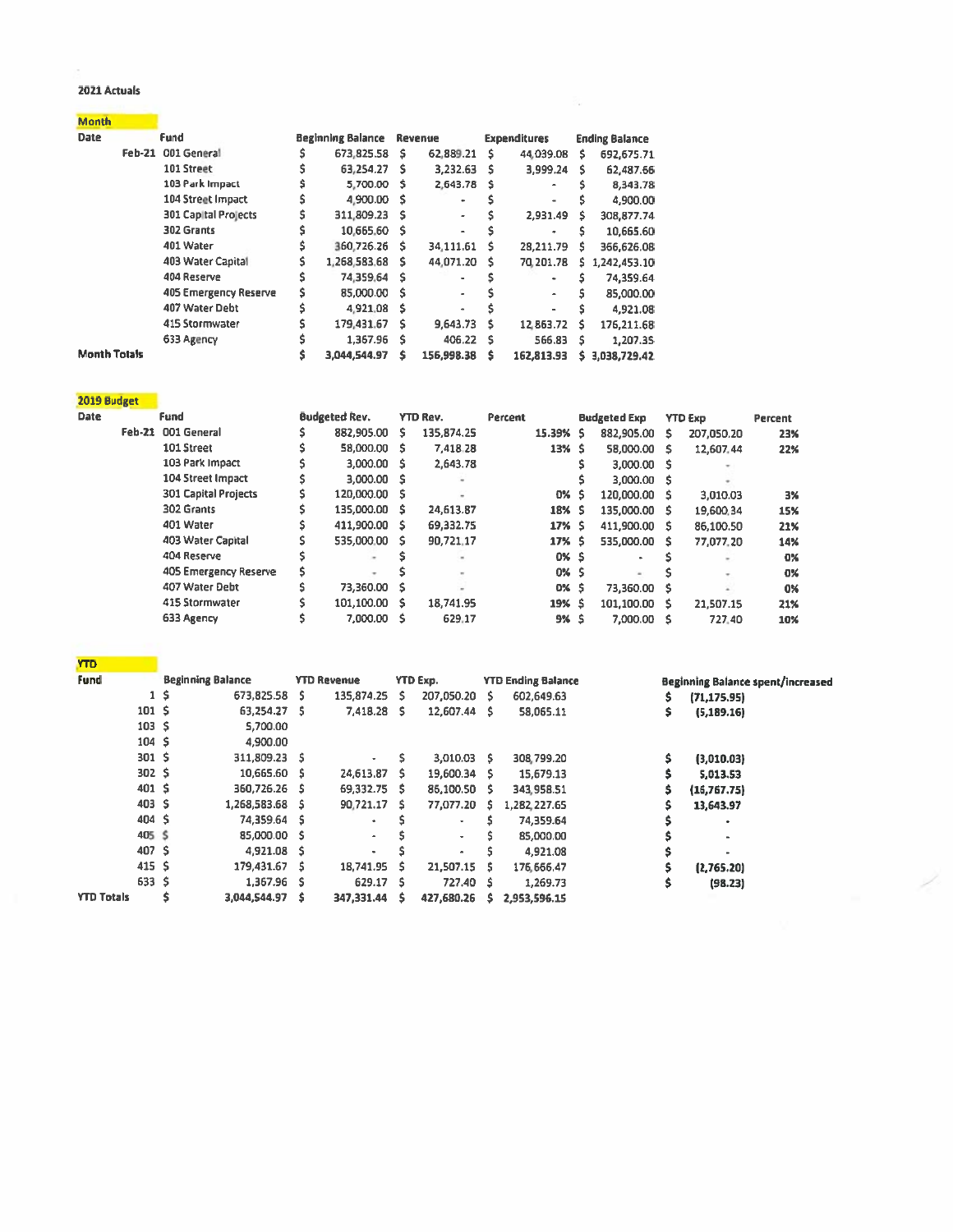Time: 08:48:22 Date: 04/07/2021  $p_{\alpha\alpha\alpha}$ 

#### $04/01/2021$  To:  $04/30/2021$

|            |                      | 04/01/2021 To: 04/30/2021 | Page:                         | 1     |                                                                                                    |                                                                                                    |                       |  |  |
|------------|----------------------|---------------------------|-------------------------------|-------|----------------------------------------------------------------------------------------------------|----------------------------------------------------------------------------------------------------|-----------------------|--|--|
| Trans Date |                      | <b>Type</b>               | Acct $#$                      | Chk#  | Claimant                                                                                           | Amount Memo                                                                                        |                       |  |  |
| 607        | 04/06/2021           | Payroll                   | $\overline{7}$                | 35171 | Richard L Baker                                                                                    | 200.00                                                                                             |                       |  |  |
| 608        | 04/06/2021           | Payroll                   | 7                             | 35172 | Denise J Beaston                                                                                   | 800.00                                                                                             |                       |  |  |
| 609        | 04/06/2021           | Payroll                   | 7                             |       | 35173 Timothy M Shiers                                                                             | 200.00                                                                                             |                       |  |  |
| 613        | 04/20/2021           | Claims                    | 7                             |       | 35174 Barmon Lumber                                                                                | 52.77                                                                                              |                       |  |  |
| 614        | 04/20/2021           | Claims                    | 7                             |       | 35175 Cadman Heidelberg Cement<br>Group                                                            | 107.81                                                                                             |                       |  |  |
| 615        | 04/20/2021           | Claims                    | 7                             |       | 35176 City Of Gold Bar                                                                             | 440.88                                                                                             |                       |  |  |
| 616        | 04/20/2021           | Claims                    | 7                             |       | 35177 Comcast Business                                                                             | 315.17                                                                                             |                       |  |  |
| 617        | 04/20/2021           | Claims                    | 7                             |       | E35178 Dept Of Revenue-Excise Tax                                                                  | 1,945.23                                                                                           |                       |  |  |
| 618        | 04/20/2021           | Claims                    | $\overline{7}$                |       | 35179 John L Light                                                                                 | 300.00                                                                                             |                       |  |  |
| 619        | 04/20/2021           | Claims                    | 7                             |       | 35180 Sno County Auditor                                                                           | 39.00 601 Croft Ave. W                                                                             |                       |  |  |
| 620        | 04/20/2021           | Claims                    | $\overline{7}$                |       | 35181 Sno County PUD                                                                               | 1,357.86                                                                                           |                       |  |  |
| 621        | 04/20/2021           | Claims                    | $\overline{\mathcal{I}}$      |       | 35182 Staples Credit Plan                                                                          | 253.92                                                                                             |                       |  |  |
| 622        | 04/20/2021           | Claims                    | $\overline{7}$                |       | 35183 Stollwerck Plumbing                                                                          | 5,843.84                                                                                           |                       |  |  |
| 623        | 04/20/2021           | Claims                    | $\overline{7}$                |       | 35184 Titan Electric                                                                               | 1,635.00 New Shop                                                                                  |                       |  |  |
| 624        | 04/20/2021           | Claims                    | $\overline{7}$                |       | 35185 Utilities Underground                                                                        | 14.19                                                                                              |                       |  |  |
| 625        | 04/20/2021           | Claims                    | $\overline{\mathcal{I}}$      |       | 35186 Waste Management                                                                             | 432.38                                                                                             |                       |  |  |
| 626        | 04/20/2021           | Claims                    | 7                             |       | 35187 Ziply Fiber                                                                                  | 252.73                                                                                             |                       |  |  |
|            |                      |                           | 001 General Government        |       |                                                                                                    | 2,325.37                                                                                           |                       |  |  |
|            |                      | 101 City Street           |                               |       |                                                                                                    | 1,344.30                                                                                           |                       |  |  |
|            |                      |                           | 301 Capital Projects Fund     |       |                                                                                                    | 299.15                                                                                             |                       |  |  |
|            |                      |                           | 401 Water Operating           |       |                                                                                                    | 3,140.00                                                                                           |                       |  |  |
|            |                      |                           | 403 Water Capital Improvement |       |                                                                                                    | 5,983.07                                                                                           |                       |  |  |
|            |                      |                           | 415 Stormwater Fund           |       |                                                                                                    | 1,098.89                                                                                           |                       |  |  |
|            |                      |                           |                               |       |                                                                                                    | - Claims:<br>14,190.78 Payroll:                                                                    | 12,990.78<br>1,200.00 |  |  |
|            |                      |                           |                               |       |                                                                                                    |                                                                                                    |                       |  |  |
|            |                      |                           |                               |       | Approve by the Finance Committee DATED this _______ day of _____________________                   | 2021.                                                                                              |                       |  |  |
|            |                      |                           |                               |       |                                                                                                    |                                                                                                    |                       |  |  |
|            | <b>Finance Group</b> |                           |                               |       | <b>Finance Group</b>                                                                               | <b>Finance Group</b>                                                                               |                       |  |  |
|            |                      |                           |                               |       |                                                                                                    |                                                                                                    |                       |  |  |
|            | <b>Finance Group</b> |                           |                               |       |                                                                                                    |                                                                                                    |                       |  |  |
|            |                      |                           |                               |       |                                                                                                    |                                                                                                    |                       |  |  |
|            |                      |                           |                               |       |                                                                                                    | WE, the members of the City Council of the City of Gold Bar Washington, DO HEREBY certify that the |                       |  |  |
|            |                      |                           |                               |       | merchandise or services listed above have been received and that the above listed vouchers and the |                                                                                                    |                       |  |  |
|            |                      |                           |                               |       | related checks have been reviewed and approved for payment by the City of Gold Bar City Council.   |                                                                                                    |                       |  |  |
| ATTEST:    |                      |                           |                               |       |                                                                                                    |                                                                                                    |                       |  |  |
|            |                      |                           |                               |       |                                                                                                    |                                                                                                    |                       |  |  |
|            |                      |                           |                               |       |                                                                                                    |                                                                                                    |                       |  |  |
|            |                      | Councilmember             |                               |       |                                                                                                    | Councilmember                                                                                      |                       |  |  |
|            |                      |                           |                               |       |                                                                                                    |                                                                                                    |                       |  |  |
|            |                      | Councilmember             |                               |       |                                                                                                    | Councilmember                                                                                      |                       |  |  |

Councilmember

Mayor

Clerk./Treasurer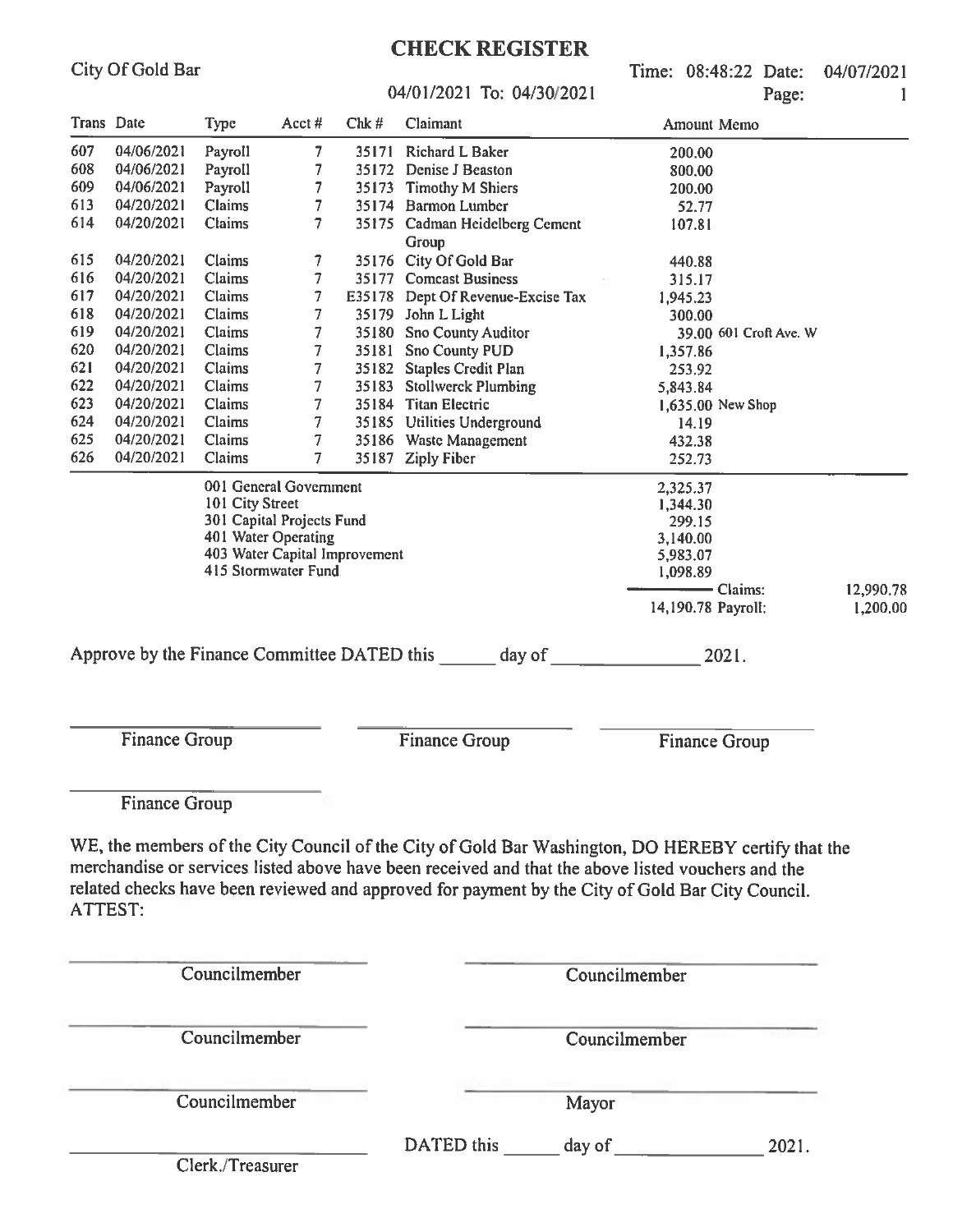04/21/2021 To: 05/04/2021

Time: 15:02:35 Date: 04/28/2021 Page:  $\mathbf{1}$ 

| Trans Date |            | <b>Type</b>     | Acct $#$                                            | $Chk \#$    | Claimant                                                       | Amount Memo                      |                                                                                                                                                                                                                                          |
|------------|------------|-----------------|-----------------------------------------------------|-------------|----------------------------------------------------------------|----------------------------------|------------------------------------------------------------------------------------------------------------------------------------------------------------------------------------------------------------------------------------------|
| 666        | 04/21/2021 | Claims          | 7                                                   |             | 35188 Chevron/Wex Bank                                         | 311.17                           |                                                                                                                                                                                                                                          |
| 676        | 05/04/2021 | Claims          | 7                                                   |             | 35189 AM Test, Inc.                                            | 60.00                            |                                                                                                                                                                                                                                          |
| 677        | 05/04/2021 | Claims          | 7                                                   |             | 35190 Blue Line                                                |                                  | 10,916.75 Overlay Project                                                                                                                                                                                                                |
| 678        | 05/04/2021 | Claims          | 7                                                   |             | 35191 Debit Account Coastal                                    | 1,303.16                         |                                                                                                                                                                                                                                          |
|            |            |                 |                                                     |             | <b>Community Bank</b>                                          |                                  |                                                                                                                                                                                                                                          |
| 679        | 05/04/2021 | Claims          | 7                                                   |             | 35192 Core & Main LP                                           | 98.73                            |                                                                                                                                                                                                                                          |
| 680        | 05/04/2021 | Claims          | 7                                                   |             | 35193 Dunlap Industrial Hdwre                                  | 96.05                            |                                                                                                                                                                                                                                          |
| 681        | 05/04/2021 | Claims          | 7                                                   |             | 35194 ICONIX Waterworks                                        | 1,585.55                         |                                                                                                                                                                                                                                          |
| 682        | 05/04/2021 | <b>Claims</b>   | 7                                                   |             | 35195 Lowe's Business Account                                  | 3,144.19                         |                                                                                                                                                                                                                                          |
| 683        | 05/04/2021 | Claims          | 7                                                   |             | 35196 Charles H Myers                                          | 148.50                           |                                                                                                                                                                                                                                          |
| 684        | 05/04/2021 | Claims          | 7                                                   |             | 35197 Pacific Rim Code Services Inc.                           |                                  | 120.00 Permit #3101                                                                                                                                                                                                                      |
| 685        | 05/04/2021 | Claims          | $\overline{7}$                                      |             | 35198 Pacifica Law Group                                       | 83.00                            |                                                                                                                                                                                                                                          |
| 686        | 05/04/2021 | Claims          | 7                                                   |             | 35199 Petty Cash                                               | 56.08                            |                                                                                                                                                                                                                                          |
| 687        | 05/04/2021 | Claims          | $\overline{7}$                                      |             | 35200 Puget Sound Energy                                       | 139.82                           |                                                                                                                                                                                                                                          |
| 688        | 05/04/2021 | Claims          | 7                                                   |             | 35201 R&D Services                                             | 243.65                           |                                                                                                                                                                                                                                          |
| 689        | 05/04/2021 | Claims          | 7                                                   | 35202       | <b>Sno County District Court</b>                               | 470,25                           |                                                                                                                                                                                                                                          |
| 690        | 05/04/2021 | Claims          | 7                                                   | 35203       | <b>Sno County PUD</b>                                          | 1,735,64                         |                                                                                                                                                                                                                                          |
| 691        | 05/04/2021 | Claims          | 7                                                   | 35204       | Sno County Sheriff                                             | 92,493.75                        |                                                                                                                                                                                                                                          |
| 692        | 05/04/2021 | Claims          | 7                                                   |             | 35205 WA State Treasurer                                       | 1,353.87                         |                                                                                                                                                                                                                                          |
| 693        | 05/04/2021 | Claims          | 7                                                   |             | 35206 Xerox Corporation                                        | 281.88                           |                                                                                                                                                                                                                                          |
| 694        | 05/04/2021 | Claims          | 7                                                   | 35207       | <b>Ziply Fiber</b>                                             | 89.46                            |                                                                                                                                                                                                                                          |
| 715        | 04/27/2021 | Payroll         | $\overline{7}$                                      |             | 35208 Richard L Baker                                          |                                  |                                                                                                                                                                                                                                          |
| 716        | 04/27/2021 | Payroll         | $\overline{7}$                                      | 35209       | Denise J Beaston                                               | 3,548.01                         |                                                                                                                                                                                                                                          |
| 717        | 04/27/2021 | Payroll         | $\overline{7}$                                      |             | 35210 William Clem                                             | 2,289.38                         |                                                                                                                                                                                                                                          |
| 718        | 04/27/2021 | Payroll         | $\overline{7}$                                      | 35211       |                                                                | 920.97                           |                                                                                                                                                                                                                                          |
| 719        | 04/27/2021 |                 |                                                     |             | Demetria Hall-Phillips                                         | 92.10                            |                                                                                                                                                                                                                                          |
| 720        |            | Payroll         | 7                                                   |             | 35212 Diana Horton                                             | 1,367,42                         |                                                                                                                                                                                                                                          |
| 721        | 04/27/2021 | Payroll         | 7                                                   |             | 35213 Chuck Lie                                                | 92.10                            |                                                                                                                                                                                                                                          |
| 722        | 04/27/2021 | Payroll         | 7                                                   |             | 35214 Florence D Martin                                        | 92.10                            |                                                                                                                                                                                                                                          |
|            | 04/27/2021 | Payroll         | 7                                                   |             | 35215 Richard D Norris                                         | 4,535.82                         |                                                                                                                                                                                                                                          |
| 723        | 04/27/2021 | Payroll         | $\overline{7}$                                      |             | 35216 Jordan Sears                                             | 92.10                            |                                                                                                                                                                                                                                          |
| 724        | 04/27/2021 | Payroll         | $\tau$                                              |             | 35217 Timothy M Shiers                                         | 3,261.69                         |                                                                                                                                                                                                                                          |
| 725        | 04/27/2021 | Payroll         | 7                                                   |             | 35218 Lisa M Stowe                                             | 3,570.04                         |                                                                                                                                                                                                                                          |
| 726        | 04/27/2021 | Payroll         | $\overline{7}$                                      |             | 35219 Steven Yarbrough                                         | 92.10                            |                                                                                                                                                                                                                                          |
| 728        | 04/28/2021 | Payroll         | $\overline{7}$                                      |             | 35220 Vimly Benefit Solutions AWC<br><b>Employee Ben.trust</b> |                                  | 6,690.78 Pay Cycle(s) 04/27/2021 To<br>04/27/2021 - WDS PLAN D; Pay<br>Cycle(s) 04/27/2021 To<br>04/27/2021 - Basic Life; Pay<br>Cycle(s) 04/27/2021 To<br>04/27/2021 - HealthFirst; Pay<br>Cycle(s) 04/27/2021 To<br>$04/27/2021 - VSP$ |
| 729        | 04/28/2021 | Payroll         | $\mathcal{T}$                                       | 35221 Aflac |                                                                |                                  | 238.87 Pay Cycle(s) 04/27/2021 To<br>04/27/2021 - Aflac                                                                                                                                                                                  |
| 730        | 04/28/2021 | Payroll         | 7                                                   |             | E35222 Coastal Community Bank                                  |                                  | 7,190.77 941 Deposit for Pay Cycle(s)<br>04/27/2021 - 04/27/2021                                                                                                                                                                         |
| 731        | 04/28/2021 | Payroll         | 7.                                                  | 35223       | Dept Of Retirement Systems                                     |                                  | 5,727.74 Pay Cycle(s) 04/27/2021 To<br>04/27/2021 - PERS 2                                                                                                                                                                               |
| 732        | 04/28/2021 | Payroll         | 7                                                   |             | 35224 Vantagepoint Trans Agents                                |                                  | 75.00 Pay Cycle(s) 04/27/2021 To<br>04/27/2021 - ICMA                                                                                                                                                                                    |
| 735        | 04/28/2021 | Claims          | 7.                                                  |             | 35225 Vimly Benefit Solutions AWC<br>Employee Ben.trust        |                                  | 6,691.11 Payment To Correct AWC<br><b>Billing Issues</b>                                                                                                                                                                                 |
| 742        | 04/28/2021 | Claims          | 7                                                   |             | 35226 Dept Of Retirement Systems                               |                                  | 5,863.91 Replacing Ck #35146 Lost In<br>Mail                                                                                                                                                                                             |
| 744        | 05/04/2021 | Claims          | 7                                                   |             | 35227 B & L Utility, Inc.                                      |                                  | 20,350.19 1st And Grand Retainage                                                                                                                                                                                                        |
|            |            | 101 City Street | 001 General Government<br>301 Capital Projects Fund |             |                                                                | 121,302.29<br>1,560.53<br>131.22 |                                                                                                                                                                                                                                          |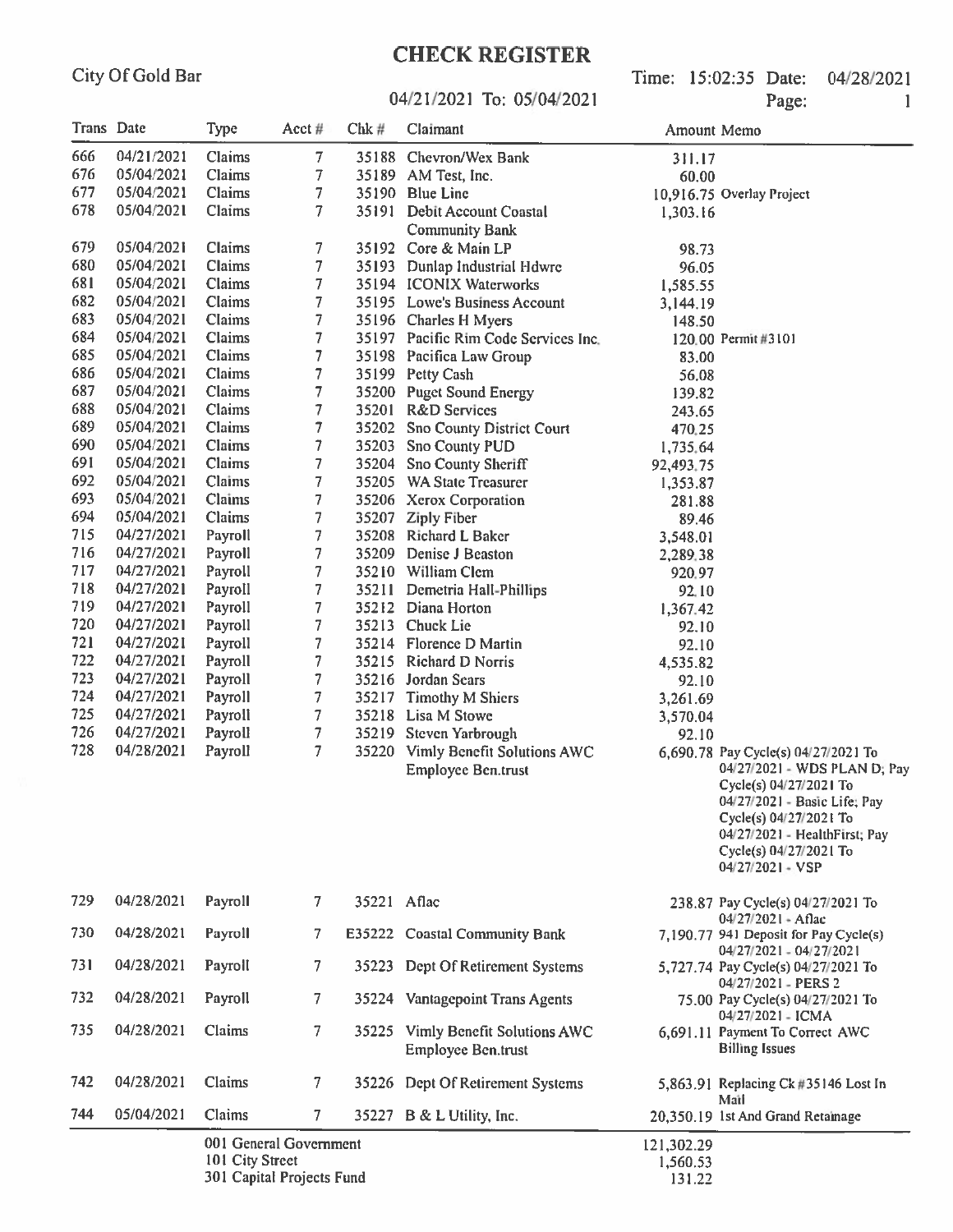|                                                                                                                                                                                                                                                                                                                                |                      |                                                                                                                                      |          | <b>CHECK REGISTER</b>     |  |                   |                                                                                    |                         |       |                 |  |  |
|--------------------------------------------------------------------------------------------------------------------------------------------------------------------------------------------------------------------------------------------------------------------------------------------------------------------------------|----------------------|--------------------------------------------------------------------------------------------------------------------------------------|----------|---------------------------|--|-------------------|------------------------------------------------------------------------------------|-------------------------|-------|-----------------|--|--|
| City Of Gold Bar                                                                                                                                                                                                                                                                                                               |                      |                                                                                                                                      |          | 04/21/2021 To: 05/04/2021 |  |                   |                                                                                    | Time: 15:02:35 Date:    | Page: | 04/28/2021<br>2 |  |  |
| Trans Date                                                                                                                                                                                                                                                                                                                     | <b>Type</b>          | Acct#                                                                                                                                | $Chk \#$ | Claimant                  |  |                   |                                                                                    | Amount Memo             |       |                 |  |  |
|                                                                                                                                                                                                                                                                                                                                |                      | 302 General And Street Grants Fund<br>401 Water Operating<br>403 Water Capital Improvement<br>415 Stormwater Fund<br>633 Agency Fund |          |                           |  |                   | 10,916.75<br>24,396.96<br>24,627.28<br>3,224.80<br>1,353.87<br>187,513.70 Payroll: | 147,636.71<br>39,876.99 |       |                 |  |  |
|                                                                                                                                                                                                                                                                                                                                |                      |                                                                                                                                      |          |                           |  |                   |                                                                                    |                         |       |                 |  |  |
|                                                                                                                                                                                                                                                                                                                                | <b>Finance Group</b> |                                                                                                                                      |          | Finance Group             |  |                   |                                                                                    | Finance Group           |       |                 |  |  |
|                                                                                                                                                                                                                                                                                                                                | <b>Finance Group</b> |                                                                                                                                      |          |                           |  |                   |                                                                                    |                         |       |                 |  |  |
| WE, the members of the City Council of the City of Gold Bar Washington, DO HEREBY certify that the<br>merchandise or services listed above have been received and that the above listed vouchers and the<br>related checks have been reviewed and approved for payment by the City of Gold Bar City Council.<br><b>ATTEST:</b> |                      |                                                                                                                                      |          |                           |  |                   |                                                                                    |                         |       |                 |  |  |
|                                                                                                                                                                                                                                                                                                                                |                      |                                                                                                                                      |          |                           |  |                   |                                                                                    |                         |       |                 |  |  |
|                                                                                                                                                                                                                                                                                                                                | Councilmember        |                                                                                                                                      |          |                           |  | Councilmember     |                                                                                    |                         |       |                 |  |  |
|                                                                                                                                                                                                                                                                                                                                | Councilmember        |                                                                                                                                      |          |                           |  | Councilmember     |                                                                                    |                         |       |                 |  |  |
|                                                                                                                                                                                                                                                                                                                                | Councilmember        |                                                                                                                                      |          |                           |  | Mayor             |                                                                                    |                         |       |                 |  |  |
|                                                                                                                                                                                                                                                                                                                                | Clerk./Treasurer     |                                                                                                                                      |          |                           |  | DATED this day of |                                                                                    |                         | 2021. |                 |  |  |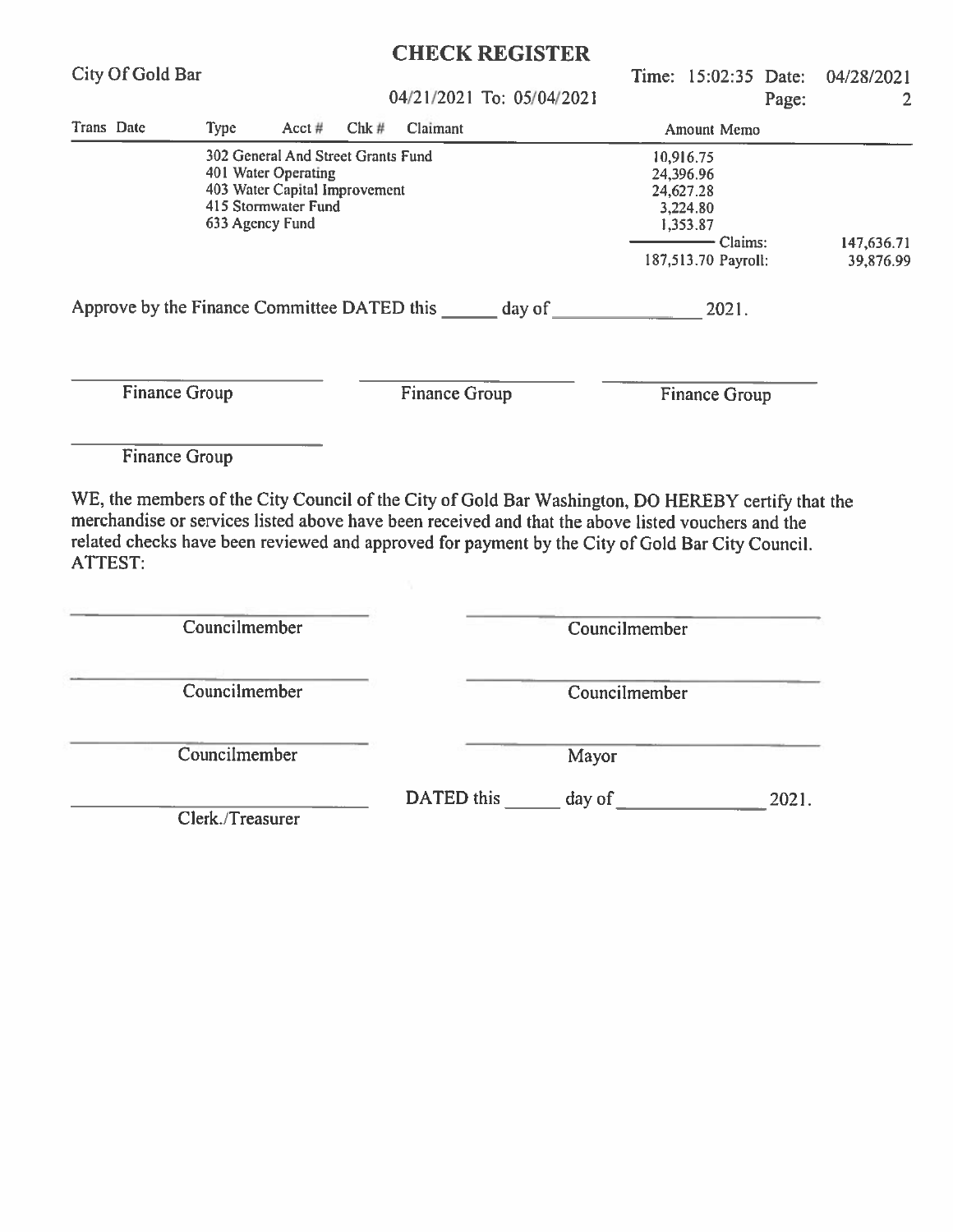Time: 08:55:04 Date: 05/13/2021 Page: 1

#### 05/05/2021 To: 05/18/2021

| Trans Date |            | <b>Type</b>     | Acct $#$                      | $Chk \#$ | Claimant                          | Amount Memo        |                                      |           |
|------------|------------|-----------------|-------------------------------|----------|-----------------------------------|--------------------|--------------------------------------|-----------|
| 774        | 05/06/2021 | Payroll         | 7                             | 35228    | Richard L Baker                   | 200,00             |                                      |           |
| 775        | 05/06/2021 | Payroll         | 7                             | 35229    | Denise J Beaston                  | 800.00             |                                      |           |
| 776        | 05/06/2021 | Payroll         | 7                             | 35230    | <b>Timothy M Shiers</b>           | 200.00             |                                      |           |
| 780        | 05/18/2021 | Claims          | 7                             | 35231    | AM PM Asphalt Construction        | 1,185.27           |                                      |           |
|            |            |                 |                               |          | <b>LLC</b>                        |                    |                                      |           |
| 781        | 05/18/2021 | Claims          | 7                             | 35232    | <b>Barmon Lumber</b>              | 65.92              |                                      |           |
| 782        | 05/18/2021 | Claims          | 7                             | 35233    | <b>Cadman Heidelberg Cement</b>   | 198.37             |                                      |           |
|            |            |                 |                               |          | Group                             |                    |                                      |           |
| 783        | 05/18/2021 | Claims          | 7                             | 35234    | City Of Gold Bar                  | 431.03             |                                      |           |
| 784        | 05/18/2021 | Claims          | $\overline{7}$                |          | 35235 Comcast Business            | 332.12             |                                      |           |
| 785        | 05/18/2021 | Claims          | 7                             |          | E35236 Dept Of Revenue-Excise Tax | 1,736.97           |                                      |           |
| 786        | 05/18/2021 | Claims          | 7                             |          | 35237 John L Light                |                    | 625.00 Retainer And Annual Insurance |           |
| 787        | 05/18/2021 | Claims          | 7                             | 35238    | Pacifica Law Group                | 370.00             |                                      |           |
| 788        | 05/18/2021 | Claims          | 7                             | 35239    | <b>Planet Technology</b>          | 2,762.50           |                                      |           |
| 789        | 05/18/2021 | Claims          | 7                             | 35240    | Sno County PUD                    | 449.24             |                                      |           |
| 790        | 05/18/2021 | Claims          | 7                             | 35241    | <b>Sound Publishing</b>           | 46.20              |                                      |           |
| 791        | 05/18/2021 | Claims          | 7                             |          | 35242 Staples Credit Plan         | 72.78              |                                      |           |
| 792        | 05/18/2021 | Claims          | 7                             |          | 35243 Utilities Underground       | 23.22              |                                      |           |
| 793        | 05/18/2021 | Claims          | $\overline{7}$                |          | 35244 Verizon Wireless            | 219.16             |                                      |           |
| 794        | 05/18/2021 | Claims          | 7                             |          | 35245 Waste Management            | 431.54             |                                      |           |
| 795        | 05/18/2021 | Claims          | 7                             |          | 35246 Ziply Fiber                 | 314.20             |                                      |           |
| 797        | 05/18/2021 | Claims          | 7                             | 35247    | Debit Account Coastal             | 2,953.57           |                                      |           |
|            |            |                 |                               |          | <b>Community Bank</b>             |                    |                                      |           |
|            |            |                 | 001 General Government        |          |                                   | 4,951.25           |                                      |           |
|            |            | 101 City Street |                               |          |                                   | 545.98             |                                      |           |
|            |            |                 | 103 Park Impact Fee Fund      |          |                                   | 293.47             |                                      |           |
|            |            |                 | 301 Capital Projects Fund     |          |                                   | 76.94              |                                      |           |
|            |            |                 | 401 Water Operating           |          |                                   | 6,013.63           |                                      |           |
|            |            |                 | 403 Water Capital Improvement |          |                                   | 906.41             |                                      |           |
|            |            |                 | 415 Stormwater Fund           |          |                                   | 629.41             |                                      |           |
|            |            |                 |                               |          |                                   |                    | Claims:                              | 12,217.09 |
|            |            |                 |                               |          |                                   | 13,417.09 Payroll: |                                      | 1,200.00  |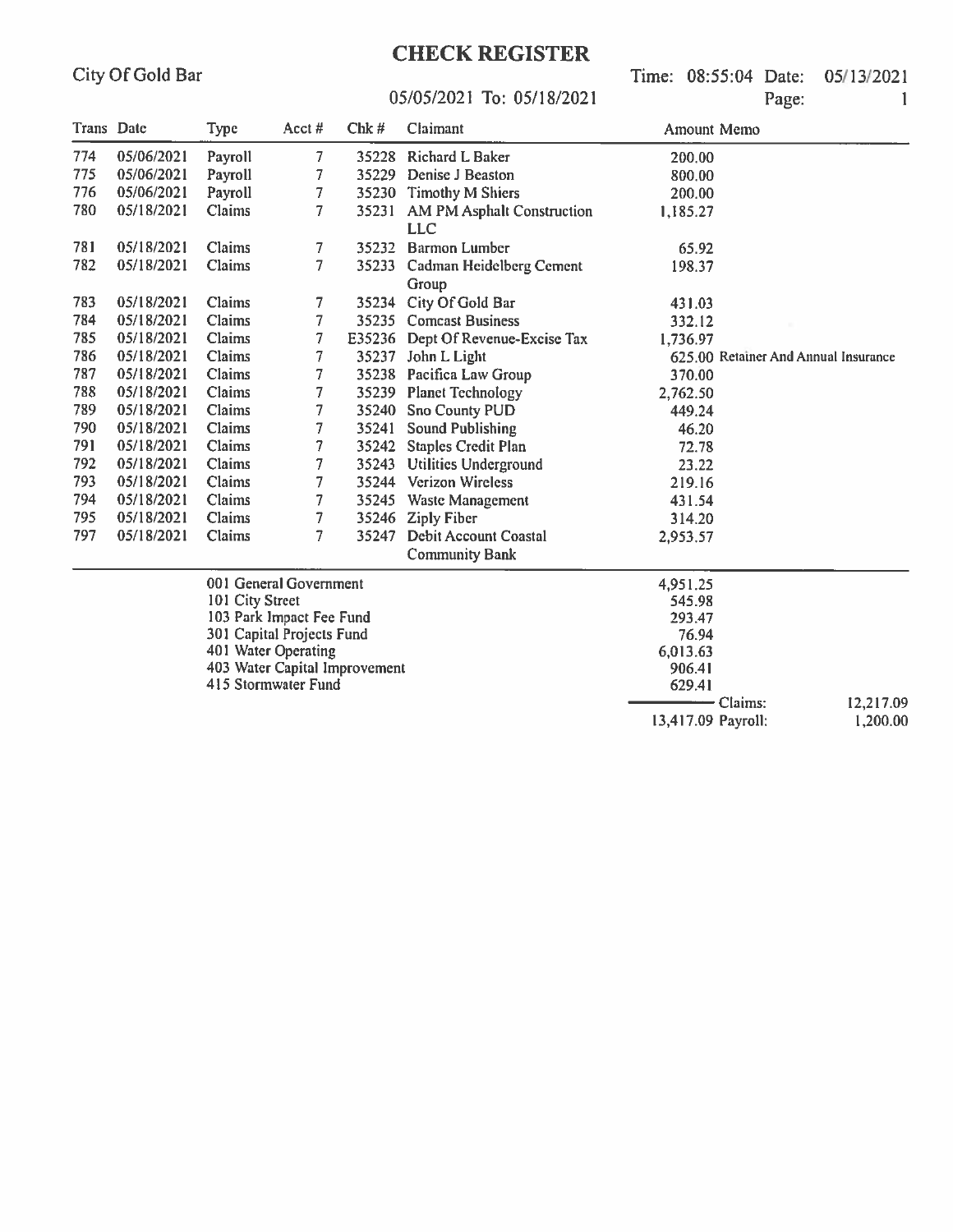City Of Gold Bar

 $\epsilon$ 

 $\bar{\tau}$ 

# 05/19/2021 To: 06/01/2021

Time: 09:02:19 Date: 05/26/2021 Page:  $\mathbf{1}$ 

| Trans Date |            | <b>Type</b> | Acct#          | Chk#        | Claimant                                                                   | Amount Memo       |                                                                                                                                                                                                 |
|------------|------------|-------------|----------------|-------------|----------------------------------------------------------------------------|-------------------|-------------------------------------------------------------------------------------------------------------------------------------------------------------------------------------------------|
| 826        | 05/19/2021 | Claims      | 7              |             | 35248 Chevron/Wex Bank                                                     | 344.48            |                                                                                                                                                                                                 |
| 856        | 05/25/2021 | Payroll     | 7              |             | 35249 Richard L Baker                                                      | 3,385.79          |                                                                                                                                                                                                 |
| 868        | 05/25/2021 | Payroll     | 7              |             | 35250 Steven Yarbrough                                                     | 92.10             |                                                                                                                                                                                                 |
| 857        | 05/25/2021 | Payroll     | 7              | 35251       | Denise J Beaston                                                           | 2,289.38          |                                                                                                                                                                                                 |
| 858        | 05/25/2021 | Payroll     | 7              |             | 35252 William Clem                                                         | 920.97            |                                                                                                                                                                                                 |
| 859        | 05/25/2021 | Payroll     | 7              | 35253       | Demetria Hall-Phillips                                                     |                   |                                                                                                                                                                                                 |
| 860        | 05/25/2021 | Payroll     | 7              |             | 35254 Diana Horton                                                         | 92.10<br>1,076.01 |                                                                                                                                                                                                 |
| 861        | 05/25/2021 | Payroll     | 7              |             | 35255 Chuck Lie                                                            | 92.10             |                                                                                                                                                                                                 |
| 862        | 05/25/2021 | Payroll     | 7              |             | 35256 Florence D Martin                                                    | 92.10             |                                                                                                                                                                                                 |
| 863        | 05/25/2021 | Payroll     | 7              |             | 35257 Richard D Norris                                                     | 4,535.82          |                                                                                                                                                                                                 |
| 864        | 05/25/2021 | Payroll     | 7              | 35258       | Jordan Sears                                                               | 92.10             |                                                                                                                                                                                                 |
| 865        | 05/25/2021 | Payroll     | 7              | 35259       | Timothy M Shiers                                                           | 2,901.95          |                                                                                                                                                                                                 |
| 866        | 05/25/2021 | Payroll     | 7              |             | 35260 Arthur Stowe                                                         | 1,330.46          |                                                                                                                                                                                                 |
| 867        | 05/25/2021 | Payroll     | 7              | 35261       | Lisa M Stowe                                                               | 3,570.04          |                                                                                                                                                                                                 |
| 869        | 05/25/2021 | Payroll     | 7              |             | 35262 Vimly Benefit Solutions AWC                                          |                   | 6,690.78 Pay Cycle(s) 05/25/2021 To                                                                                                                                                             |
|            |            |             |                |             | <b>Employee Ben.trust</b>                                                  |                   | 05/25/2021 - WDS PLAN D; Pay<br>Cycle(s) 05/25/2021 To<br>05/25/2021 - Basic Life; Pay<br>Cycle(s) 05/25/2021 To<br>05/25/2021 - HealthFirst; Pay<br>Cycle(s) 05/25/2021 To<br>05/25/2021 - VSP |
| 870        | 05/25/2021 | Payroll     | $\tau$         | 35263 Aflac |                                                                            |                   | 238.87 Pay Cycle(s) 05/25/2021 To<br>05/25/2021 - Aflac                                                                                                                                         |
| 871        | 05/25/2021 | Payroll     | 7              |             | E35264 Coastal Community Bank                                              |                   | 7,294.70 941 Deposit for Pay Cycle(s)<br>05/25/2021 - 05/25/2021                                                                                                                                |
| 872        | 05/25/2021 | Payroll     | 7              |             | 35265 Dept Of Retirement Systems                                           |                   | 5,857.98 Pay Cycle(s) 05/25/2021 To<br>05/25/2021 - PERS 2                                                                                                                                      |
| 873        | 05/25/2021 | Payroll     | 7              |             | 35266 Vantagepoint Trans Agents                                            |                   | 75.00 Pay Cycle(s) 05/25/2021 To<br>05/25/2021 - ICMA                                                                                                                                           |
| 875        | 06/01/2021 | Claims      | 7              |             | 35267 AM Test, Inc.                                                        | 60.00             |                                                                                                                                                                                                 |
| 876        | 06/01/2021 | Claims      | 7              | 35268       | Apex Drywall Construction                                                  |                   | 10,443.15 Public Works Building                                                                                                                                                                 |
| 877        | 06/01/2021 | Claims      | 7              |             | 35269 B & L Utility, Inc.                                                  | 2,223.60          |                                                                                                                                                                                                 |
| 878        | 06/01/2021 | Claims      | 7              |             | 35270 Blue Line                                                            |                   | 4,420.50 Overlay Project                                                                                                                                                                        |
| 879        | 06/01/2021 | Claims      | 7              |             | 35271 Cadman Heidelberg Cement<br>Group                                    | 126.89            |                                                                                                                                                                                                 |
| 880        | 06/01/2021 | Claims      | 7              |             | 35272 City Of Sultan                                                       |                   | 2,382.83 Water Main Repair                                                                                                                                                                      |
| 881        | 06/01/2021 | Claims      | 7              |             | 35273 Titan Cox                                                            | 50.00             |                                                                                                                                                                                                 |
| 882        | 06/01/2021 | Claims      | 7              |             | 35274 Dean Posner's Tree Services                                          | 2,762.79          |                                                                                                                                                                                                 |
| 883        | 06/01/2021 | Claims      | 7              |             | 35275 ICONIX Waterworks                                                    |                   | 14,416.67 PRV, Intertie, Repairs                                                                                                                                                                |
| 884        | 06/01/2021 | Claims      | 7              |             | 35276 Integrated Underwater Services                                       | 1,500.00          |                                                                                                                                                                                                 |
| 885        | 06/01/2021 | Claims      | $\overline{7}$ |             | 35277 Charles H Myers                                                      |                   | 355.50 Dental, Annual                                                                                                                                                                           |
| 886        | 06/01/2021 | Claims      | $\overline{7}$ | 35278       | <b>Puget Sound Energy</b>                                                  | 68.78             |                                                                                                                                                                                                 |
| 887        | 06/01/2021 | Claims      | 7              | 35279       | <b>Sno County District Court</b>                                           | 85.50             |                                                                                                                                                                                                 |
| 888        | 06/01/2021 | Claims      | 7              | 35280       | <b>Sno County Human Svcs</b>                                               | 167.53            |                                                                                                                                                                                                 |
| 889        | 06/01/2021 | Claims      | 7              | 35281       | <b>Sno County PUD</b>                                                      | 3,335.21          |                                                                                                                                                                                                 |
| 891        | 06/01/2021 | Claims      | 7              | 35283       | <b>Sno County Prosecuting Attorn</b>                                       | 1,395.65          |                                                                                                                                                                                                 |
| 892        | 06/01/2021 | Claims      | $\overline{7}$ |             | 35284 Corrections Bureau Sno County<br>1,228.67<br><b>Sheriff's Office</b> |                   |                                                                                                                                                                                                 |
| 893        | 06/01/2021 | Claims      | 7              | 35285       | <b>Sound Publishing</b>                                                    | 224.00            |                                                                                                                                                                                                 |
| 894        | 06/01/2021 | Claims      | 7              | 35286       | <b>Titan Electric</b>                                                      |                   | 3,090.15 Public Works Building                                                                                                                                                                  |
| 895        | 06/01/2021 | Claims      | 7              | 35287       | Verizon Wireless                                                           | 219.16            |                                                                                                                                                                                                 |
| 896        | 06/01/2021 | Claims      | 7              | 35288       | <b>WA State Treasurer</b>                                                  | 700.73            |                                                                                                                                                                                                 |
| 897        | 06/01/2021 | Claims      | $\overline{7}$ |             | 35289 Western Facilities Supply                                            | 1,278.48          |                                                                                                                                                                                                 |
| 898        | 06/01/2021 | Claims      | 7              |             | 35290 Eric Wilson                                                          | 118.48            |                                                                                                                                                                                                 |
| 899        | 06/01/2021 | Claims      | 7              |             | 35291 Xerox Corporation                                                    | 251.29            |                                                                                                                                                                                                 |
| 900        | 06/01/2021 | Claims      | 7              | 35292       | <b>Ziply Fiber</b>                                                         | 140.66            |                                                                                                                                                                                                 |
| 890        | 06/01/2021 | Claims      | 7              |             | 35293 Sno County Planning                                                  |                   | 430.00 SCT Dues                                                                                                                                                                                 |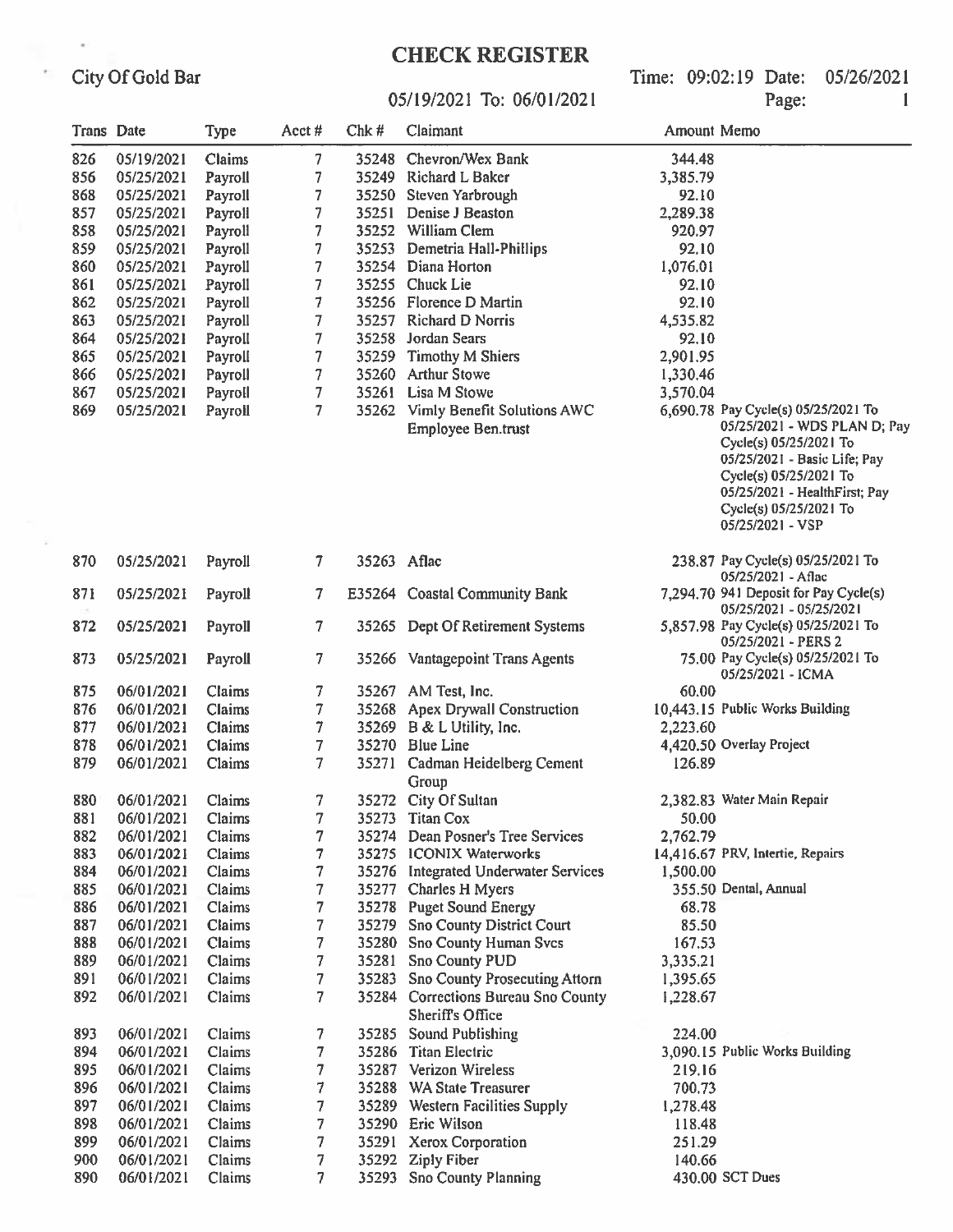|                   |                      |                                                                                                                                                                                                                |                |                                                                                  |               | <b>CHECK REGISTER</b>                                                                                                                                                                                                                                                                                        |               |                        |       |            |
|-------------------|----------------------|----------------------------------------------------------------------------------------------------------------------------------------------------------------------------------------------------------------|----------------|----------------------------------------------------------------------------------|---------------|--------------------------------------------------------------------------------------------------------------------------------------------------------------------------------------------------------------------------------------------------------------------------------------------------------------|---------------|------------------------|-------|------------|
|                   | City Of Gold Bar     |                                                                                                                                                                                                                |                |                                                                                  |               |                                                                                                                                                                                                                                                                                                              |               | Time: 09:02:19 Date:   |       | 05/26/2021 |
|                   |                      |                                                                                                                                                                                                                |                |                                                                                  |               | 05/19/2021 To: 06/01/2021                                                                                                                                                                                                                                                                                    |               |                        | Page: | 2          |
| <b>Trans</b> Date |                      | <b>Type</b>                                                                                                                                                                                                    | Acct $#$       | $Chk \#$                                                                         | Claimant      |                                                                                                                                                                                                                                                                                                              |               | Amount Memo            |       |            |
| 901               | 06/01/2021           | <b>Claims</b>                                                                                                                                                                                                  | 7 <sup>1</sup> |                                                                                  |               | 35294 Lowe's Business Account                                                                                                                                                                                                                                                                                |               | 206.63                 |       |            |
|                   |                      | 001 General Government<br>101 City Street<br>301 Capital Projects Fund<br>302 General And Street Grants Fund<br>401 Water Operating<br>403 Water Capital Improvement<br>415 Stormwater Fund<br>633 Agency Fund |                | Approve by the Finance Committee DATED this _______ day of _____________________ |               | 25,568.65<br>3,678.07<br>551.67<br>4,420.50<br>32,317.27<br>21,274.04<br>4,144.65<br>700.73<br>$-$ Claims:<br>92,655.58 Payroll:<br>2021.                                                                                                                                                                    |               | 52,027.33<br>40,628.25 |       |            |
|                   | <b>Finance Group</b> |                                                                                                                                                                                                                |                |                                                                                  | Finance Group |                                                                                                                                                                                                                                                                                                              |               | Finance Group          |       |            |
|                   | <b>Finance Group</b> |                                                                                                                                                                                                                |                |                                                                                  |               | WE, the members of the City Council of the City of Gold Bar Washington, DO HEREBY certify that the<br>merchandise or services listed above have been received and that the above listed vouchers and the<br>related checks have been reviewed and approved for payment by the City of Gold Bar City Council. |               |                        |       |            |
| <b>ATTEST:</b>    |                      | Councilmember                                                                                                                                                                                                  |                |                                                                                  |               |                                                                                                                                                                                                                                                                                                              | Councilmember |                        |       |            |
|                   |                      | Councilmember                                                                                                                                                                                                  |                |                                                                                  | Councilmember |                                                                                                                                                                                                                                                                                                              |               |                        |       |            |
|                   |                      | Councilmember                                                                                                                                                                                                  |                |                                                                                  | Mayor         |                                                                                                                                                                                                                                                                                                              |               |                        |       |            |

DATED this  $\_\_\_\_\$  day of  $\_\_\_\_\_\_\_$  2021.

Clerk./Treasurer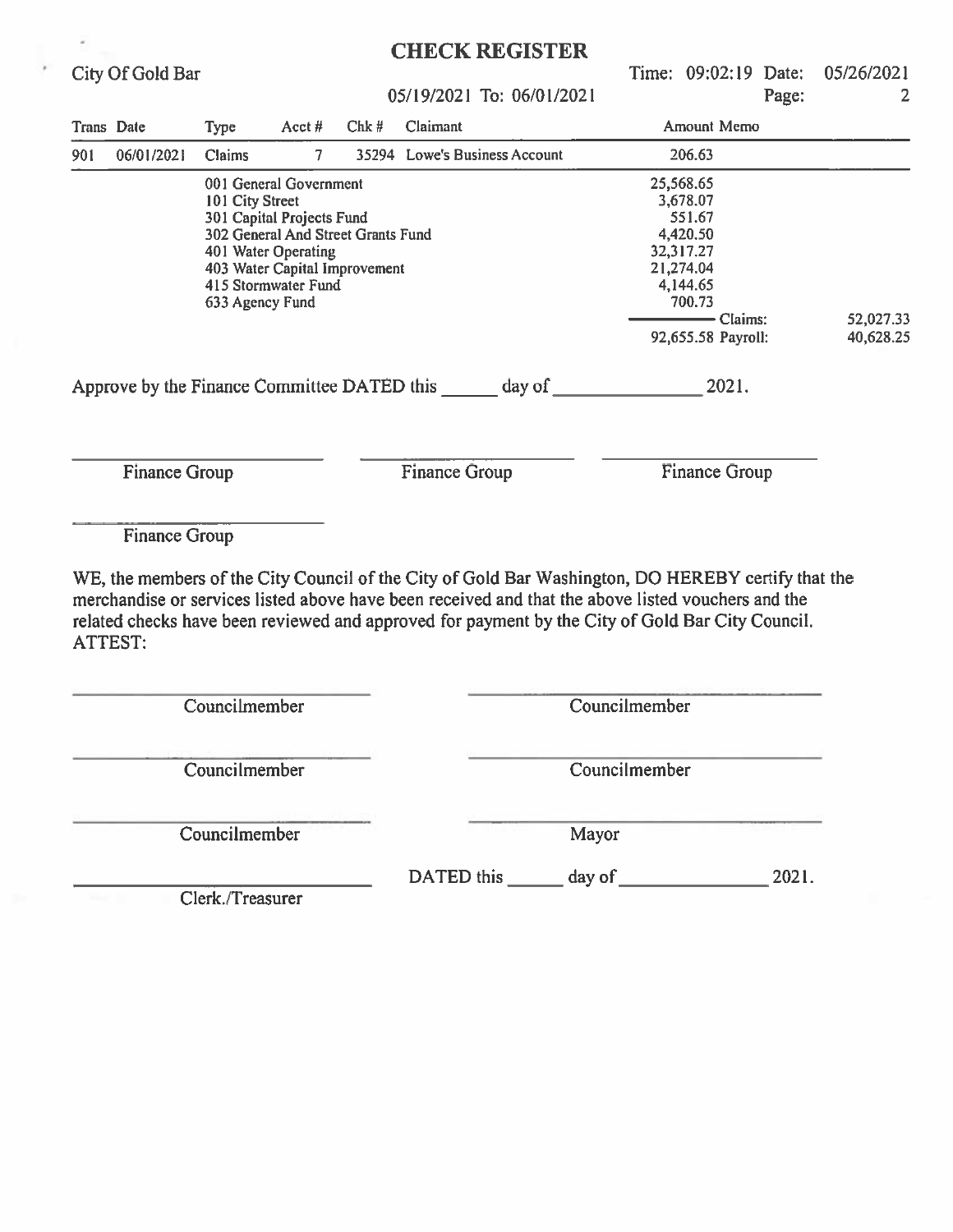06/02/2021 To: 06/15/2021

Time: 08:10:40 Date: 06/09/2021 Page:  $\mathbf{1}$ 

| Trans Date |            | Type            | Acct#                              | Chk# | Claimant                            | Amount Memo                         |           |
|------------|------------|-----------------|------------------------------------|------|-------------------------------------|-------------------------------------|-----------|
| 944        | 06/08/2021 | Payroll         | $\overline{7}$                     |      | 35295 Richard L Baker               | 200.00                              |           |
| 945        | 06/08/2021 | Payroll         | 7                                  |      | 35296 Denise J Beaston              | 800.00                              |           |
| 946        | 06/08/2021 | Payroll         | $\overline{7}$                     |      | 35297 Timothy M Shiers              | 200.00                              |           |
| 950        | 06/15/2021 | Claims          | $\overline{7}$                     |      | 35298 Blue Line                     | 35,961.25 Street Overlay, Watermain |           |
| 951        | 06/15/2021 | Claims          | $\overline{7}$                     |      | 35299 City Of Gold Bar              | 427.98                              |           |
| 952        | 06/15/2021 | Claims          | $\overline{7}$                     |      | 35300 Debit Account Coastal         | 2,766.09                            |           |
|            |            |                 |                                    |      | <b>Community Bank</b>               |                                     |           |
| 953        | 06/15/2021 | Claims          | 7                                  |      | 35301 Comcast Business              | 331.20                              |           |
| 954        | 06/15/2021 | Claims          | $\overline{7}$                     |      | E35302 Dept Of Revenue-Excise Tax   | 1,783.32                            |           |
| 955        | 06/15/2021 | Claims          | $\overline{7}$                     |      | 35303 Elite Lock & Safe             | 29.51                               |           |
| 956        | 06/15/2021 | Claims          | 7                                  |      | 35304 Evergreen Rural Water         | 200.00 Fall Conference              |           |
| 957        | 06/15/2021 | Claims          | $\overline{7}$                     |      | 35305 Fobes Hill LLC                | 55.94 Water Refund                  |           |
| 958        | 06/15/2021 | Claims          | $\overline{7}$                     |      | 35306 General Pacific               | 2,207.25                            |           |
| 959        | 06/15/2021 | Claims          | $\overline{7}$                     |      | 35307 Gold Bar Geek                 | 252.31                              |           |
| 960        | 06/15/2021 | Claims          | 7                                  |      | 35308 ICONIX Waterworks             | 2,074.06                            |           |
| 961        | 06/15/2021 | Claims          | 7                                  |      | 35309 John L Light                  | 300.00                              |           |
| 962        | 06/15/2021 | Claims          | 7                                  |      | 35310 Monroe Parts House, Inc. NAPA | 105.97                              |           |
| 963        | 06/15/2021 | Claims          | 7                                  |      | 35311 Sno County PUD                | 32.32                               |           |
| 964        | 06/15/2021 | Claims          | $\overline{7}$                     |      | 35312 Corrections Bureau Sno County | 31.51                               |           |
|            |            |                 |                                    |      | <b>Sheriff's Office</b>             |                                     |           |
| 965        | 06/15/2021 | Claims          | 7                                  |      | 35313 Sound Publishing              | 88.20                               |           |
| 966        | 06/15/2021 | Claims          | $\overline{7}$                     |      | 35314 Stollwerck Plumbing           | 4,974.82                            |           |
| 967        | 06/15/2021 | Claims          | $\overline{7}$                     |      | 35315 Utilities Underground         | 15.48                               |           |
| 968        | 06/15/2021 | Claims          | 7                                  |      | 35316 WIN-911/Specter               | 660.00 Annual Fee                   |           |
| 969        | 06/15/2021 | Claims          | 7                                  |      | 35317 Waste Management              | 433.00                              |           |
| 970        | 06/15/2021 | Claims          | 7                                  |      | 35318 Xerox Corporation             | 298.40                              |           |
| 971        | 06/15/2021 | Claims          | $\overline{7}$                     |      | 35319 Ziply Fiber                   | 272.57                              |           |
|            |            |                 | 001 General Government             |      |                                     | 2,685.66                            |           |
|            |            | 101 City Street |                                    |      |                                     | 104.78                              |           |
|            |            |                 | 301 Capital Projects Fund          |      |                                     | 598.99                              |           |
|            |            |                 | 302 General And Street Grants Fund |      |                                     | 2,651.25                            |           |
|            |            |                 | 401 Water Operating                |      |                                     | 6,281.72                            |           |
|            |            |                 | 403 Water Capital Improvement      |      |                                     | 41,039.55                           |           |
|            |            |                 | 415 Stormwater Fund                |      |                                     | 1,139.23                            |           |
|            |            |                 |                                    |      |                                     | - Claims:                           | 53,301.18 |
|            |            |                 |                                    |      |                                     | 54,501.18 Payroll:                  | 1,200.00  |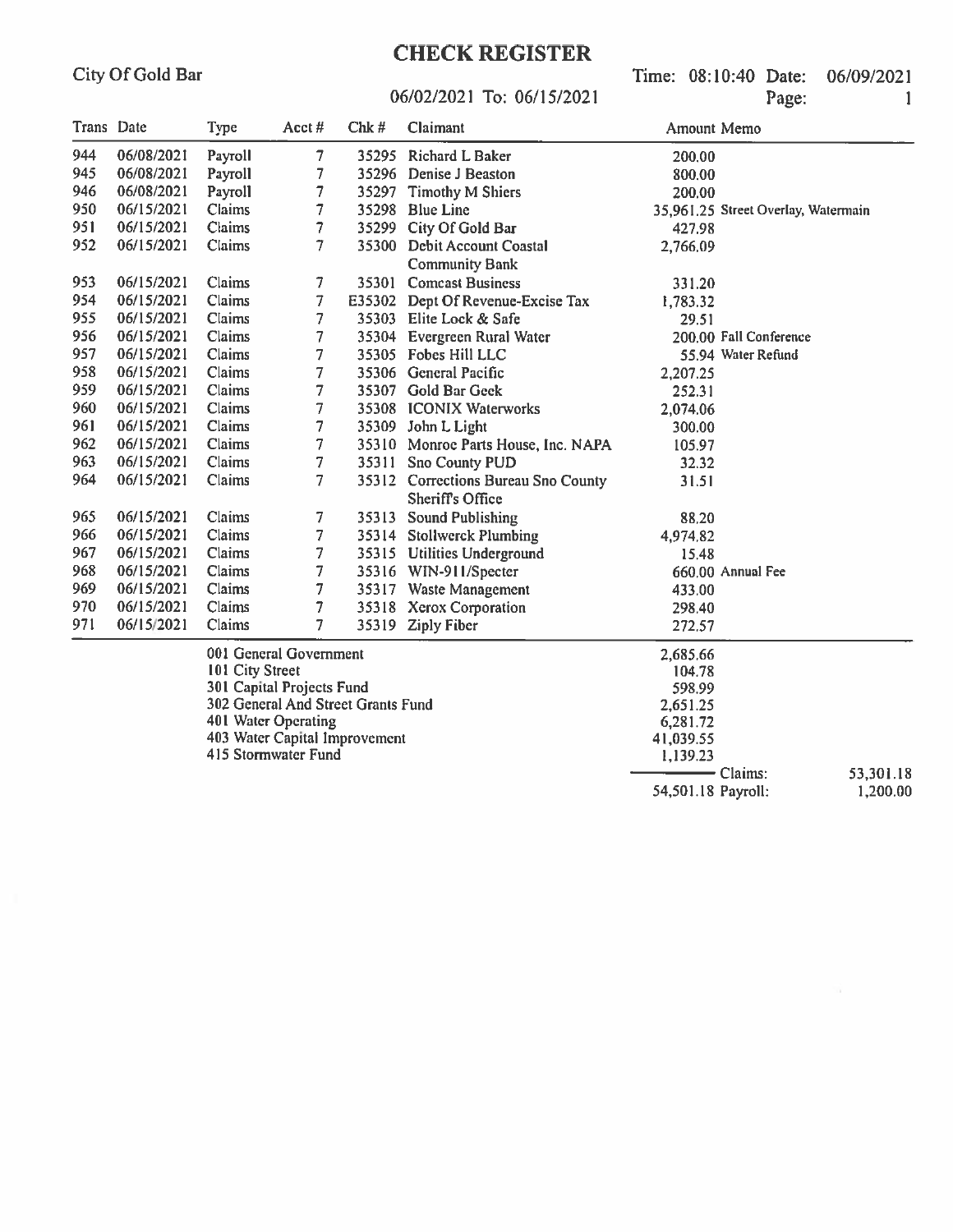# **CHECK REGISTER**

Time: 16:05:58 Date: 06/30/2021 Page:

 $2021$ 

#### 06/16/2021 To: 07/06/2021

|                   |                 |               |                |             | 06/16/2021 To: 07/06/2021                                      |               | Page:<br>1                                                                                                                                                                                                                             |
|-------------------|-----------------|---------------|----------------|-------------|----------------------------------------------------------------|---------------|----------------------------------------------------------------------------------------------------------------------------------------------------------------------------------------------------------------------------------------|
| <b>Trans</b> Date |                 | <b>Type</b>   | Acct#          | $Chk \#$    | Claimant                                                       | Amount Memo   |                                                                                                                                                                                                                                        |
| 987               | 07/06/2021      | Claims        | 7              |             | 35320 Chevron/Wex Bank                                         | 413.00        |                                                                                                                                                                                                                                        |
| 1041              | 06/29/2021      | Payroll       | 7              |             | 35321 Richard L Baker                                          | 3,548.01      |                                                                                                                                                                                                                                        |
| 1042              | 06/29/2021      | Payroll       | 7              | 35322       | <b>Denise J Beaston</b>                                        | 2,289.38      |                                                                                                                                                                                                                                        |
| 1043              | 06/29/2021      | Payroll       | 7              |             | 35323 William Clem                                             | 920.97        |                                                                                                                                                                                                                                        |
|                   | 1044 06/29/2021 | Payroll       | 7              |             | 35324 Demetria Hall-Phillips                                   | 92.10         |                                                                                                                                                                                                                                        |
| $1045 -$          | 06/29/2021      | Payroll       | 7              |             | 35325 Diana Horton                                             | 1,221.73      |                                                                                                                                                                                                                                        |
|                   | 1046 06/29/2021 | Payroll       | 7              |             | 35326 Chuck Lie                                                | 92.10         |                                                                                                                                                                                                                                        |
| 1047              | 06/29/2021      | Payroll       | 7              |             | 35327 Florence D Martin                                        | 92.10         |                                                                                                                                                                                                                                        |
| 1048              | 06/29/2021      | Payroll       | 7              |             | 35328 Richard D Norris                                         | 4,535.82      |                                                                                                                                                                                                                                        |
| 1049              | 06/29/2021      | Payroll       | 7              |             | 35329 Jordan Sears                                             | 92.10         |                                                                                                                                                                                                                                        |
| 1050              | 06/29/2021      | Payroll       | 7              |             | 35330 Timothy M Shiers                                         | 2,889.53      |                                                                                                                                                                                                                                        |
| 1051              | 06/29/2021      | Payroll       | 7              |             | 35331 Arthur Stowe                                             | 1,388.09      |                                                                                                                                                                                                                                        |
| $1052 -$          | 06/29/2021      | Payroll       | 7              |             | 35332 Lisa M Stowe                                             | 3,570.04      |                                                                                                                                                                                                                                        |
| 1053              | 06/29/2021      | Payroll       | 7              |             | 35333 Steven Yarbrough                                         | 92.10         |                                                                                                                                                                                                                                        |
| 1055              | 06/30/2021      | Payroll       | 7.             |             | 35334 Vimly Benefit Solutions AWC<br><b>Employee Ben.trust</b> |               | 6,690.78 Pay Cycle(s) 06/29/2021 To<br>06/29/2021 - WDS PLAN D; Pay<br>Cycle(s) 06/29/2021 To<br>06/29/2021 - Basic Life; Pay<br>Cycle(s) 06/29/2021 To<br>06/29/2021 - HealthFirst; Pay<br>Cycle(s) 06/29/2021 To<br>06/29/2021 - VSP |
| 1056              | 06/30/2021      | Payroll       | 7.             | 35335 Aflac |                                                                |               | 238.87 Pay Cycle(s) 06/29/2021 To<br>$06/29/2021 - Affac$                                                                                                                                                                              |
| 1057              | 06/30/2021      | Payroll       | 7.             |             | E35336 Coastal Community Bank                                  |               | 7,451.82 941 Deposit for Pay Cycle(s)<br>06/29/2021 - 06/29/2021                                                                                                                                                                       |
| 1058              | 06/30/2021      | Payroll       | 7.             |             | 35337 Dept Of Retirement Systems                               |               | 5,965.02 Pay Cycle(s) 06/29/2021 To<br>06/29/2021 - PERS 2                                                                                                                                                                             |
| 1059              | 06/30/2021      | Payroll       | 7.             |             | 35338 Vantagepoint Trans Agents                                |               | 75.00 Pay Cycle(s) 06/29/2021 To<br>06/29/2021 - ICMA                                                                                                                                                                                  |
| 1061              | 06/30/2021      | Payroll       | 7.             |             | 35339 Dept Of Labor And Industries                             |               | 3,063.14 2ND Quarter 04/01/2021 -<br>06/30/2021                                                                                                                                                                                        |
| 1062              | 06/30/2021      | Payroll       | 7.             |             | 35340 Employment Security Dept                                 |               | 669.87 2nd Quarter $04/01/2021 -$<br>06/30/2021                                                                                                                                                                                        |
| 1063              | 06/30/2021      | Payroll       | 7.             | 35341       | <b>Employment Security PFML</b>                                |               | 224.74 Pay Cycle(s) 04/01/2021 To<br>06/30/2021 - PFML                                                                                                                                                                                 |
|                   | 1066 07/06/2021 | <b>Claims</b> | 7 <sup>1</sup> |             | 35342 AM Test, Inc.                                            | 85.00         |                                                                                                                                                                                                                                        |
|                   | 1067 07/06/2021 | Claims        | 7              |             | 35343 Apex Drywall Construction                                |               | 838.35 Sales Tax Ley Rd Project                                                                                                                                                                                                        |
|                   | 1068 07/06/2021 | Claims        | 7              |             | 35344 B & L Utility, Inc.                                      | 14,186.39 PRV |                                                                                                                                                                                                                                        |
|                   | 1069 07/06/2021 | Claims        | 7.             |             | 35345 Builders Exchange Of<br><b>Washington Inc</b>            |               | 45.00 Publishing Bids                                                                                                                                                                                                                  |
|                   | 1070 07/06/2021 | Claims        | 7.             |             | 35346 Cadman Heidelberg Cement<br>Group                        | 260.60        |                                                                                                                                                                                                                                        |
| 1071              | 07/06/2021      | Claims        | 7.             |             | 35347 City Of Everett                                          | 880.00        |                                                                                                                                                                                                                                        |
| 1072              | 07/06/2021      | Claims        | 7              |             | 35348 Snohomish County Dept Of<br><b>Emergency Management</b>  | 1,407.50      |                                                                                                                                                                                                                                        |
| 1073              | 07/06/2021      | Claims        | 7              |             | 35349 ICONIX Waterworks                                        | 1,096.89      |                                                                                                                                                                                                                                        |
| 1074              | 07/06/2021      | Claims        | 7              |             | 35350 Lowe's Business Account                                  | 551.56        |                                                                                                                                                                                                                                        |
| 1075              | 07/06/2021      | Claims        | 7              |             | 35351 Municipal Code Corporation                               | 104.00        |                                                                                                                                                                                                                                        |
| 1076              | 07/06/2021      | Claims        | 7              |             | 35352 Charles H Myers                                          | 148.50        |                                                                                                                                                                                                                                        |
|                   | 1077 07/06/2021 | Claims        | 7              |             | 35353 Pacific Rim Code Services Inc.                           |               | 1,733.89 Plan Review - Bustard                                                                                                                                                                                                         |
| 1078              | 07/06/2021      | Claims        | 7              |             | 35354 Pacifica Law Group                                       | 41.50         |                                                                                                                                                                                                                                        |
|                   | 1079 07/06/2021 | Claims        | 7              |             | 35355 Puget Sound Energy                                       | 50.21         |                                                                                                                                                                                                                                        |
|                   | 1080 07/06/2021 | Claims        | 7              |             | 35356 Sno County District Court                                | 128.25        |                                                                                                                                                                                                                                        |
|                   | 1081 07/06/2021 | Claims        | 7              |             | 35357 Sno County PUD                                           | 3,101.30      |                                                                                                                                                                                                                                        |
|                   | 1082 07/06/2021 | Claims        | 7              |             | 35358 Staples Credit Plan                                      | 95.89         |                                                                                                                                                                                                                                        |
|                   | 1083 07/06/2021 | <b>Claims</b> |                |             | 35359 Lisa M Stowe                                             |               | 259.29 Benefit Reimbursement June                                                                                                                                                                                                      |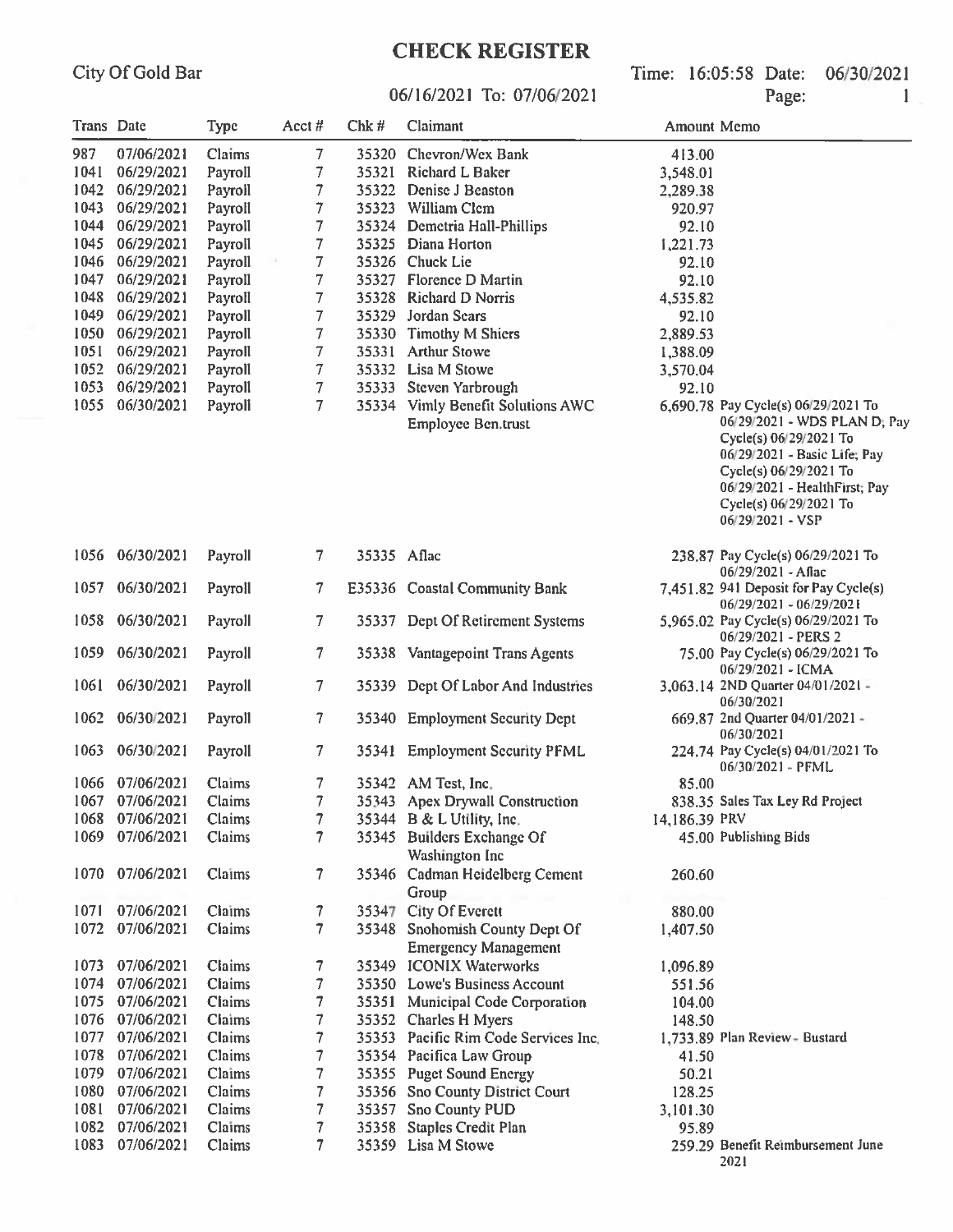Time: 16:05:58 Date: 06/30/2021  $P<sub>90e</sub>$  $\overline{2}$ 

|                      |            |                                                                                                                                                                                                                       |                                                                                                                                    |       | 06/16/2021 To: 07/06/2021                          | Page:                                                                                                            | $\overline{2}$         |
|----------------------|------------|-----------------------------------------------------------------------------------------------------------------------------------------------------------------------------------------------------------------------|------------------------------------------------------------------------------------------------------------------------------------|-------|----------------------------------------------------|------------------------------------------------------------------------------------------------------------------|------------------------|
| Trans Date           |            | <b>Type</b>                                                                                                                                                                                                           | Acct #                                                                                                                             | Chk#  | Claimant                                           | Amount Memo                                                                                                      |                        |
| 1084                 | 07/06/2021 | <b>Claims</b><br>7<br><b>Titan Electric</b><br>4,333.84 Public Works Building<br>35360<br>Claims<br><b>US Postal Service</b><br>245.00 Annual Permit<br>35361<br>Claims<br>35362<br><b>Verizon Wireless</b><br>219.16 |                                                                                                                                    |       |                                                    |                                                                                                                  |                        |
| 1085                 | 07/06/2021 |                                                                                                                                                                                                                       |                                                                                                                                    |       |                                                    |                                                                                                                  |                        |
| 1086                 | 07/06/2021 |                                                                                                                                                                                                                       |                                                                                                                                    |       |                                                    |                                                                                                                  |                        |
| 1087                 | 07/06/2021 | <b>Claims</b>                                                                                                                                                                                                         |                                                                                                                                    | 35363 | <b>WA State Treasurer</b>                          | 679.21                                                                                                           |                        |
| 1088                 | 07/06/2021 | Claims                                                                                                                                                                                                                |                                                                                                                                    | 35364 | <b>Waste Management</b>                            | 433.42                                                                                                           |                        |
| 1089                 | 07/06/2021 | Claims                                                                                                                                                                                                                |                                                                                                                                    |       | 35365 Western Facilities Supply                    | 676.81                                                                                                           |                        |
| 1090                 | 07/06/2021 | Claims                                                                                                                                                                                                                |                                                                                                                                    |       | 35366 Ziply Fiber                                  | 132.83                                                                                                           |                        |
|                      |            | 101 City Street<br>633 Agency Fund                                                                                                                                                                                    | 001 General Government<br>301 Capital Projects Fund<br>401 Water Operating<br>403 Water Capital Improvement<br>415 Stormwater Fund |       |                                                    | 30,398.36<br>3,558.52<br>270.88<br>24,323.59<br>14,669.33<br>3,450.81<br>679.21<br>Claims:<br>77,350.70 Payroll: | 32,147.39<br>45,203.31 |
|                      |            |                                                                                                                                                                                                                       |                                                                                                                                    |       | Approve by the Finance Committee DATED this day of | 2021.                                                                                                            |                        |
| <b>Finance Group</b> |            |                                                                                                                                                                                                                       |                                                                                                                                    |       | <b>Finance Group</b>                               | <b>Finance Group</b>                                                                                             |                        |

**Finance Group** 

City Of Gold Bar

WE, the members of the City Council of the City of Gold Bar Washington, DO HEREBY certify that the merchandise or services listed above have been received and that the above listed vouchers and the related checks have been reviewed and approved for payment by the City of Gold Bar City Council. **ATTEST:** 

| Councilmember    |            | Councilmember |       |
|------------------|------------|---------------|-------|
| Councilmember    |            | Councilmember |       |
| Councilmember    |            | Mayor         |       |
| Clerk./Treasurer | DATED this | day of        | 2021. |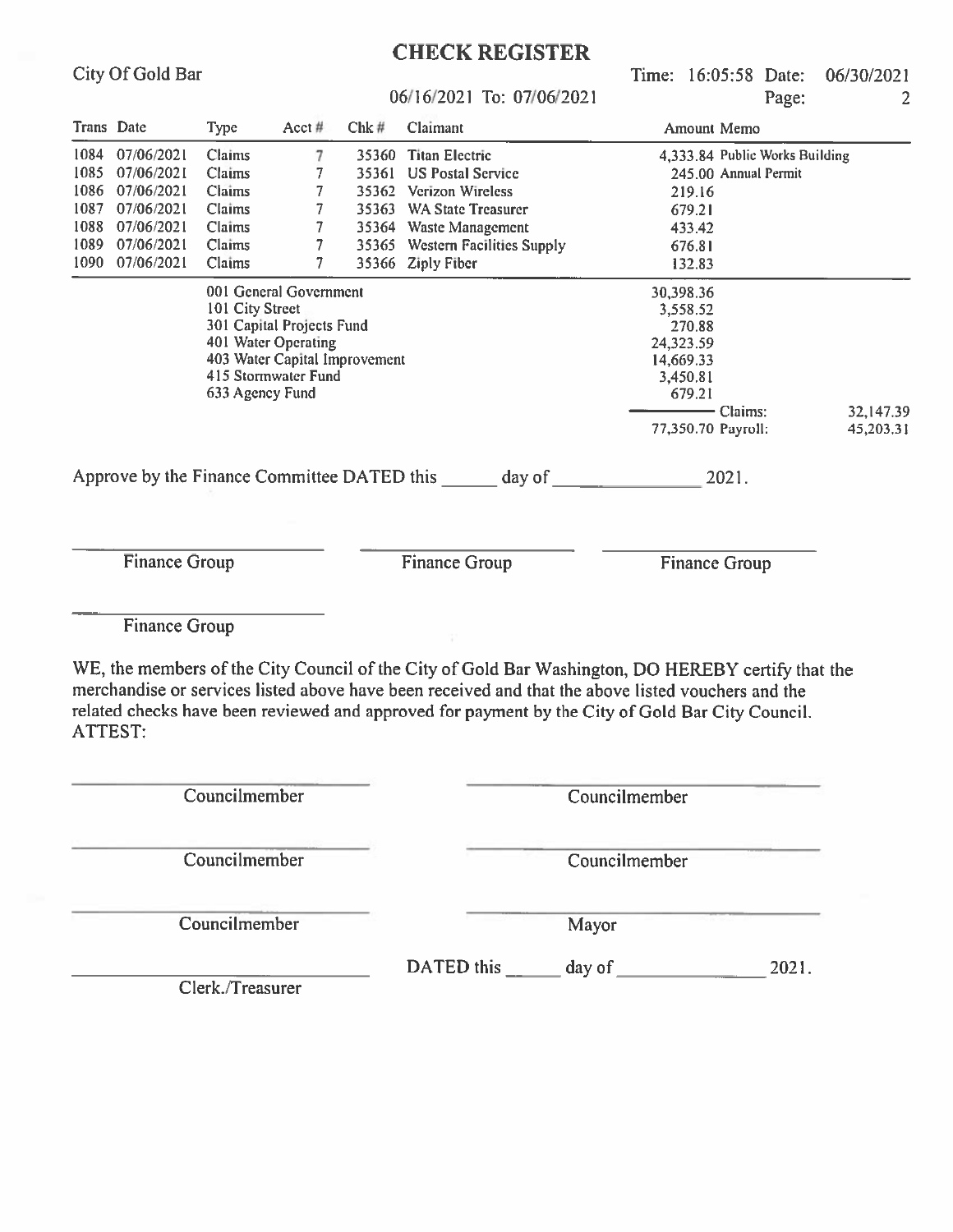## **CHECK REGISTER**

Time: 07:28:08 Date: 07/15/2021 Page:  $\mathbf{1}$ 

25,966.26 Payroll:

 $1,200.00$ 

#### 07/07/2021 To: 07/20/2021

| Trans Date |            | Type            | Acct $#$                           | Chk#  | Claimant                                          | Amount Memo |                                  |
|------------|------------|-----------------|------------------------------------|-------|---------------------------------------------------|-------------|----------------------------------|
| 1132       | 07/14/2021 | Payroll         | $\overline{7}$                     |       | 35367 Richard L Baker                             | 200.00      |                                  |
| 1133       | 07/14/2021 | Payroll         | 7                                  |       | 35368 Denise J Beaston                            | 800.00      |                                  |
| 1134       | 07/14/2021 | Payroll         | 7                                  |       | 35369 Timothy M Shiers                            | 200.00      |                                  |
| 1140       | 07/20/2021 | Claims          | 7                                  | 35370 | <b>Barmon Lumber</b>                              | 83.12       |                                  |
| 1141       | 07/20/2021 | Claims          | 7                                  | 35371 | <b>Blue Line</b>                                  |             | 16,320.70 Overlay And Water Main |
| 1142       | 07/20/2021 | Claims          | 7                                  | 35372 | City Of Gold Bar                                  | 476.62      |                                  |
| 1143       | 07/20/2021 | Claims          | $\overline{7}$                     | 35373 | Debit Account Coastal                             | 1,478.65    |                                  |
|            |            |                 |                                    |       | <b>Community Bank</b>                             |             |                                  |
| 1144       | 07/20/2021 | Claims          | 7.                                 |       | 35374 Comcast Business                            | 331.20      |                                  |
| 1145       | 07/20/2021 | Claims          | $\overline{\tau}$                  |       | 35375 Unclaimed Property Department<br>of Revenue | 172.09      |                                  |
| 1146       | 07/20/2021 | Claims          | 7                                  |       | E35376 Dept Of Revenue-Excise Tax                 | 1,928.00    |                                  |
| 1147       | 07/20/2021 | Claims          | $\tau$                             |       | 35377 John L Light                                | 300.00      |                                  |
| 1148       | 07/20/2021 | Claims          | 7                                  |       | 35378 Monroe Parts House, Inc. NAPA               | 137.12      |                                  |
| 1149       | 07/20/2021 | Claims          | 7                                  |       | 35379 Pacifica Law Group                          | 83.00       |                                  |
| 1150       | 07/20/2021 | Claims          | 7                                  |       | 35380 Petty Cash                                  | 104.67      |                                  |
| 1151       | 07/20/2021 | Claims          | $\tau$                             | 35381 | <b>Sno County PUD</b>                             | 1,354.00    |                                  |
| 1152       | 07/20/2021 | Claims          | $\overline{7}$                     | 35382 | Corrections Bureau Sno County                     | 692.53      |                                  |
|            |            |                 |                                    |       | Sheriff's Office                                  |             |                                  |
| 1153       | 07/20/2021 | Claims          | 7                                  | 35383 | Sno County Sheriff                                |             | 416.00 2021 JAG                  |
| 1154       | 07/20/2021 | Claims          | $\overline{7}$                     | 35384 | <b>Staples Credit Plan</b>                        | 107.72      |                                  |
| 1155       | 07/20/2021 | Claims          | 7                                  |       | 35385 Utilities Underground                       | 16.77       |                                  |
| 1156       | 07/20/2021 | Claims          | 7                                  |       | 35386 WA State Treasurer                          | 122.42      |                                  |
| 1157       | 07/20/2021 | Claims          | 7                                  |       | 35387 Eric Wilson                                 | 118.48      |                                  |
| 1158       | 07/20/2021 | Claims          | $\overline{\phantom{a}}$           |       | 35388 Xerox Corporation                           | 301.83      |                                  |
| 1159       | 07/20/2021 | Claims          | 7                                  |       | 35389 Ziply Fiber                                 | 221.34      |                                  |
|            |            |                 | 001 General Government             |       |                                                   | 3,848.74    |                                  |
|            |            | 101 City Street |                                    |       |                                                   | 1,421.46    |                                  |
|            |            |                 | 302 General And Street Grants Fund |       |                                                   | 2,010.70    |                                  |
|            |            |                 | 401 Water Operating                |       |                                                   | 3,978.70    |                                  |
|            |            |                 | 403 Water Capital Improvement      |       |                                                   | 14,310.00   |                                  |
|            |            |                 | 415 Stormwater Fund                |       |                                                   | 274.24      |                                  |
|            |            | 633 Agency Fund |                                    |       |                                                   | 122.42      |                                  |
|            |            |                 |                                    |       |                                                   |             | - Claims:<br>24,766.26           |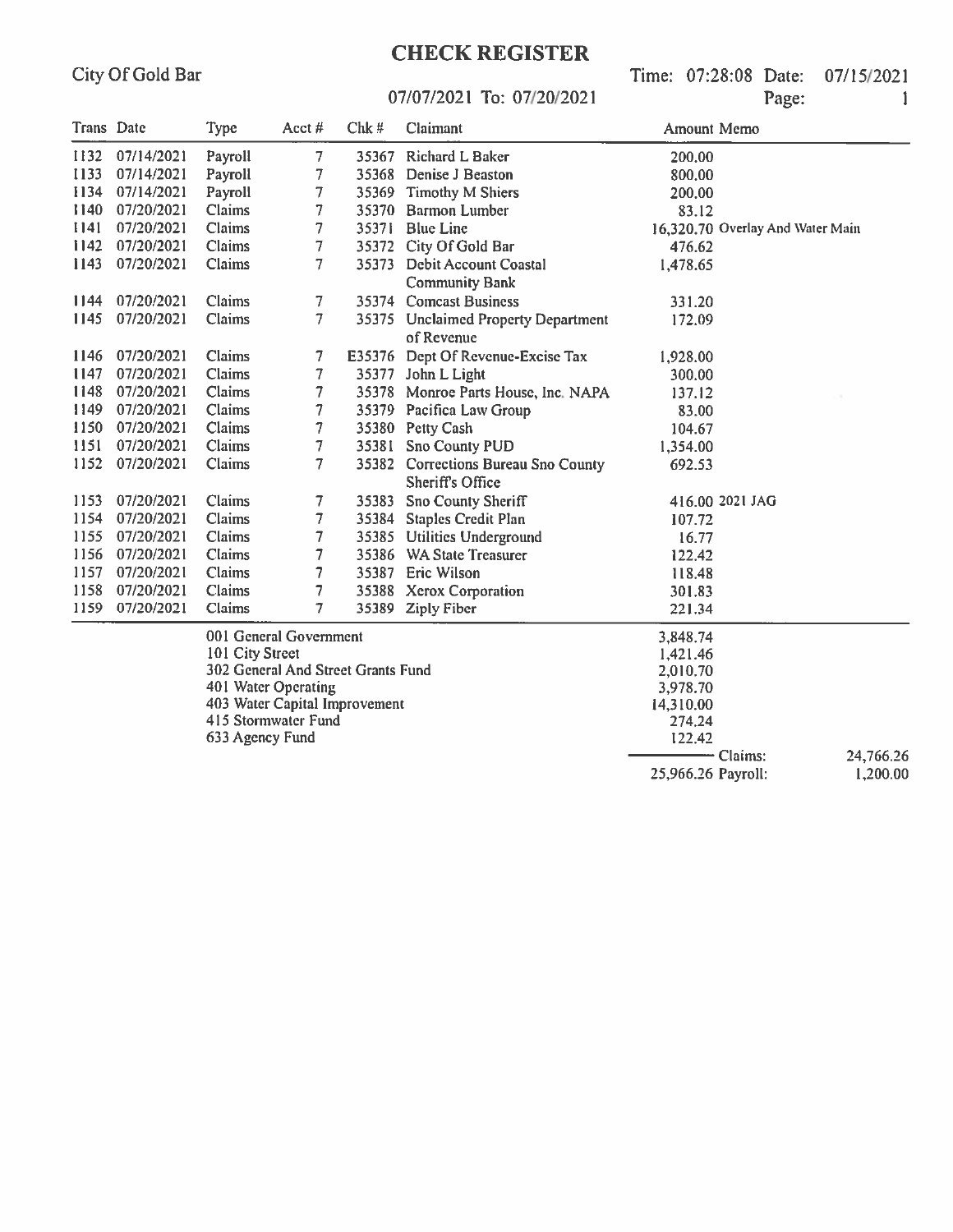08/04/2021 To: 08/17/2021 Page: 1

City Of Gold Bar Time: 06:55:55 Date: 08/12/2021

| Trans Date |            | <b>Type</b>     | Acct #                             | Chk#   | Claimant                             | Amount Memo       |                                     |
|------------|------------|-----------------|------------------------------------|--------|--------------------------------------|-------------------|-------------------------------------|
| 1301       | 08/10/2021 | Payroll         | 7                                  | 35429  | Richard L Baker                      | 200.00            |                                     |
| 1302       | 08/10/2021 | Payroll         | 7                                  | 35430  | Denise J Beaston                     | 800.00            |                                     |
| 1303       | 08/10/2021 | Payroll         | 7                                  | 35431  | <b>Timothy M Shiers</b>              | 200.00            |                                     |
| 1307       | 08/17/2021 | Claims          | 7                                  |        | 35432 AM Test, Inc.                  | 60.00             |                                     |
| 1308       | 08/17/2021 | Claims          | 7                                  | 35433  | <b>Barmon Lumber</b>                 | 48.37             |                                     |
| 1309       | 08/17/2021 | Claims          | 7                                  |        | 35434 Blue Line                      |                   | 13,611.25 Overlay, Water Main, Park |
| 1310       | 08/17/2021 | Claims          | 7                                  |        | 35435 City Of Gold Bar               | 565.34            |                                     |
| 1311       | 08/17/2021 | Claims          | $\boldsymbol{7}$                   |        | 35436 Comcast Business               | 343.97            |                                     |
| 1312       | 08/17/2021 | Claims          | 7                                  | E35437 | Dept Of Revenue-Excise Tax           | 1,996.59          |                                     |
| 1313       | 08/17/2021 | Claims          | $\boldsymbol{7}$                   | 35438  | <b>General Pacific</b>               | 485.05            |                                     |
| 1314       | 08/17/2021 | Claims          | 7                                  |        | 35439 Gold Bar Geek                  | 1,092.71          |                                     |
| 1315       | 08/17/2021 | Claims          | 7                                  | 35440  | John L Light                         | 300.00            |                                     |
| 1316       | 08/17/2021 | Claims          | 7                                  | 35441  | Lowe's Business Account              | 163.25            |                                     |
| 1317       | 08/17/2021 | Claims          | 7                                  |        | 35442 Municipal Code Corporation     | 139.60            |                                     |
| 1318       | 08/17/2021 | Claims          | $\tau$                             | 35443  | Monroe Parts House, Inc. NAPA        | 21.84             |                                     |
| 1319       | 08/17/2021 | Claims          | $\boldsymbol{7}$                   |        | 35444 Pacific Rim Code Services Inc. |                   | 527.23 Wallace Falls Court          |
| 1320       | 08/17/2021 | Claims          | 7                                  |        | 35445 Pacifica Law Group             | 60.00             |                                     |
| 1321       | 08/17/2021 | Claims          | 7                                  |        | 35446 Prepare Northwest              | 255.00            |                                     |
| 1322       | 08/17/2021 | Claims          | 7                                  |        | 35447 Dawn & Joe Schlicker           | 129.21            |                                     |
| 1323       | 08/17/2021 | Claims          | 7                                  | 35448  | Sno County PUD                       | 1,356.77          |                                     |
| 1324       | 08/17/2021 | Claims          | 7                                  | 35449  | <b>Sno County Prosecuting Attorn</b> | 79.76             |                                     |
| 1325       | 08/17/2021 | Claims          | 7                                  | 35450  | Sno County Public Works              | 440.10            |                                     |
| 1326       | 08/17/2021 | Claims          | 7                                  | 35451  | Sno County Sheriff                   | 92,493.75 Q2 2021 |                                     |
| 1327       | 08/17/2021 | Claims          | 7                                  | 35452  | <b>Utilities Underground</b>         | 30.96             |                                     |
| 1328       | 08/17/2021 | Claims          | 7                                  | 35453  | <b>WA State Treasurer</b>            | 132.25            |                                     |
| 1329       | 08/17/2021 | Claims          | 7                                  | 35454  | <b>Waste Management</b>              | 464.26            |                                     |
| 1330       | 08/17/2021 | Claims          | 7                                  | 35455  | Xerox Corporation                    | 272.65            |                                     |
| 1331       | 08/17/2021 | Claims          | 7                                  |        | 35456 Ziply Fiber                    | 319.10            |                                     |
| 1337       | 08/17/2021 | Claims          | 7                                  |        | 35457 Debit Account Coastal          | 1,234.96          |                                     |
|            |            |                 |                                    |        | <b>Community Bank</b>                |                   |                                     |
|            |            |                 | 001 General Government             |        |                                      | 98,337.71         |                                     |
|            |            | 101 City Street |                                    |        |                                      | 1,836.92          |                                     |
|            |            |                 | 302 General And Street Grants Fund |        |                                      | 2,745.00          |                                     |
|            |            |                 | 401 Water Operating                |        |                                      | 5,226.84          |                                     |
|            |            |                 | 403 Water Capital Improvement      |        |                                      | 9,280.00          |                                     |
|            |            |                 | 415 Stormwater Fund                |        |                                      | 265.25            |                                     |
|            |            | 633 Agency Fund |                                    |        |                                      | 132.25            |                                     |
|            |            |                 |                                    |        |                                      | ۰                 | Claims:<br>116,623.97               |

117,823.97 Payroll: 1,200.00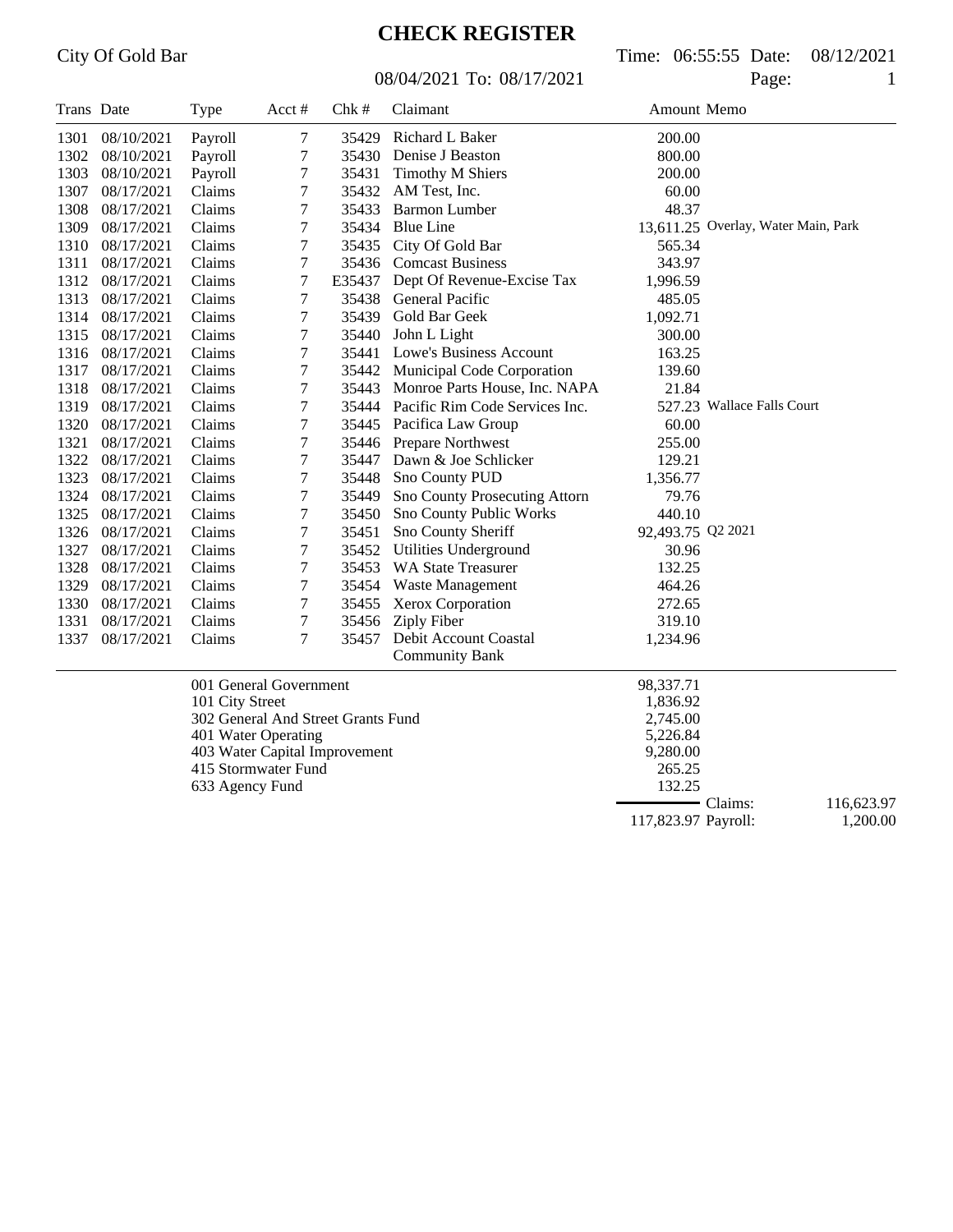|                  |                                                                                                                                                                                                                                                                                                                      |        |      | <b>CHECK REGISTER</b>     |                   |       |               |                      |       |                 |
|------------------|----------------------------------------------------------------------------------------------------------------------------------------------------------------------------------------------------------------------------------------------------------------------------------------------------------------------|--------|------|---------------------------|-------------------|-------|---------------|----------------------|-------|-----------------|
| City Of Gold Bar |                                                                                                                                                                                                                                                                                                                      |        |      | 08/04/2021 To: 08/17/2021 |                   |       |               | Time: 06:55:55 Date: | Page: | 08/12/2021<br>2 |
| Trans Date       | Type                                                                                                                                                                                                                                                                                                                 | Acct # | Chk# | Claimant                  |                   |       | Amount Memo   |                      |       |                 |
|                  | Approve by the Finance Committee DATED this ______ day of ______________________ 2021.                                                                                                                                                                                                                               |        |      |                           |                   |       |               |                      |       |                 |
|                  | Finance Group                                                                                                                                                                                                                                                                                                        |        |      | Finance Group             |                   |       |               | Finance Group        |       |                 |
|                  | Finance Group                                                                                                                                                                                                                                                                                                        |        |      |                           |                   |       |               |                      |       |                 |
|                  | WE, the members of the City Council of the City of Gold Bar Washington, DO HEREBY certify that the<br>merchandise or services listed above have been received and that the above listed vouchers and the related<br>checks have been reviewed and approved for payment by the City of Gold Bar City Council. ATTEST: |        |      |                           |                   |       |               |                      |       |                 |
|                  | Councilmember                                                                                                                                                                                                                                                                                                        |        |      |                           |                   |       | Councilmember |                      |       |                 |
|                  | Councilmember                                                                                                                                                                                                                                                                                                        |        |      |                           |                   |       | Councilmember |                      |       |                 |
|                  | Councilmember                                                                                                                                                                                                                                                                                                        |        |      |                           |                   | Mayor |               |                      |       |                 |
|                  |                                                                                                                                                                                                                                                                                                                      |        |      |                           | DATED this day of |       |               |                      | 2021. |                 |
|                  | Clerk./Treasurer                                                                                                                                                                                                                                                                                                     |        |      |                           |                   |       |               |                      |       |                 |

=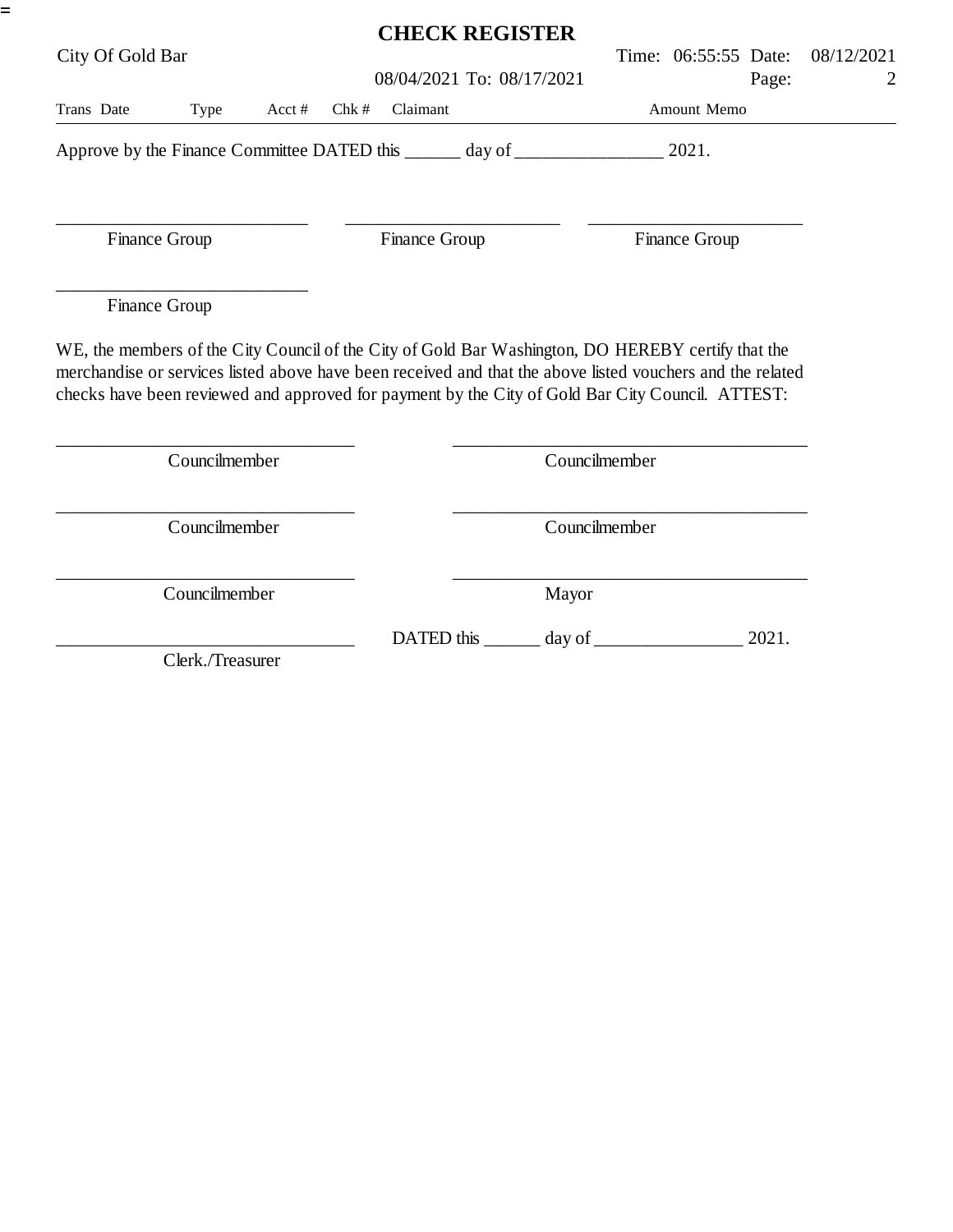$\sim$ 

### **CHECK REGISTER**

Time: 11:45:40 Date: 09/01/2021 Page: 1

#### 08/18/2021 To: 09/07/2021

| Trans Date |            | <b>Type</b> | Acct#                    | Chk#        | Claimant                                                | Amount Memo |                                                                                                                                                                                                                                        |
|------------|------------|-------------|--------------------------|-------------|---------------------------------------------------------|-------------|----------------------------------------------------------------------------------------------------------------------------------------------------------------------------------------------------------------------------------------|
| 1358       | 08/18/2021 | Claims      | 7                        |             | 35458 Chevron/Wex Bank                                  | 398.01      |                                                                                                                                                                                                                                        |
| 1411       | 08/31/2021 | Payroll     | 7                        |             | 35459 Richard L Baker                                   | 3,638.33    |                                                                                                                                                                                                                                        |
| 1412       | 08/31/2021 | Payroll     | 7                        |             | 35460 Denise J Beaston                                  | 2,345.29    |                                                                                                                                                                                                                                        |
| 1413       | 08/31/2021 | Payroll     | 7                        |             | 35461 William Clem                                      | 920.97      |                                                                                                                                                                                                                                        |
| 1414       | 08/31/2021 | Payroll     | 7                        | 35462       | Demetria Hall-Phillips                                  | 92.10       |                                                                                                                                                                                                                                        |
| 1415       | 08/31/2021 | Payroll     | 7                        |             | 35463 Diana Horton                                      | 1,297.05    |                                                                                                                                                                                                                                        |
| 1416       | 08/31/2021 | Payroll     | 7                        |             | 35464 Chuck Lie                                         | 92.10       |                                                                                                                                                                                                                                        |
| 1417       | 08/31/2021 | Payroll     | 7                        |             | 35465 Florence D Martin                                 | 92.10       |                                                                                                                                                                                                                                        |
| 1418       | 08/31/2021 | Payroll     | 7                        |             | 35466 Richard D Norris                                  | 4,616.98    |                                                                                                                                                                                                                                        |
| 1419       | 08/31/2021 | Payroll     | 7                        | 35467       | Jordan Sears                                            | 92.10       |                                                                                                                                                                                                                                        |
| 1420       | 08/31/2021 | Payroll     | 7                        | 35468       | <b>Timothy M Shiers</b>                                 | 2,993.64    |                                                                                                                                                                                                                                        |
| 1421       | 08/31/2021 | Payroll     | 7                        | 35469       | <b>Arthur Stowe</b>                                     | 1,413.67    |                                                                                                                                                                                                                                        |
| 1422       | 08/31/2021 | Payroll     | 7                        |             | 35470 Lisa M Stowe                                      | 3,633.97    |                                                                                                                                                                                                                                        |
| 1423       | 08/31/2021 | Payroll     | 7                        | 35471       | Steven Yarbrough                                        |             |                                                                                                                                                                                                                                        |
| 1424       | 08/31/2021 | Payroll     | 7                        |             |                                                         | 92.10       |                                                                                                                                                                                                                                        |
|            |            |             |                          |             | 35472 Vimly Benefit Solutions AWC<br>Employee Ben.trust |             | 6,690.78 Pay Cycle(s) 08/31/2021 To<br>08/31/2021 - WDS PLAN D; Pay<br>Cycle(s) 08/31/2021 To<br>08/31/2021 - Basic Life; Pay<br>Cycle(s) 08/31/2021 To<br>08/31/2021 - HealthFirst; Pay<br>Cycle(s) 08/31/2021 To<br>08/31/2021 - VSP |
| 1425       | 08/31/2021 | Payroll     | 7 <sup>1</sup>           | 35473 Aflac |                                                         |             | 238.87 Pay Cycle(s) 08/31/2021 To<br>08/31/2021 - Aflac                                                                                                                                                                                |
| 1426       | 08/31/2021 | Payroll     | 7                        |             | E35474 Coastal Community Bank                           |             | 7,579.78 941 Deposit for Pay Cycle(s)<br>08/31/2021 - 08/31/2021                                                                                                                                                                       |
| 1427       | 08/31/2021 | Payroll     | 7                        |             | 35475 Dept Of Retirement Systems                        |             | 4,777.71 Pay Cycle(s) 08/31/2021 To<br>08/31/2021 - PERS 2                                                                                                                                                                             |
| 1428       | 08/31/2021 | Payroll     | 7                        |             | 35476 Vantagepoint Trans Agents                         |             | 75.00 Pay Cycle(s) 08/31/2021 To<br>08/31/2021 - ICMA                                                                                                                                                                                  |
| 1433       | 09/07/2021 | Claims      | 7                        | 35477       | AM Test, Inc.                                           | 25.00       |                                                                                                                                                                                                                                        |
| 1434       | 09/07/2021 | Claims      | 7                        |             | 35478 Ahern Rentals                                     | 2,242.41    |                                                                                                                                                                                                                                        |
| 1435       | 09/07/2021 | Claims      | $\overline{\phantom{a}}$ |             | 35479 Cadman Heidelberg Cement<br>Group                 | 316.17      |                                                                                                                                                                                                                                        |
| 1436       | 09/07/2021 | Claims      | 7                        |             | 35480 City Of Everett                                   | 220,00      |                                                                                                                                                                                                                                        |
| 1437       | 09/07/2021 | Claims      | $\overline{\phantom{a}}$ | 35481       | City Of Sultan                                          | 1,334.64    |                                                                                                                                                                                                                                        |
| 1438       | 09/07/2021 | Claims      | $\overline{7}$           |             | 35482 Jenna & William Clem                              | 118.48      |                                                                                                                                                                                                                                        |
| 1439       | 09/07/2021 | Claims      | 7                        | 35483       | Dept Of Corrections                                     | 63.50       |                                                                                                                                                                                                                                        |
| 1440       | 09/07/2021 | Claims      | 7                        |             | 35484 Gold Bar Geek                                     | 899.24      |                                                                                                                                                                                                                                        |
| 1441       | 09/07/2021 | Claims      | 7                        | 35485       | <b>ICONIX Waterworks</b>                                | 67.86       |                                                                                                                                                                                                                                        |
| 1442       | 09/07/2021 | Claims      | 7                        |             | 35486 Charles H Myers                                   | 148.50      |                                                                                                                                                                                                                                        |
| 1443       | 09/07/2021 | Claims      | 7                        |             | 35487 Pacific Power Batteries                           | 492.31      |                                                                                                                                                                                                                                        |
| 1444       | 09/07/2021 | Claims      | 7                        | 35488       | <b>Puget Sound Energy</b>                               | 36.10       |                                                                                                                                                                                                                                        |
| 1445       | 09/07/2021 | Claims      | 7                        | 35489       | <b>R&amp;D</b> Services                                 | 149.84      |                                                                                                                                                                                                                                        |
| 1446       | 09/07/2021 | Claims      | 7                        | 35490       | Dawn & Joe Schlicker                                    |             | Duplicate see ck 35447                                                                                                                                                                                                                 |
| 1447       | 09/07/2021 | Claims      | 7                        |             | 35491 Sno County District Court                         |             |                                                                                                                                                                                                                                        |
| 1448       | 09/07/2021 | Claims      | 7                        | 35492       | <b>Sno County Human Svcs</b>                            | 85.50       |                                                                                                                                                                                                                                        |
| 1449       | 09/07/2021 | Claims      | 7                        | 35493       |                                                         | 159.62      |                                                                                                                                                                                                                                        |
| 1450       | 09/07/2021 | Claims      | 7                        | 35494       | <b>Sno County PUD</b>                                   | 3,060.27    |                                                                                                                                                                                                                                        |
| 1451       | 09/07/2021 | Claims      | 7                        |             | Sno County Planning                                     | 494.40      |                                                                                                                                                                                                                                        |
| 1452       | 09/07/2021 | Claims      | 7                        | E35496      | 35495 Stollwerck Plumbing                               |             | 447.73 Sales Tax Omitted From Invoice                                                                                                                                                                                                  |
| 1453       | 09/07/2021 | Claims      | 7                        | 35497       | Us Dept Of Agriculture<br><b>Verizon Wireless</b>       |             | 73,359.64 Annual USDA Loan                                                                                                                                                                                                             |
| 1454       | 09/07/2021 | Claims      | 7                        |             | <b>WA State Treasurer</b>                               | 219.11      |                                                                                                                                                                                                                                        |
| 1455       | 09/07/2021 | Claims      |                          | 35498       |                                                         | 162.66      |                                                                                                                                                                                                                                        |
| 1456       | 09/07/2021 | Claims      | 7                        | 35499       | Waste Management                                        | 463.84      |                                                                                                                                                                                                                                        |
| 1457       | 09/07/2021 | Claims      | 7<br>7                   | 35500       | <b>Western Facilities Supply</b>                        | 1,430.34    |                                                                                                                                                                                                                                        |
| 1458       | 09/07/2021 | Claims      | 7                        | 35501       | <b>Ziply Fiber</b><br>35502 Lisa M Stowe                | 41.63       |                                                                                                                                                                                                                                        |
|            |            |             |                          |             |                                                         | 259,29      |                                                                                                                                                                                                                                        |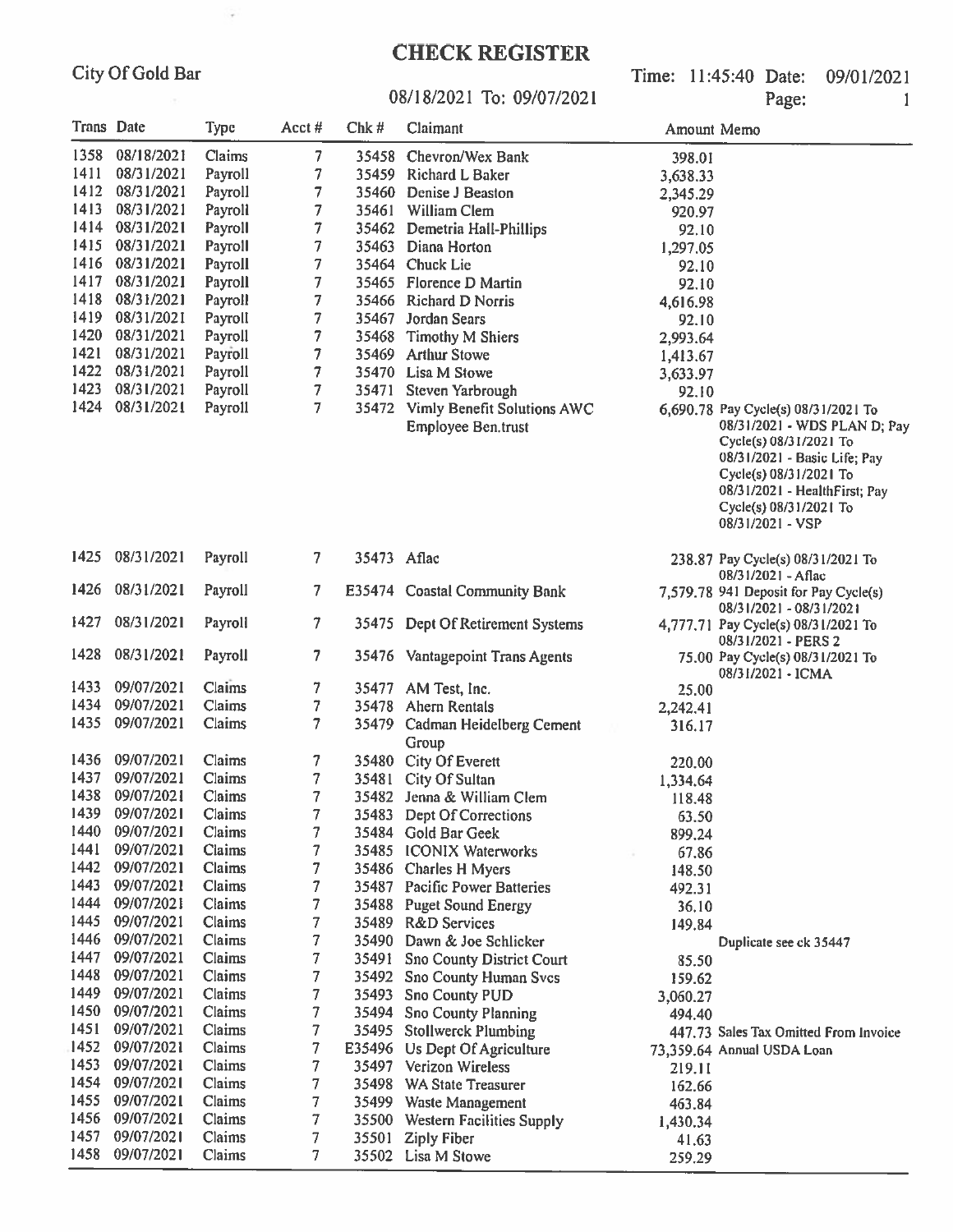| City Of Gold Bar                                                                                                                                                                                                                                                                                                               |                                    |                                                                                                                                                                 |      | <b>CHECK REGISTER</b><br>08/18/2021 To: 09/07/2021 |  |               | Time: 11:45:40 Date:               | Page: | 09/01/2021<br>$\overline{2}$ |
|--------------------------------------------------------------------------------------------------------------------------------------------------------------------------------------------------------------------------------------------------------------------------------------------------------------------------------|------------------------------------|-----------------------------------------------------------------------------------------------------------------------------------------------------------------|------|----------------------------------------------------|--|---------------|------------------------------------|-------|------------------------------|
| Trans Date                                                                                                                                                                                                                                                                                                                     | <b>Type</b>                        | Acct $#$                                                                                                                                                        | Chk# | Claimant                                           |  |               | Amount Memo                        |       |                              |
|                                                                                                                                                                                                                                                                                                                                | 101 City Street<br>633 Agency Fund | 001 General Government<br>301 Capital Projects Fund<br>401 Water Operating<br>403 Water Capital Improvement<br>407 Water Debt Service #3<br>415 Stormwater Fund |      |                                                    |  |               | 86,696.09                          |       |                              |
|                                                                                                                                                                                                                                                                                                                                |                                    |                                                                                                                                                                 |      |                                                    |  |               | $-$ Claims:<br>127,378.63 Payroll: |       | 40,682.54                    |
| Approve by the Finance Committee DATED this day of 2021.                                                                                                                                                                                                                                                                       |                                    |                                                                                                                                                                 |      |                                                    |  |               |                                    |       |                              |
| <b>Finance Group</b>                                                                                                                                                                                                                                                                                                           |                                    |                                                                                                                                                                 |      | <b>Finance Group</b>                               |  |               | <b>Finance Group</b>               |       |                              |
| <b>Finance Group</b>                                                                                                                                                                                                                                                                                                           |                                    |                                                                                                                                                                 |      |                                                    |  |               |                                    |       |                              |
| WE, the members of the City Council of the City of Gold Bar Washington, DO HEREBY certify that the<br>merchandise or services listed above have been received and that the above listed vouchers and the<br>related checks have been reviewed and approved for payment by the City of Gold Bar City Council.<br><b>ATTEST:</b> |                                    |                                                                                                                                                                 |      |                                                    |  |               |                                    |       |                              |
|                                                                                                                                                                                                                                                                                                                                | Councilmember                      |                                                                                                                                                                 |      |                                                    |  | Councilmember |                                    |       |                              |
|                                                                                                                                                                                                                                                                                                                                | Councilmember                      |                                                                                                                                                                 |      |                                                    |  | Councilmember |                                    |       |                              |
|                                                                                                                                                                                                                                                                                                                                | Councilmember                      |                                                                                                                                                                 |      |                                                    |  | Mayor         |                                    |       |                              |
|                                                                                                                                                                                                                                                                                                                                | Clerk./Treasurer                   |                                                                                                                                                                 |      |                                                    |  |               |                                    |       |                              |
|                                                                                                                                                                                                                                                                                                                                |                                    |                                                                                                                                                                 |      |                                                    |  |               |                                    |       |                              |

XC -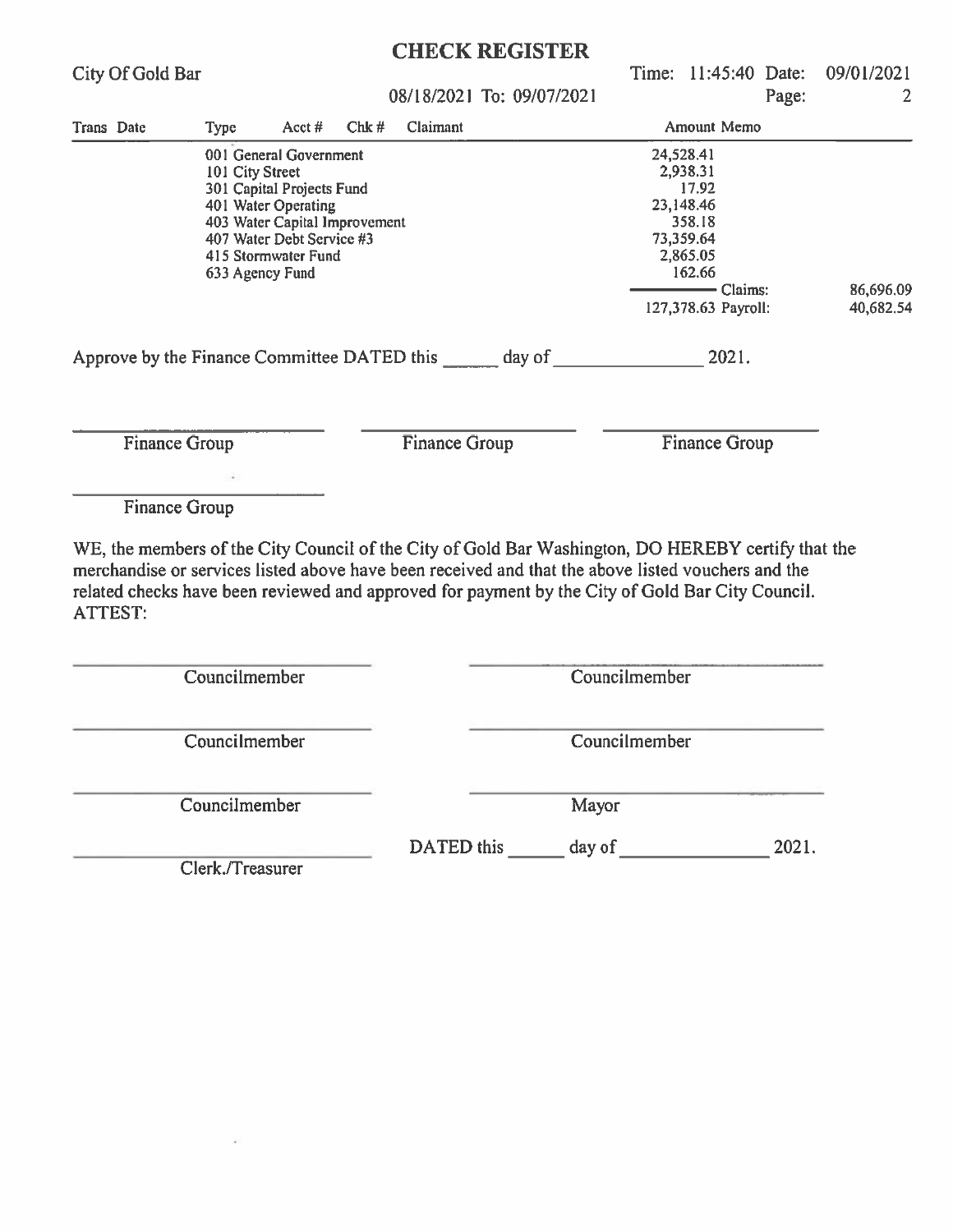Time: 13:22:06 Date: 09/14/2021 Page:

 $\mathbbm{I}$ 

#### 09/08/2021 To: 09/21/2021

| Trans Date |                 | Type            | Acct#                              | Chk#  | Claimant                             | Amount Memo        |                               |           |
|------------|-----------------|-----------------|------------------------------------|-------|--------------------------------------|--------------------|-------------------------------|-----------|
|            | 1486 09/09/2021 | Payroll         | 7                                  | 35503 | <b>Richard L Baker</b>               | 200.00             |                               |           |
| 1487       | 09/09/2021      | Payroll         | 7                                  |       | 35504 Denise J Beaston               | 800.00             |                               |           |
| 1488       | 09/09/2021      | Payroll         | 7                                  |       | 35505 Timothy M Shiers               | 200.00             |                               |           |
| 1506       | 09/21/2021      | Claims          | 7                                  |       | 35506 A&P Holdings                   | 872.00             |                               |           |
| 1507       | 09/21/2021      | Claims          | $\overline{7}$                     |       | 35507 AM PM Asphalt Construction     | 816.49             |                               |           |
|            |                 |                 |                                    |       | <b>LLC</b>                           |                    |                               |           |
| 1508       | 09/21/2021      | Claims          | 7                                  |       | 35508 Barmon Lumber                  | 12.30              |                               |           |
| 1509       | 09/21/2021      | Claims          | $\overline{7}$                     |       | 35509 Blue Line                      |                    | 13,861.10 Overlay & Watermain |           |
|            | 1510 09/21/2021 | Claims          | 7                                  |       | 35510 City Hardscapes, LLC           |                    | 11,248.80 Well 1 Upgrade      |           |
| 1511       | 09/21/2021      | Claims          | $\overline{\mathcal{I}}$           |       | 35511 City Of Gold Bar               | 697.34             |                               |           |
| 1512       | 09/21/2021      | Claims          | 7                                  |       | 35512 Debit Account Coastal          | 875.78             |                               |           |
|            |                 |                 |                                    |       | <b>Community Bank</b>                |                    |                               |           |
|            | 1513 09/21/2021 | Claims          | 7                                  |       | 35513 Comcast Business               | 311.76             |                               |           |
|            | 1514 09/21/2021 | Claims          | 7                                  |       | E35514 Dept Of Revenue-Excise Tax    | 2,177.97           |                               |           |
|            | 1515 09/21/2021 | Claims          | 7                                  |       | 35515 Integrated Underwater Services | 872.00             |                               |           |
| 1516       | 09/21/2021      | Claims          | 7                                  |       | 35516 John L Light                   | 300.00             |                               |           |
| 1517       | 09/21/2021      | Claims          | $\overline{7}$                     |       | 35517 Lowe's Business Account        | 1,076.84           |                               |           |
| 1518       | 09/21/2021      | Claims          | 7                                  |       | 35518 Monroe Parts House, Inc. NAPA  | 281.60             |                               |           |
| 1519       | 09/21/2021      | Claims          | 7                                  |       | 35519 Petty Cash                     | 34.52              |                               |           |
|            | 1520 09/21/2021 | Claims          | 7                                  |       | 35520 Sno County PUD                 | 1,296.30           |                               |           |
| 1521       | 09/21/2021      | Claims          | $\overline{7}$                     |       | 35521 Corrections Bureau Sno County  | 271.51             |                               |           |
|            |                 |                 |                                    |       | <b>Sheriff's Office</b>              |                    |                               |           |
| 1522       | 09/21/2021      | Claims          | 7                                  |       | 35522 Sound Publishing               | 33.60              |                               |           |
| 1523       | 09/21/2021      | Claims          | 7                                  | 35523 | <b>Staples Credit Plan</b>           | 32.99              |                               |           |
| 1524       | 09/21/2021      | Claims          | $\overline{7}$                     |       | 35524 Utilities Underground          | 20.64              |                               |           |
| 1525       | 09/21/2021      | Claims          | 7                                  |       | 35525 Western Facilities Supply      | 1,430.34           |                               |           |
| 1526       | 09/21/2021      | Claims          | 7                                  |       | 35526 Xerox Corporation              | 279.10             |                               |           |
| 1527       | 09/21/2021      | Claims          | 7                                  |       | 35527 Ziply Fiber                    | 37.10              |                               |           |
| 1528       | 09/21/2021      | Claims          | $\overline{7}$                     |       | 35528 Ziply Fiber                    | 230.16             |                               |           |
|            |                 |                 | 001 General Government             |       |                                      | 3,411.15           |                               |           |
|            |                 | 101 City Street |                                    |       |                                      | 1,463.88           |                               |           |
|            |                 |                 | 302 General And Street Grants Fund |       |                                      | 2,910.00           |                               |           |
|            |                 |                 | 401 Water Operating                |       |                                      | 7,968.24           |                               |           |
|            |                 |                 | 403 Water Capital Improvement      |       |                                      | 22,199.90          |                               |           |
|            |                 |                 | 415 Stormwater Fund                |       |                                      | 317.07             |                               |           |
|            |                 |                 |                                    |       |                                      |                    | - Claims:                     | 37,070.24 |
|            |                 |                 |                                    |       |                                      | 38,270.24 Payroll: |                               | 1,200.00  |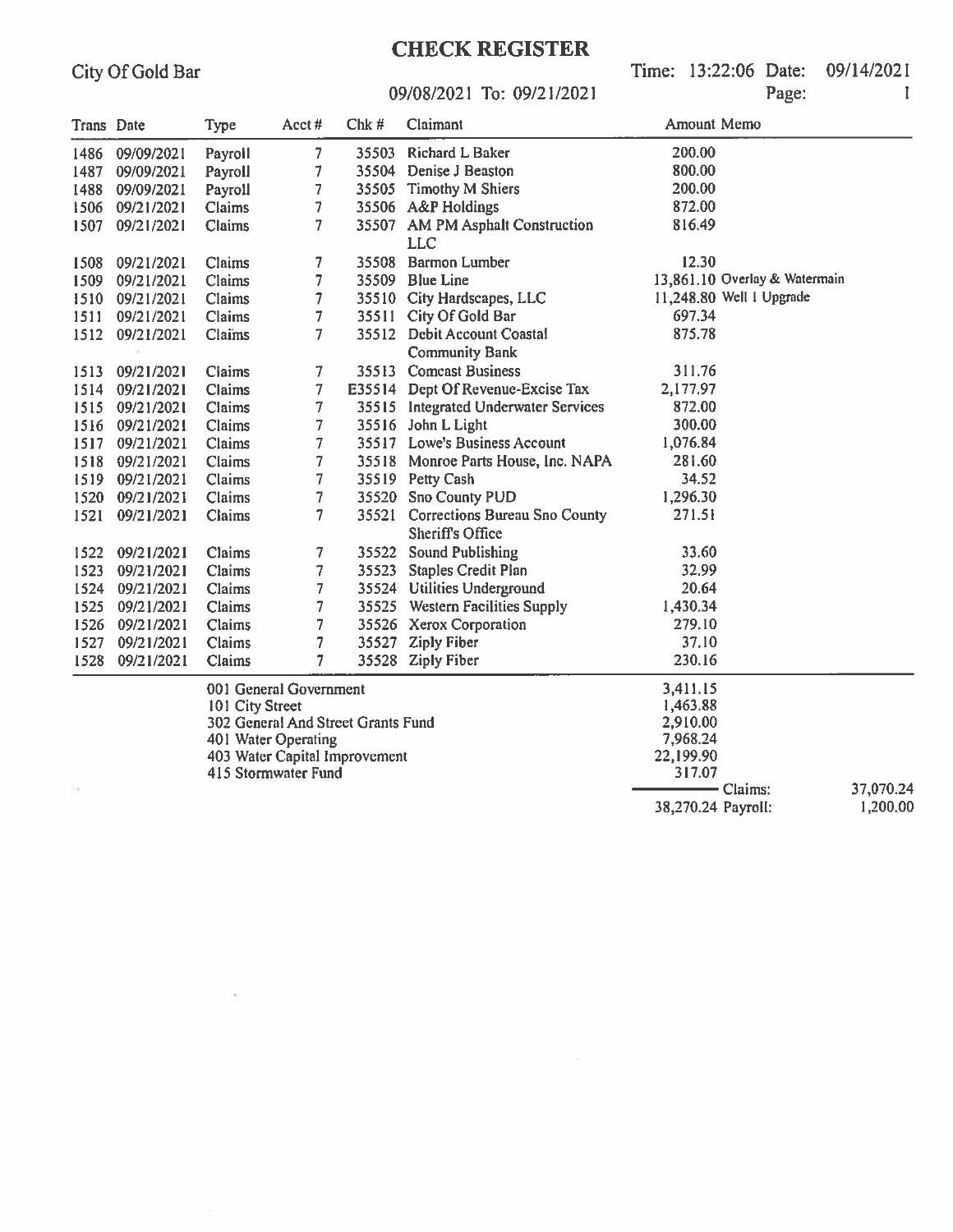#### **CHECK REGISTER**

Time: 10:16:41 Date: 09/29/2021 Page:

 $\mathbf{I}$ 

#### 09/22/2021 To: 10/05/2021

| Trans Date |                   | <b>Type</b> | Acct#          | Chk#        | Claimant                                                      | Amount Memo  |                                                                                                                                                                                                 |
|------------|-------------------|-------------|----------------|-------------|---------------------------------------------------------------|--------------|-------------------------------------------------------------------------------------------------------------------------------------------------------------------------------------------------|
|            | 1557 09/22/2021   | Claims      | 7              |             | 35529 Chevron/Wex Bank                                        | 382.51       |                                                                                                                                                                                                 |
|            | 1558 09/22/2021   | Claims      | 7              |             | 35530 JB Asphalt, Inc.                                        | 1,417.00     |                                                                                                                                                                                                 |
| 1571       | 09/28/2021        | Payroll     | 7              | 35531       | <b>Richard L Baker</b>                                        | 3,555.68     |                                                                                                                                                                                                 |
| 1572       | 09/28/2021        | Payroll     | 7              | 35532       | Denise J Beaston                                              | 2,345.29     |                                                                                                                                                                                                 |
| 1573       | 09/28/2021        | Payroll     | 7              |             | 35533 Demetria Hall-Phillips                                  | 92.10        |                                                                                                                                                                                                 |
|            | 1574 09/28/2021   | Payroll     | 7              |             | 35534 Diana Horton                                            | 1,094.92     |                                                                                                                                                                                                 |
|            | 1575 09/28/2021   | Payroll     | 7              |             | 35535 Chuck Lie                                               | 92.10        |                                                                                                                                                                                                 |
|            | 1576 09/28/2021   | Payroll     | 7              |             | 35536 Florence D Martin                                       | 92.10        |                                                                                                                                                                                                 |
|            | 1577 09/28/2021   | Payroll     | 7              |             | 35537 Richard D Norris                                        | 4,616.98     |                                                                                                                                                                                                 |
|            | 1578 - 09/28/2021 | Payroll     | 7              |             | 35538 Jordan Sears                                            | 92.10        |                                                                                                                                                                                                 |
|            | 1579 09/28/2021   | Payroll     | 7              |             | 35539 Timothy M Shiers                                        | 2,968.37     |                                                                                                                                                                                                 |
| 1580       | 09/28/2021        | Payroll     | 7              |             | 35540 Arthur Stowe                                            | 1,874.79     |                                                                                                                                                                                                 |
| 1581       | 09/28/2021        | Payroll     | 7              |             | 35541 Lisa M Stowe                                            | 3,633.97     |                                                                                                                                                                                                 |
|            |                   |             | 7              |             | 35542 Steven Yarbrough                                        | 92.10        |                                                                                                                                                                                                 |
| 1582       | 09/28/2021        | Payroll     | $-7$           |             | 35543 Vimly Benefit Solutions AWC                             |              | 6,690.78 Pay Cycle(s) 09/28/2021 To                                                                                                                                                             |
| 1594       | 09/30/2021        | Payroll     |                |             | <b>Employee Ben.trust</b>                                     |              | 09/28/2021 - WDS PLAN D; Pay<br>Cycle(s) 09/28/2021 To<br>09/28/2021 - Basic Life; Pay<br>Cycle(s) 09/28/2021 To<br>09/28/2021 - HealthFirst; Pay<br>Cycle(s) 09/28/2021 To<br>09/28/2021 - VSP |
| 1595       | 09/30/2021        | Payroll     | 7.             | 35544 Aflac |                                                               |              | 238.87 Pay Cycle(s) 09/28/2021 To<br>09/28/2021 - Aflac                                                                                                                                         |
| 1596       | 09/30/2021        | Payroll     | 7.             |             | E35545 Coastal Community Bank                                 |              | 7,460.51 941 Deposit for Pay Cycle(s)<br>09/28/2021 - 09/28/2021                                                                                                                                |
| 1597       | 09/30/2021        | Payroll     | 7              |             | 35546 Dept Of Labor And Industries                            |              | 3,281.34 3RD Quarter 07/01/2021 -<br>09/30/2021                                                                                                                                                 |
| 1598       | 09/30/2021        | Payroll     | $\overline{7}$ |             | 35547 Dept Of Retirement Systems                              |              | 4,808.09 Pay Cycle(s) 09/28/2021 To<br>09/28/2021 - PERS 2                                                                                                                                      |
| 1599       | 09/30/2021        | Payroll     | $\overline{7}$ | 35548       | <b>Employment Security Dept</b>                               |              | 691.11 3rd Quarter 07/01/2021 -<br>09/30/2021                                                                                                                                                   |
| 1600       | 09/30/2021        | Payroll     | 7.             |             | 35549 Vantagepoint Trans Agents                               |              | 75.00 Pay Cycle(s) 09/28/2021 To<br>09/28/2021 - ICMA                                                                                                                                           |
| 1602       | 10/05/2021        | Claims      | 7              |             | 35550 AM Test, Inc.                                           | 310.00       |                                                                                                                                                                                                 |
| 1603       | 10/05/2021        | Claims      | 7              |             | 35551 Ahern Rentals                                           | 1,964.16     |                                                                                                                                                                                                 |
| 1604       | 10/05/2021        | Claims      | 7              |             | 35552 Bickford Ford Mercury                                   | 32.32        |                                                                                                                                                                                                 |
|            | 1605 10/05/2021   | Claims      | 7              |             | 35553 Dept Of Corrections                                     | 378.34       |                                                                                                                                                                                                 |
| 1606       | 10/05/2021        | Claims      | 7              |             | 35554 Snohomish County Dept Of<br><b>Emergency Management</b> | 703.75 3rd Q |                                                                                                                                                                                                 |
|            | 10/05/2021        | Claims      | 7              |             | 35555 Evergreen Rural Water                                   |              | 1,100.00 WDMII Program Year                                                                                                                                                                     |
| 1607       | 10/05/2021        | Claims      | 7              |             | 35556 Roi Gift                                                | 168.48       |                                                                                                                                                                                                 |
| 1608       |                   |             | 7              |             | 35557 Savannah & Ian Lerman                                   | 147.38       |                                                                                                                                                                                                 |
| 1609       | 10/05/2021        | Claims      | 7              |             | 35558 Charles H Myers                                         | 148.50       |                                                                                                                                                                                                 |
| 1610       | 10/05/2021        | Claims      | 7              |             | 35559 Pacific Rim Code Services Inc.                          | 285.97       |                                                                                                                                                                                                 |
| 1611       | 10/05/2021        | Claims      | 7              |             | 35560 Puget Sound Energy                                      | 72.20        |                                                                                                                                                                                                 |
| 1612       | 10/05/2021        | Claims      |                |             | 35561 SafeChecks                                              | 538.52       |                                                                                                                                                                                                 |
| 1613       | 10/05/2021        | Claims      | 7              |             | 35562 Sno County District Court                               | 223.75       |                                                                                                                                                                                                 |
| 1614       | 10/05/2021        | Claims      | 7              |             |                                                               | 2,136.07     |                                                                                                                                                                                                 |
| 1615       | 10/05/2021        | Claims      | 7              |             | 35563 Sno County PUD                                          | 185.00       |                                                                                                                                                                                                 |
| 1616       | 10/05/2021        | Claims      | 7              |             | 35564 Sno County Public Works                                 | 7.00         |                                                                                                                                                                                                 |
| 1617       | 10/05/2021        | Claims      | 7              |             | 35565 Sound Publishing                                        |              | 259.29 Sept. Insurance Reimbursement                                                                                                                                                            |
| 1618       | 10/05/2021        | Claims      | 7              |             | 35566 Lisa M Stowe                                            | 218.80       |                                                                                                                                                                                                 |
| 1619       | 10/05/2021        | Claims      | 7              |             | 35567 Verizon Wireless                                        | 85.40        |                                                                                                                                                                                                 |
| 1620       | 10/05/2021        | Claims      | 7              |             | 35568 WA State Treasurer                                      | 41.63        |                                                                                                                                                                                                 |
| 1621       | 10/05/2021        | Claims      | 7              |             | 35569 Ziply Fiber                                             | 79.37        |                                                                                                                                                                                                 |
| 1622       | 10/05/2021        | Claims      | 7              | 35571       | 35570 Ziply Fiber<br>Mr. Racks                                |              | 808.13 Public Works Building                                                                                                                                                                    |
| 1625       | 09/29/2021        | Claims      | 7              |             |                                                               |              |                                                                                                                                                                                                 |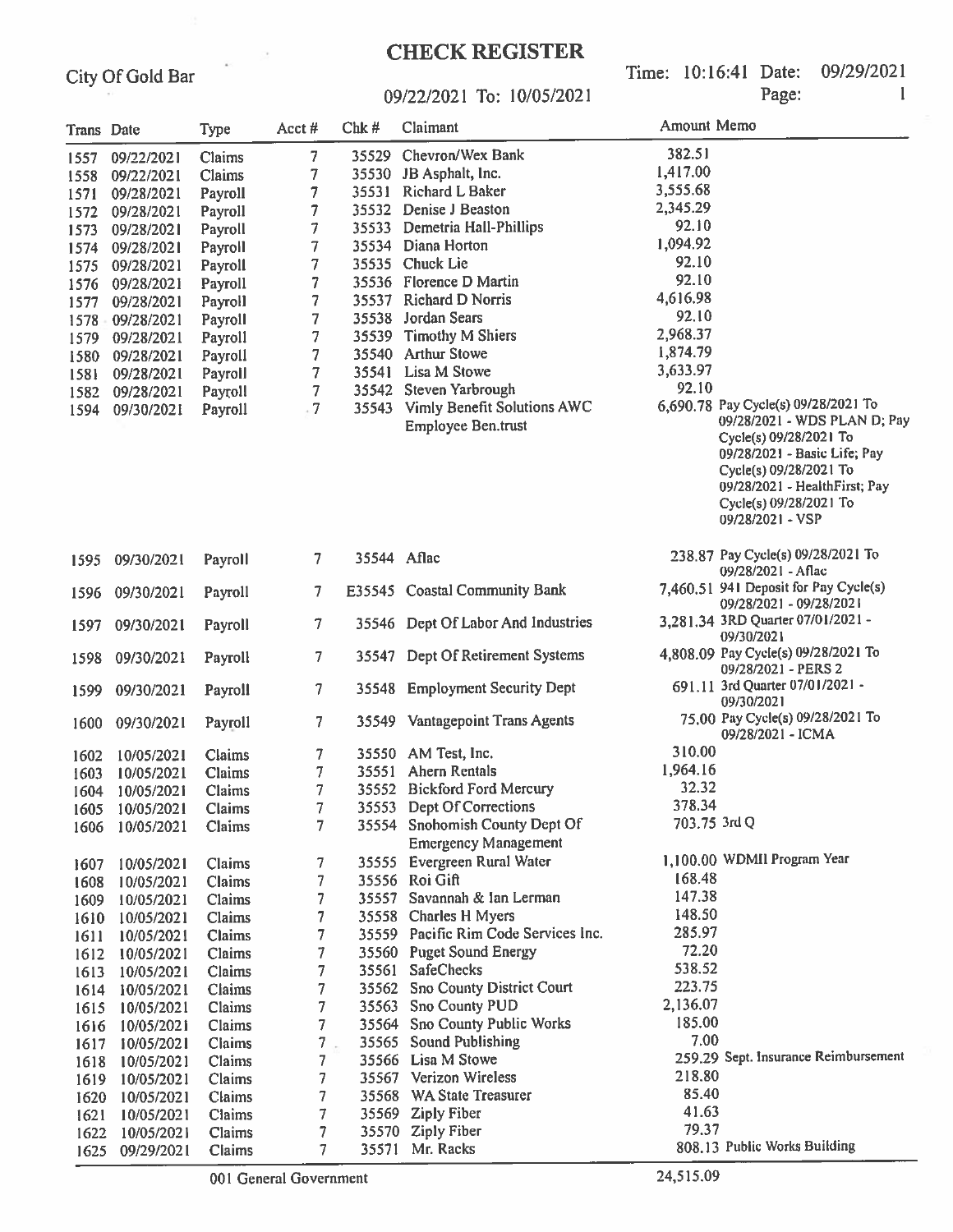|                                                                                                                                                                                                                                                                                                                                                        |                                                                                                                                                |          |      |                      | <b>CHECK REGISTER</b>     |               |  |                                                                                                   |       |                                      |
|--------------------------------------------------------------------------------------------------------------------------------------------------------------------------------------------------------------------------------------------------------------------------------------------------------------------------------------------------------|------------------------------------------------------------------------------------------------------------------------------------------------|----------|------|----------------------|---------------------------|---------------|--|---------------------------------------------------------------------------------------------------|-------|--------------------------------------|
| City Of Gold Bar                                                                                                                                                                                                                                                                                                                                       |                                                                                                                                                |          |      |                      | 09/22/2021 To: 10/05/2021 |               |  |                                                                                                   | Page: | Time: 10:16:41 Date: 09/29/2021<br>2 |
| Trans Date                                                                                                                                                                                                                                                                                                                                             | <b>Type</b>                                                                                                                                    | Acct $#$ | Chk# | Claimant             |                           |               |  | Amount Memo                                                                                       |       |                                      |
|                                                                                                                                                                                                                                                                                                                                                        | 101 City Street<br>301 Capital Projects Fund<br>401 Water Operating<br>403 Water Capital Improvement<br>415 Stormwater Fund<br>633 Agency Fund |          |      |                      |                           |               |  | 3,118.45<br>32.33<br>23,919.02<br>751.56<br>3,067.92<br>85.40<br>—— Claims:<br>55,489.77 Payroll: |       | 11,693.57<br>43,796.20               |
|                                                                                                                                                                                                                                                                                                                                                        |                                                                                                                                                |          |      |                      |                           |               |  |                                                                                                   |       |                                      |
| <b>Finance Group</b>                                                                                                                                                                                                                                                                                                                                   |                                                                                                                                                |          |      | <b>Finance Group</b> |                           |               |  | <b>Finance Group</b>                                                                              |       |                                      |
| <b>Finance Group</b><br>WE, the members of the City Council of the City of Gold Bar Washington, DO HEREBY certify that the<br>merchandise or services listed above have been received and that the above listed vouchers and the<br>related checks have been reviewed and approved for payment by the City of Gold Bar City Council.<br><b>ATTEST:</b> |                                                                                                                                                |          |      |                      |                           |               |  |                                                                                                   |       |                                      |
|                                                                                                                                                                                                                                                                                                                                                        | Councilmember                                                                                                                                  |          |      |                      |                           | Councilmember |  |                                                                                                   |       |                                      |
|                                                                                                                                                                                                                                                                                                                                                        | Councilmember                                                                                                                                  |          |      |                      |                           | Councilmember |  |                                                                                                   |       |                                      |
|                                                                                                                                                                                                                                                                                                                                                        | Councilmember                                                                                                                                  |          |      | Mayor                |                           |               |  |                                                                                                   |       |                                      |
|                                                                                                                                                                                                                                                                                                                                                        | Clerk./Treasurer                                                                                                                               |          |      |                      |                           |               |  |                                                                                                   | 2021. |                                      |
|                                                                                                                                                                                                                                                                                                                                                        |                                                                                                                                                |          |      |                      |                           |               |  |                                                                                                   |       |                                      |

 $\omega$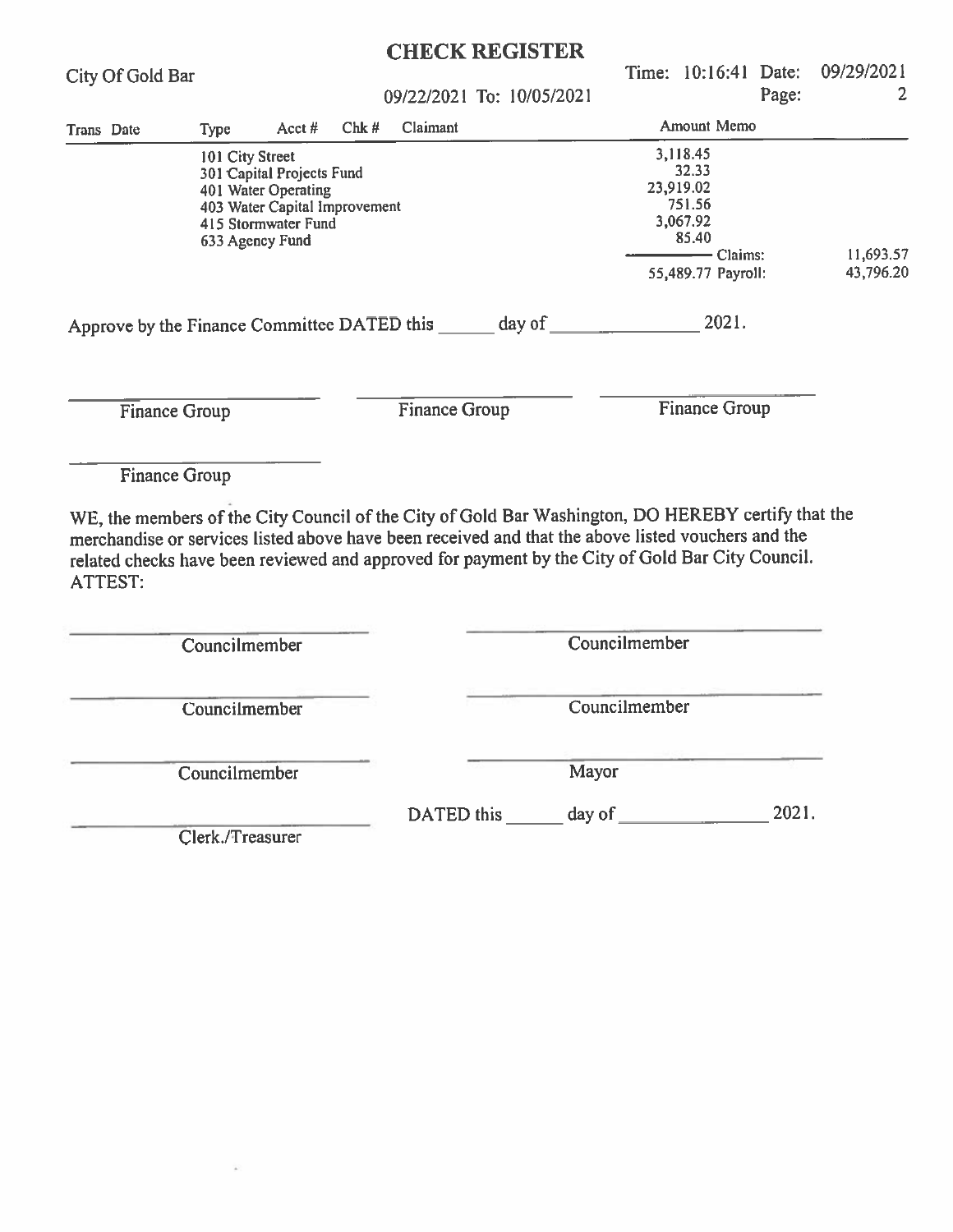### **CHECK REGISTER**

Time: 09:56:02 Date: 10/07/2021 Page:  $\mathbf{1}$ 

#### 10/06/2021 To: 10/19/2021

| Trans Date |                          | Type    | Acct#                  | Chk#   | Claimant                                                       | Amount Memo |                                                        |
|------------|--------------------------|---------|------------------------|--------|----------------------------------------------------------------|-------------|--------------------------------------------------------|
| 1656       | 10/06/2021               | Payroll | $\overline{7}$         | 35572  | <b>Employment Security PFML</b>                                |             | 229.46 Pay Cycle(s) 07/01/2021 To<br>09/30/2021 - PFML |
| 1657       | 10/06/2021               | Payroll | 7                      |        | 35573 Richard L Baker                                          | 200.00      |                                                        |
| 1658       | 10/06/2021               | Payroll | 7                      |        | 35574 Denise J Beaston<br>800.00                               |             |                                                        |
| 1659       | 10/06/2021               | Payroll | 7                      | 35575  | Timothy M Shiers                                               | 200.00      |                                                        |
| 1661       | 10/19/2021               | Claims  |                        |        | 35576 AM Test, Inc.                                            | 25.00       |                                                        |
| 1662       | 10/19/2021               | Claims  | 7                      | 35577  | <b>Ahern Rentals</b>                                           | 136.25      |                                                        |
| 1663       | 10/19/2021               | Claims  | 7                      | 35578  | <b>Barmon Lumber</b>                                           | 75.17       |                                                        |
| 1664       | 10/19/2021               | Claims  | 7                      | 35579  | City Of Gold Bar                                               | 633.88      |                                                        |
| 1665       | 10/19/2021               | Claims  | 7                      | 35580  | <b>Debit Account Coastal</b><br><b>Community Bank</b>          | 3,154.56    |                                                        |
| 1666       | 10/19/2021               | Claims  | 7                      | 35581  | <b>Comcast Business</b>                                        | 327.93      |                                                        |
| 1667       | 10/19/2021               | Claims  | 7                      | E35582 | Dept Of Revenue-Excise Tax                                     | 2,265.64    |                                                        |
| 1668       | 10/19/2021               | Claims  | 7                      | 35583  | GC Systems Inc                                                 |             | 3,302.70 Annual Valves                                 |
| 1669       | 10/19/2021               | Claims  | 7                      | 35584  | John L Light                                                   | 300.00      |                                                        |
| 1670       | 10/19/2021               | Claims  | 7                      | 35585  | <b>OMWBE</b>                                                   | 100.00      |                                                        |
| 1671       | 10/19/2021               | Claims  | 7                      |        | 35586 Sno County PUD                                           | 1,323.08    |                                                        |
| 1672       | 10/19/2021               | Claims  | 7                      |        | 35587 Corrections Bureau Sno County<br><b>Sheriff's Office</b> | 828.28      |                                                        |
| 1673       | 10/19/2021               | Claims  | 7                      | 35588  | <b>Staples Credit Plan</b>                                     | 72.64       |                                                        |
| 1674       | 10/19/2021               | Claims  | 7                      | 35589  | Accounts Receivable ULINE                                      | 3,328.46    |                                                        |
| 1675       | 10/19/2021               | Claims  | 7                      | 35590  | <b>Utilities Underground</b>                                   | 9.03        |                                                        |
| 1676       | 10/19/2021               | Claims  | 7                      | 35591  | <b>WA State Treasurer</b>                                      | 98.23       |                                                        |
| 1677       | 10/19/2021               | Claims  | 7                      |        | 35592 Waste Management                                         | 464.26      |                                                        |
| 1678       | 10/19/2021               | Claims  | 7                      |        | 35593 Xerox Corporation                                        | 268.17      |                                                        |
| 1679       | 10/19/2021               | Claims  | 7                      | 35594  | <b>Ziply Fiber</b>                                             | 37.10       |                                                        |
| 1680       | 10/19/2021               | Claims  | 7                      | 35595  | <b>Ziply Fiber</b>                                             | 242.15      |                                                        |
|            |                          |         | 001 General Government |        |                                                                | 4,232.89    |                                                        |
|            | 101 City Street          |         |                        |        |                                                                | 1,448.34    |                                                        |
|            | 103 Park Impact Fee Fund |         |                        |        | 4,622.87                                                       |             |                                                        |
|            |                          |         | 401 Water Operating    |        |                                                                | 7,692.82    |                                                        |

401 Water Operating

415 Stormwater Fund 633 Agency Fund

 $-$  Claims: 16,992.53 18,421.99 Payroll:

326.84

98.23

1,429.46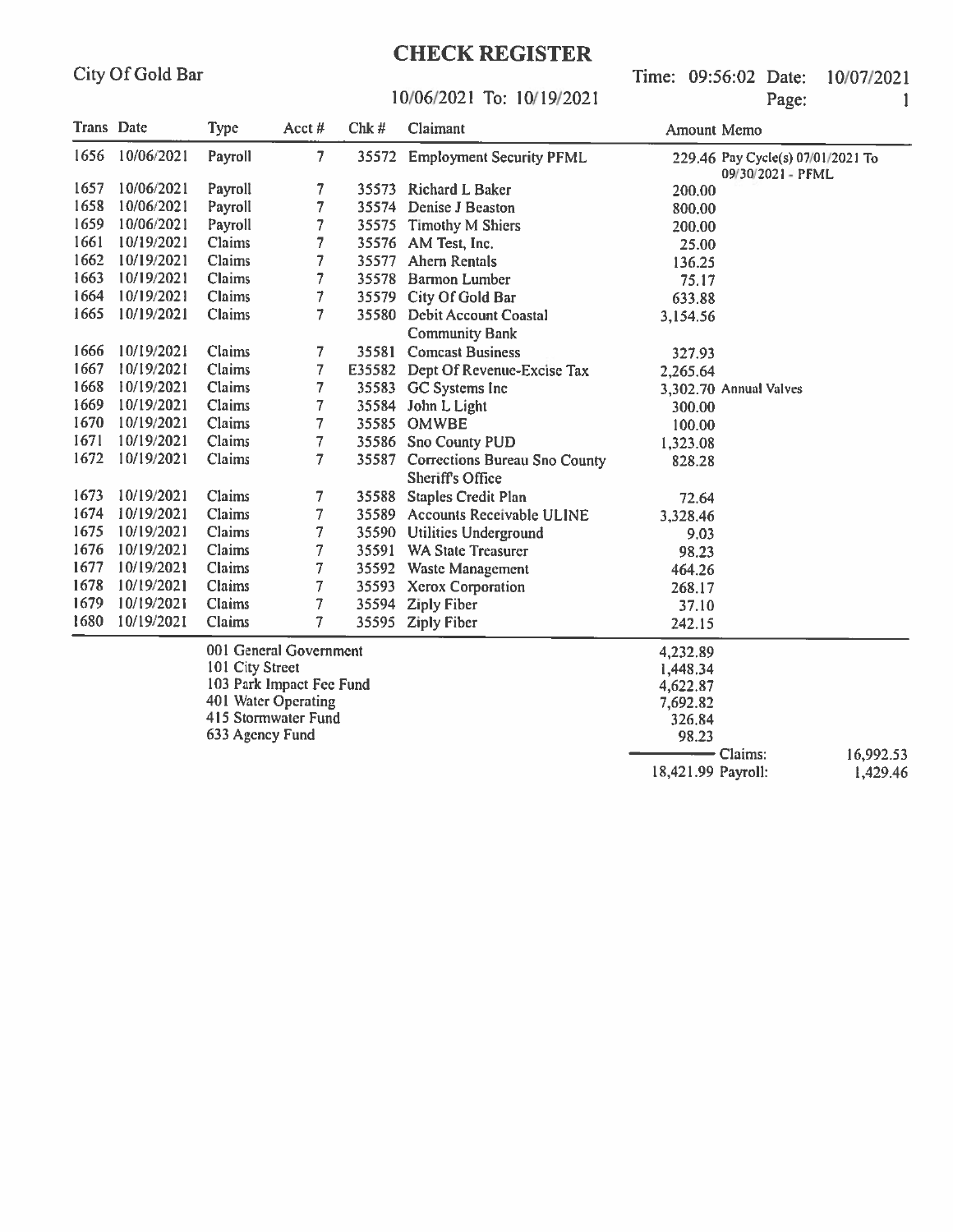#### 2021 Actuals

| Month |  |
|-------|--|
|       |  |

| <b>Date</b>         | Fund                        |   | <b>Beginning Balance Revenue</b> |      |            |   | <b>Expenditures</b> |   | <b>Ending Balance</b> |
|---------------------|-----------------------------|---|----------------------------------|------|------------|---|---------------------|---|-----------------------|
|                     | 001 General<br>Sep-21       | Ś | 673,825.58                       | s.   | 86,752,46  | s | 28.540.43           | s | 732,037.61            |
|                     | 101 Street                  | s | 63,254.27                        | s.   | 4,913.11   | s | 5,013.36            | s | 63,154.02             |
|                     | 103 Park Impact             |   | 5.700.00                         | s    | 1,500.00   | s |                     | S | 7,200.00              |
|                     | 104 Street Impact           | Ś | 4,900.00                         | - S  | ÷          |   | $\sim$              | s | 4,900.00              |
|                     | <b>301 Capital Projects</b> | Ś | 311,809.23                       | -S   | $\sim$     |   | 50.25               | s | 311,758.98            |
|                     | 302 Grants                  |   | 10,665.60                        | s    | 2.544.17   | s | 2.910.00            | s | 10,299.77             |
|                     | 401 Water                   | Ś | 360,726.26                       | Ŝ.   | 45,360.90  | S | 34,083.18           | s | 372,003.98            |
|                     | 403 Water Capital           | s | 1,268,583.68                     | s.   | 55,063.78  | Ŝ | 96.564.22           |   | \$1,227,083,24        |
|                     | 404 Reserve                 | S | 74,359.64                        | - \$ |            |   |                     | S | 74,359.64             |
|                     | 405 Emergency Reserve       | s | 85,000.00                        | - \$ |            |   | ÷                   | s | 85,000.00             |
|                     | 407 Water Debt              | Ś | 4,921.08                         | Ŝ    | $\sim$     |   | ٠                   | s | 4,921.08              |
|                     | 415 Stormwater              |   | 179,431.67                       | s    | 8,743.82   | s | 3.685.68            | s | 184,489.81            |
|                     | 633 Agency                  | s | 1,367.96                         | \$   | 65.90      | Ś | 162.66              | s | 1,271.20              |
| <b>Month Totals</b> |                             | Ŝ | 3,044,544.97                     | s    | 204,944.14 |   | 171,009.78          |   | \$3,078,479.33        |

| 2021 Budget |
|-------------|

| <b>Date</b> |          | Fund                        |   | <b>Budgeted Rev.</b> |    | <b>YTD Rev.</b> | Percent   | <b>Budgeted Exp</b> |    | <b>YTD Exp</b> | Percent |
|-------------|----------|-----------------------------|---|----------------------|----|-----------------|-----------|---------------------|----|----------------|---------|
|             | $Sep-21$ | 001 General                 |   | 882,905.00           | s. | 710,626.15      | 80.49% \$ | 882,905.00          |    | \$620,500.17   | 70%     |
|             |          | 101 Street                  |   | 58,000.00            | S. | 49,185.66       | 85% \$    | 58,000.00           | S. | 42,134.06      | 73%     |
|             |          | 103 Park Impact             |   | 3,000.00 \$          |    | 10,143.78       |           | 3,000.00            | s  | 293.47         |         |
|             |          | 104 Street Impact           |   | 3,000.00 \$          |    | 2,400.00        |           | 3,000.00 \$         |    |                |         |
|             |          | <b>301 Capital Projects</b> |   | 120,000,00           | S. | 100.084.36      | 83% \$    | 120,000.00          | s  | 5.215.98       | 4%      |
|             |          | 302 Grants                  |   | 135,000.00           | s  | 372,091.13      | 276% S    | 135,000.00          | s. | 45.254.54      | 34%     |
|             |          | 401 Water                   | Ś | 411,900.00           | s  | 351,839.48      | 85% \$    | 411.900.00          |    | \$301,152.64   | 73%     |
|             |          | 403 Water Capital           |   | 535,000.00           | s. | 435.483.49      | $81%$ \$  | 535,000.00          |    | \$311,421.07   | 58%     |
|             |          | 404 Reserve                 |   |                      |    |                 | 0% \$     | ٠                   |    | $\sim$         | 0%      |
|             |          | 405 Emergency Reserve       | s |                      |    | $\sim$          | 0% S      | $\sim$              |    | ٠              | 0%      |
|             |          | 407 Water Debt              |   | 73,360.00 \$         |    | ٠               | 0% S      | 73.360.00           | s  |                | 0%      |
|             |          | 415 Stormwater              | Ś | 101,100.00 \$        |    | 80,699.37       | 80% \$    | 101,100.00          | s. | 50,306.35      | 50%     |
|             |          | 633 Agency                  |   | 7,000.00             | s  | 4.552.58        | 65% S     | 7,000.00            | s  | 4.636.91       | 66%     |

| <b>YTD</b>        |          |                          |     |                    |    |                 |    |                           |                                   |
|-------------------|----------|--------------------------|-----|--------------------|----|-----------------|----|---------------------------|-----------------------------------|
| Fund              |          | <b>Beginning Balance</b> |     | <b>YTD Revenue</b> |    | <b>YTD Exp.</b> |    | <b>YTD Ending Balance</b> | Beginning Balance spent/increased |
|                   | $1\,$ \$ | 673,825.58               | s   | 710,626.15         | s. | 620,500.17      | s. | 763,951,56                | \$90,125.98                       |
| 101 <sub>5</sub>  |          | 63,254.27                | - S | 49,185.66          | s  | 42,134.06       | s  | 70,305.87                 | 7,051.60<br>s                     |
| 103S              |          | 5.700.00                 |     |                    |    |                 |    |                           |                                   |
| 104S              |          | 4,900.00                 |     |                    |    |                 |    |                           |                                   |
| 301S              |          | 311,809.23 S             |     | 100.084.36 \$      |    | 5.215.98        | s. | 406,677.61                | \$94.868.38                       |
| 302S              |          | 10,665.60 \$             |     | 372,091.13 \$      |    | 45,254.54       | s. | 337.502.19                | \$326,836.59                      |
| 401S              |          | 360,726.26 \$            |     | 351,839.48         | s. | 301.152.64      | s. | 411,413.10                | \$5,686.84                        |
| 403S              |          | 1,268,583.68 \$          |     | 435,483.49         | s. | 311,421.07      |    | \$1,392,646.10            | \$124,062.42                      |
| 404S              |          | 74,359.64 \$             |     | $\sim$             |    | $\sim$          | Ś. | 74,359.64                 | ٠                                 |
| 405 <sup>5</sup>  |          | 85,000.00 \$             |     | ٠                  |    | $\sim$          | Ś  | 85,000.00                 | ٠                                 |
| 407 \$            |          | 4,921.08 \$              |     |                    |    | $\blacksquare$  | Ś. | 4,921.08                  | ٠                                 |
| 415 <sup>5</sup>  |          | 179,431.67               | s   | 80,699.37          | s. | 50,306.35       | s  | 209.824.69                | 30,393.02<br>s                    |
| 633 \$            |          | 1,367.96 \$              |     | 4,552.58           | s  | 4,636.91        | s  | 1,283.63                  | \$<br>(84.33)                     |
| <b>YTD Totals</b> | Ś        | 3,044,544.97             |     | 2,104,562.22       |    | \$1,380,621.72  |    | \$3,757,885.47            |                                   |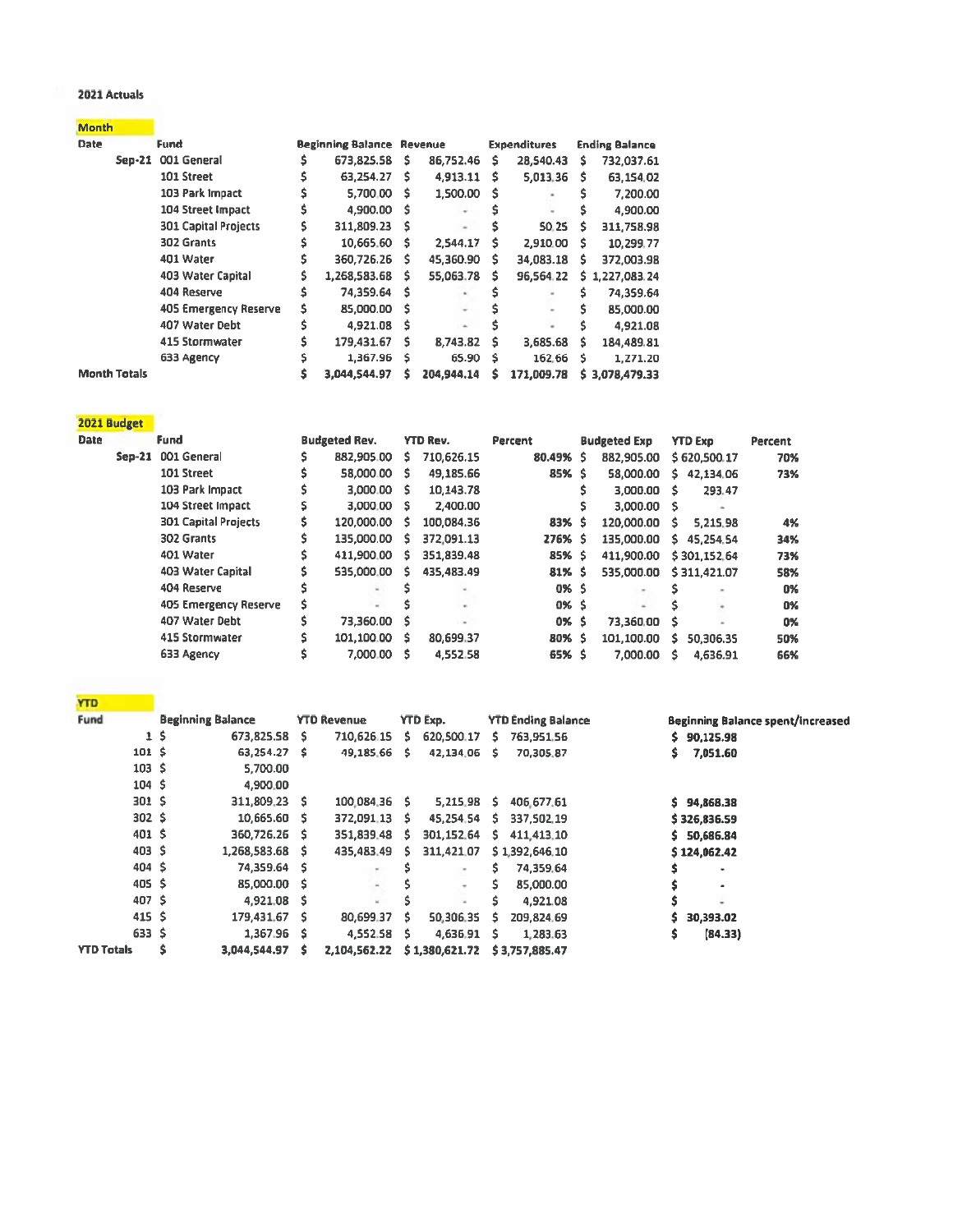City Of Gold Bar

# 10/20/2021 To: 11/02/2021

Time: 08:57:09 Date: 10/27/2021 Page:  $\mathbf{1}$ 

| Trans | Date       | Type            | Acct #                 | Chk #       | Claimant                                                       | <b>Amount Memo</b>   |                                                                                                                                                                                                                                        |
|-------|------------|-----------------|------------------------|-------------|----------------------------------------------------------------|----------------------|----------------------------------------------------------------------------------------------------------------------------------------------------------------------------------------------------------------------------------------|
| 1718  | 10/21/2021 | Claims          | 7                      |             | 35596 Chevron/Wex Bank                                         | 563.96               |                                                                                                                                                                                                                                        |
| 1719  | 10/21/2021 | Claims          | 7                      |             | 35597 Sno County Auditor                                       |                      | 39.00 246 Amanda                                                                                                                                                                                                                       |
| 1721  | 10/21/2021 | Claims          | 7                      | 35598       | JB Asphalt, Inc.                                               |                      | 74,761.20 Street Overlay                                                                                                                                                                                                               |
| 1751  | 10/26/2021 | Payroll         | 7                      | 35599       | <b>Richard L Baker</b>                                         | 3,390.43             |                                                                                                                                                                                                                                        |
| 1752  | 10/26/2021 | Payroll         | 7                      | 35600       | Denise J Beaston                                               | 2,345.29             |                                                                                                                                                                                                                                        |
| 1753  | 10/26/2021 | Payroll         | 7                      | 35601       | Demetria Hall-Phillips                                         | 92.10                |                                                                                                                                                                                                                                        |
| 1754  | 10/26/2021 | Payroll         | 7                      | 35602       | Diana Horton                                                   | 1,094.92             |                                                                                                                                                                                                                                        |
| 1755  | 10/26/2021 | Payroll         | 7                      | 35603       | <b>Chuck Lie</b>                                               | 92.10                |                                                                                                                                                                                                                                        |
| 1756  | 10/26/2021 | Payroll         | 7                      | 35604       | <b>Florence D Martin</b>                                       | 92.10                |                                                                                                                                                                                                                                        |
| 1757  | 10/26/2021 | Payroll         | 7                      | 35605       | <b>Richard D Norris</b>                                        | 4,616.98             |                                                                                                                                                                                                                                        |
| 1758  | 10/26/2021 | Payroll         | 7                      | 35606       | Jordan Sears                                                   | 92.10                |                                                                                                                                                                                                                                        |
| 1759  | 10/26/2021 | Payroll         | 7                      | 35607       | <b>Timothy M Shiers</b>                                        | 2,917.82             |                                                                                                                                                                                                                                        |
| 1760  | 10/26/2021 | Payroll         | 7                      | 35608       | <b>Arthur Stowe</b>                                            | 1,943.51             |                                                                                                                                                                                                                                        |
| 1761  | 10/26/2021 | Payroll         | 7                      | 35609       | Lisa M Stowe                                                   | 3,633.97             |                                                                                                                                                                                                                                        |
| 1762  | 10/26/2021 | Payroll         | 7                      | 35610       | Steven Yarbrough                                               | 92.10                |                                                                                                                                                                                                                                        |
| 1764  | 10/26/2021 | Payroll         | 7                      |             | 35611 Vimly Benefit Solutions AWC<br><b>Employee Ben.trust</b> |                      | 6,690.78 Pay Cycle(s) 10/26/2021 To<br>10/26/2021 - WDS PLAN D; Pay<br>Cycle(s) 10/26/2021 To<br>10/26/2021 - Basic Life; Pay<br>Cycle(s) 10/26/2021 To<br>10/26/2021 - HealthFirst; Pay<br>Cycle(s) 10/26/2021 To<br>10/26/2021 - VSP |
| 1765  | 10/26/2021 | Payroll         | 7.                     | 35612 Aflac |                                                                |                      | 238.87 Pay Cycle(s) 10/26/2021 To<br>10/26/2021 - Aflac                                                                                                                                                                                |
| 1766  | 10/26/2021 | Payroll         | 7                      |             | E35613 Coastal Community Bank                                  |                      | 7,375.89 941 Deposit for Pay Cycle(s)<br>10/26/2021 - 10/26/2021                                                                                                                                                                       |
| 1767  | 10/26/2021 | Payroll         | 7.                     |             | 35614 Dept Of Retirement Systems                               |                      | 4,770.00 Pay Cycle(s) 10/26/2021 To<br>10/26/2021 - PERS 2                                                                                                                                                                             |
| 1768  | 10/26/2021 | Payroll         | 7                      |             | 35615 Vantagepoint Trans Agents                                |                      | 75.00 Pay Cycle(s) 10/26/2021 To<br>10/26/2021 - ICMA                                                                                                                                                                                  |
| 1769  | 10/26/2021 | Payroll         | 7                      | 35616       | Diana Horton                                                   | 170.79               |                                                                                                                                                                                                                                        |
| 1774  | 11/02/2021 | Claims          | 7                      | 35617       | AM Test, Inc.                                                  | 60.00                |                                                                                                                                                                                                                                        |
| 1775  | 11/02/2021 | Claims          | 7                      | 35618       | <b>Blue Line</b>                                               | 17,803.70 Linda Ave. |                                                                                                                                                                                                                                        |
| 1776  | 11/02/2021 | Claims          | 7                      | 35619       | <b>Dept Of Corrections</b>                                     | 228.28               |                                                                                                                                                                                                                                        |
| 1777  | 11/02/2021 | Claims          | 7                      | 35620       | <b>Dunlap Industrial Hdwre</b>                                 | 364.75               |                                                                                                                                                                                                                                        |
| 1778  | 11/02/2021 | Claims          | 7                      |             | 35621 Hach Company                                             | 735.71               |                                                                                                                                                                                                                                        |
| 1779  | 11/02/2021 | Claims          | 7                      |             | 35622 Lowe's Business Account                                  | 320.35               |                                                                                                                                                                                                                                        |
| 1780  | 11/02/2021 | Claims          | 7                      | 35623       | <b>Municipal Code Corporation</b>                              | 243.60               |                                                                                                                                                                                                                                        |
| 1781  | 11/02/2021 | Claims          | 7                      |             | 35624 Charles H Myers                                          | 148.50               |                                                                                                                                                                                                                                        |
| 1782  | 11/02/2021 | Claims          | 7                      |             | 35625 Puget Sound Energy                                       | 3.27                 |                                                                                                                                                                                                                                        |
| 1783  | 11/02/2021 | Claims          | 7                      |             | 35626 Sno County PUD                                           | 1,814.80             |                                                                                                                                                                                                                                        |
| 1784  | 11/02/2021 | Claims          | 7                      | 35627       | <b>Sno County Sheriff</b>                                      | 92,493.75 Q3 2021    |                                                                                                                                                                                                                                        |
| 1785  | 11/02/2021 | Claims          | 7                      |             | 35628 Sound Publishing                                         | 7.00                 |                                                                                                                                                                                                                                        |
| 1786  | 11/02/2021 | Claims          | 7                      | 35629       | Lisa M Stowe                                                   | 259.29               |                                                                                                                                                                                                                                        |
| 1787  | 11/02/2021 | Claims          | 7                      |             | 35630 Verizon Wireless                                         | 219.84               |                                                                                                                                                                                                                                        |
| 1788  | 11/02/2021 | Claims          | 7                      |             | 35631 WA State Treasurer                                       | 78.98                |                                                                                                                                                                                                                                        |
| 1789  | 11/02/2021 | Claims          | 7                      |             | 35632 Ziply Fiber                                              | 88.61                |                                                                                                                                                                                                                                        |
| 1790  | 11/02/2021 | Claims          | 7                      |             | 35633 Ziply Fiber                                              | 41.63                |                                                                                                                                                                                                                                        |
| 1793  | 11/02/2021 | Claims          | 7                      |             | 35634 R&D Services                                             | 243.65               |                                                                                                                                                                                                                                        |
|       |            | 101 City Street | 001 General Government |             |                                                                | 113,587.95<br>774376 |                                                                                                                                                                                                                                        |

| 001 General Government             | 113,587.95 |
|------------------------------------|------------|
| 101 City Street                    | 2.243.76   |
| 103 Park Impact Fee Fund           | 185.74     |
| 302 General And Street Grants Fund | 74.761.20  |
| 401 Water Operating                | 18,923.33  |
|                                    |            |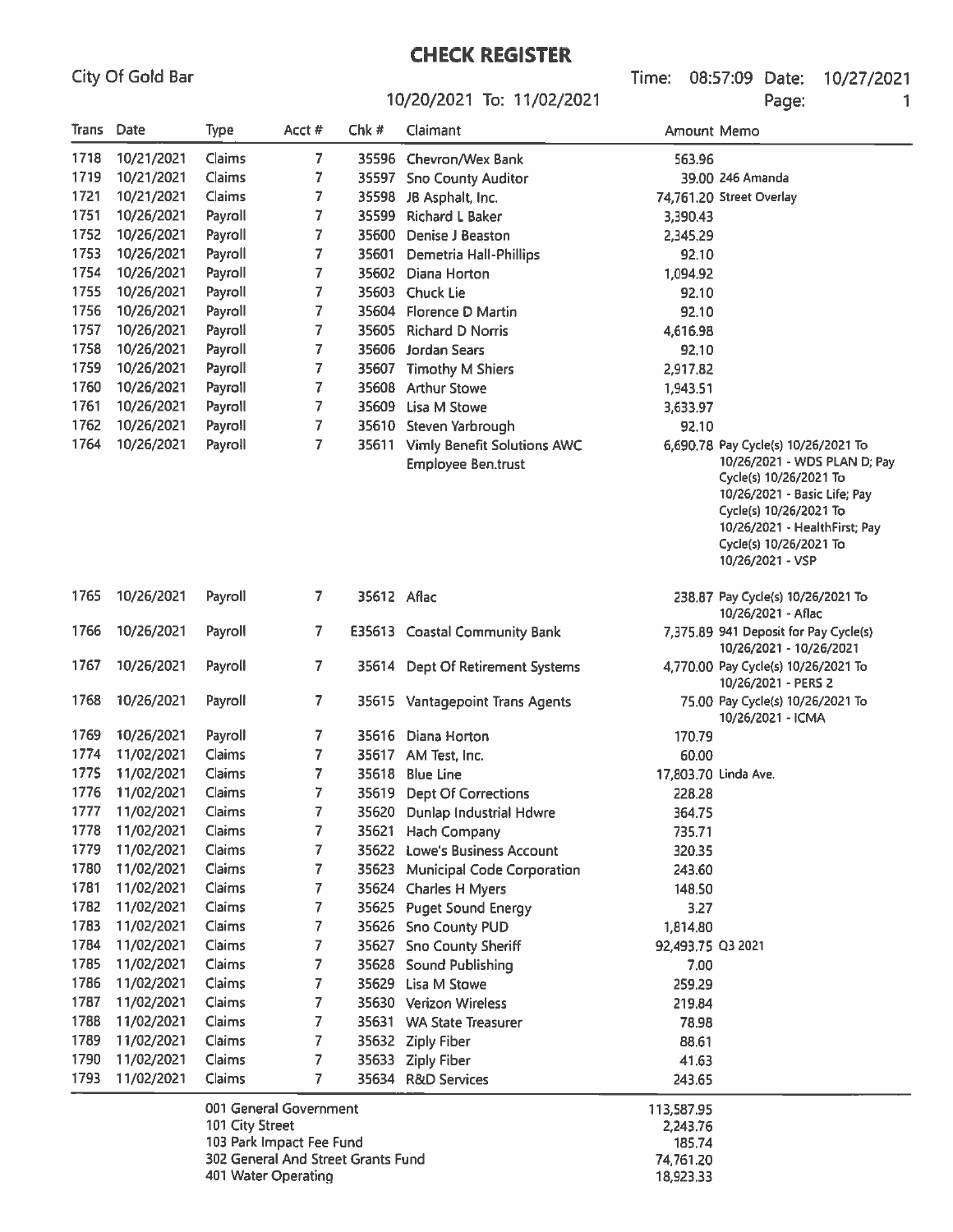|                                             |                                                                         |        |      |               | <b>CHECK REGISTER</b>     |                                                                  |                      |                         |                           |
|---------------------------------------------|-------------------------------------------------------------------------|--------|------|---------------|---------------------------|------------------------------------------------------------------|----------------------|-------------------------|---------------------------|
| <b>City Of Gold Bar</b>                     |                                                                         |        |      |               |                           | Time:                                                            |                      |                         | 08:57:09 Date: 10/27/2021 |
|                                             |                                                                         |        |      |               | 10/20/2021 To: 11/02/2021 |                                                                  |                      | Page:                   | 2                         |
| Trans Date                                  | <b>Type</b>                                                             | Acct # | Chk# | Claimant      |                           |                                                                  | Amount Memo          |                         |                           |
|                                             | 403 Water Capital Improvement<br>415 Stormwater Fund<br>633 Agency Fund |        |      |               |                           | 17,803.70<br>2,659.96<br>78.98<br>Claims:<br>230,244.62 Payroll: |                      | 190,519.87<br>39,724.75 |                           |
| Approve by the Finance Committee DATED this |                                                                         |        |      |               | day of                    |                                                                  | 2021.                |                         |                           |
| <b>Finance Group</b>                        |                                                                         |        |      | Finance Group |                           |                                                                  | <b>Finance Group</b> |                         |                           |
| <b>Finance Group</b>                        |                                                                         |        |      |               |                           |                                                                  |                      |                         |                           |

WE, the members of the City Council of the City of Gold Bar Washington, DO HEREBY certify that the merchandise or services listed above have been received and that the above listed vouchers and the related checks have been reviewed and approved for payment by the City of Gold Bar City Council. ATTEST:

| Councilmember    |                   | Councilmember   |
|------------------|-------------------|-----------------|
| Councilmember    |                   | Councilmember   |
| Councilmember    |                   | Mayor           |
| Clerk./Treasurer | <b>DATED</b> this | day of<br>2021. |

W.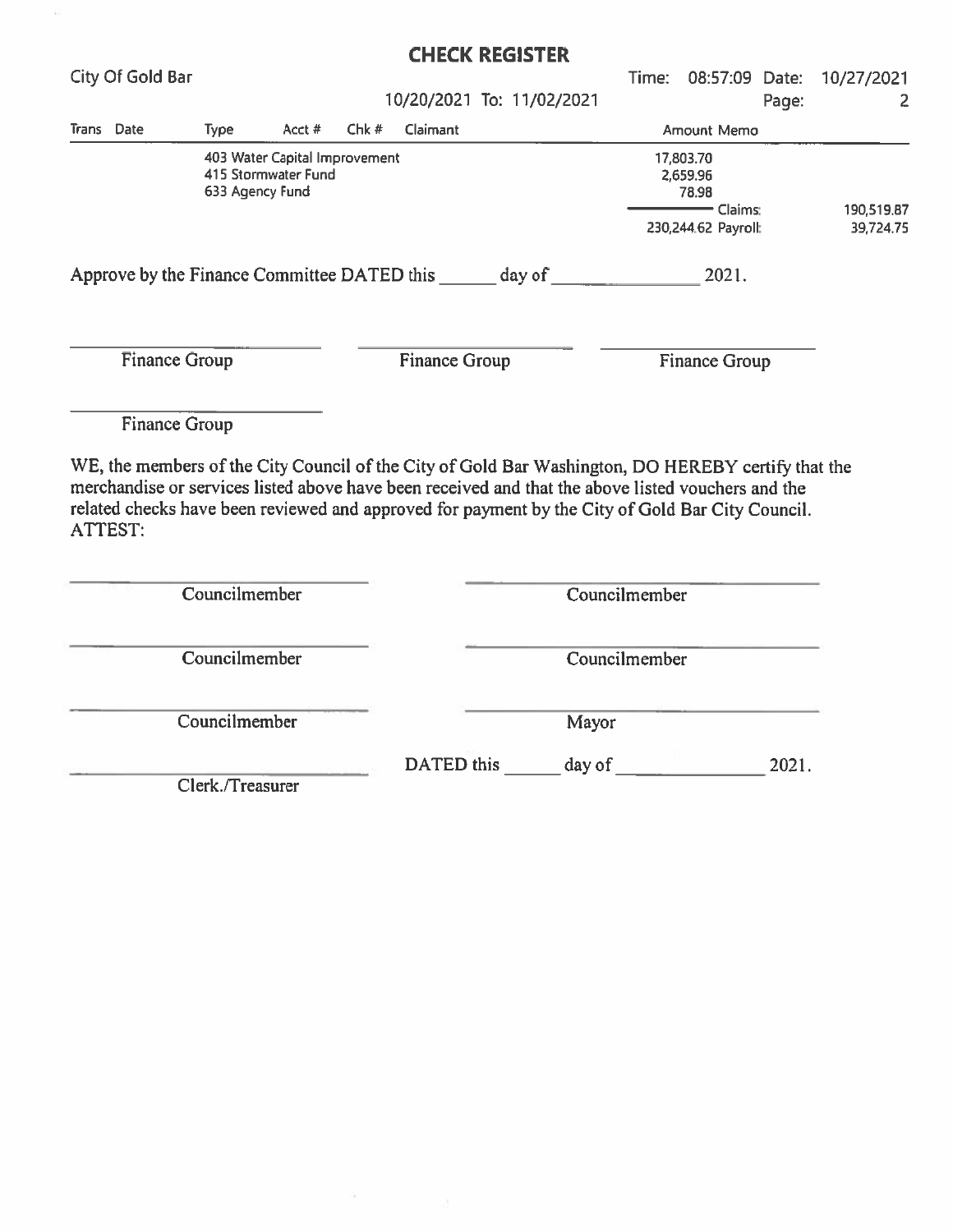$\mathcal{O}(\mathcal{E})$ 

## **CHECK REGISTER**

Time: 10:44:35 Date: 11/10/2021 Page: 1

#### 11/03/2021 To: 11/16/2021

| Trans Date |            | <b>Type</b>   | Acct #                 | Chk#  | Claimant                                      | Amount Memo                    |  |
|------------|------------|---------------|------------------------|-------|-----------------------------------------------|--------------------------------|--|
| 1830       | 11/09/2021 | Payroll       | $\overline{7}$         | 35635 | <b>Richard L Baker</b>                        | 200.00                         |  |
| 1831       | 11/09/2021 | Payroll       | 7                      | 35636 | Denise J Beaston                              | 800.00                         |  |
| 1832       | 11/09/2021 | Payroll       | 7                      | 35637 | <b>Timothy M Shiers</b>                       | 200.00                         |  |
| 1836       | 11/16/2021 | Claims        | 7                      | 35638 | <b>Barmon Lumber</b>                          | 213.76                         |  |
| 1837       | 11/16/2021 | Claims        | 7                      | 35639 | <b>Bickford Ford Mercury</b>                  | 304.45                         |  |
| 1838       | 11/16/2021 | Claims        | 7                      | 35640 | <b>Blue Line</b>                              | 7,975.75 Linda Watermain       |  |
| 1839       | 11/16/2021 | Claims        | 7                      | 35641 | City Of Gold Bar                              | 476.62                         |  |
| 1840       | 11/16/2021 | Claims        | $\overline{7}$         |       | 35642 Debit Account Coastal Community<br>Bank | 1,442.56                       |  |
| 1841       | 11/16/2021 | Claims        | 7                      |       | 35643 Comcast Business                        | 341.45                         |  |
| 1842       | 11/16/2021 | Claims        | 7                      |       | 35644 Consolidated Supply Co.                 | 2,606.87                       |  |
| 1843       | 11/16/2021 | Claims        | 7                      |       | 35645 Dept Of Corrections                     | 286.19                         |  |
| 1844       | 11/16/2021 | Claims        | 7                      |       | E35646 Dept Of Revenue-Excise Tax             | 2,151.67                       |  |
| 1845       | 11/16/2021 | Claims        | 7                      |       | 35647 ICONIX Waterworks                       | 1,178.98                       |  |
| 1846       | 11/16/2021 | Claims        | 7                      | 35648 | John L Light                                  | 300.00                         |  |
| 1847       | 11/16/2021 | Claims        | 7                      |       | 35649 Municipal Code Corporation              | 157.40                         |  |
| 1848       | 11/16/2021 | Claims        | 7                      | 35650 | Monroe Parts House, Inc. NAPA                 | 101.57                         |  |
| 1849       | 11/16/2021 | Claims        | 7                      |       | 35651 Pacifica Law Group                      | 485.00                         |  |
| 1850       | 11/16/2021 | Claims        | 7                      |       | 35652 Sno County Human Svcs                   | 176.94                         |  |
| 1851       | 11/16/2021 | Claims        | 7                      |       | 35653 Sno County PUD                          | 1,332.80                       |  |
| 1852       | 11/16/2021 | Claims        | 7                      | 35654 | <b>Staples Credit Plan</b>                    | 153.53                         |  |
| 1853       | 11/16/2021 | Claims        | 7                      |       | 35655 Utilities Underground                   | 9.03                           |  |
| 1854       | 11/16/2021 | Claims        | 7                      |       | 35656 WA Association Of Bldg Officials        | 95.00                          |  |
| 1855       | 11/16/2021 | Claims        | 7                      |       | 35657 Waste Management                        | 467.30                         |  |
| 1856       | 11/16/2021 | Claims        | 7                      |       | 35658 Western Facilities Supply               | 1,430.34                       |  |
| 1857       | 11/16/2021 | Claims        | 7                      |       | 35659 Xerox Corporation                       | 284.73                         |  |
| 1858       | 11/16/2021 | Claims        | 7                      | 35660 | <b>Ziply Fiber</b>                            | 240.13                         |  |
| 1859       | 11/16/2021 | Claims        | 7.                     |       | 35661 Ziply Fiber                             | 37.10                          |  |
|            |            | イバイ アジャンディーエム | 001 General Government |       |                                               | 3,916.94<br>$\sim$ case $\sim$ |  |

| 101 City Street               | 1.501.75           |           |
|-------------------------------|--------------------|-----------|
| 301 Capital Projects Fund     | 2.00               |           |
| 401 Water Operating           | 8.733.82           |           |
| 403 Water Capital Improvement | 8.852.40           |           |
| 415 Stormwater Fund           | 442.26             |           |
|                               | Claims:            | 22,249.17 |
|                               | 23,449.17 Payroll: | 1,200.00  |

 $\bar{a}$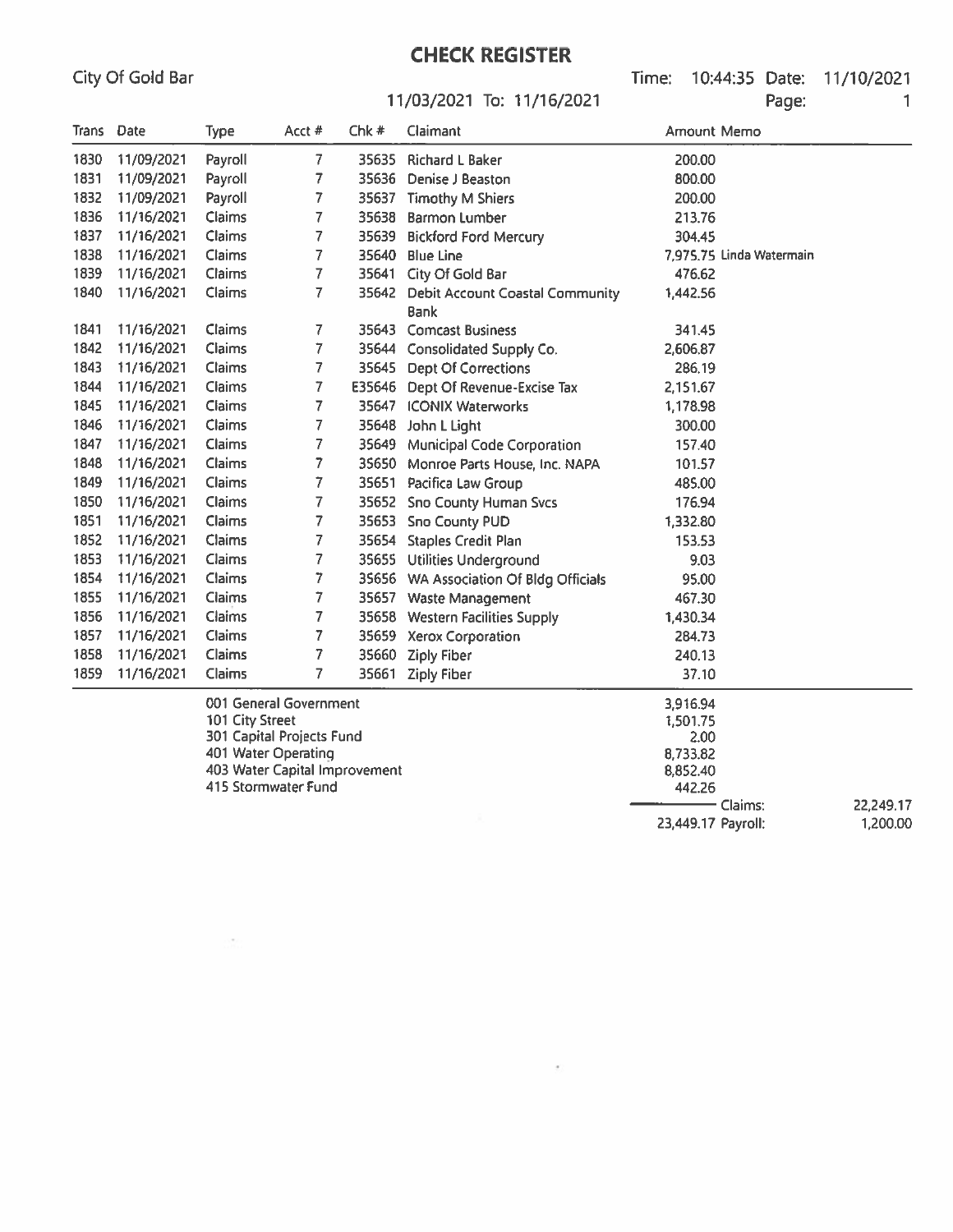#### 2021 Actuals

| <b>Month</b> |  |  |  |
|--------------|--|--|--|

| <b>Date</b>         | Fund                        |    | <b>Beginning Balance Revenue</b> |   |            |   | <b>Expenditures</b> | <b>Ending Balance</b> |              |
|---------------------|-----------------------------|----|----------------------------------|---|------------|---|---------------------|-----------------------|--------------|
| Oct-21              | 001 General                 |    | 673,825.58                       | s | 90,230.50  | s | 27,384.06           | Ŝ.                    | 736,672.02   |
|                     | 101 Street                  | s  | 63,254.27                        | s | 4.154.24   | s | 4,227.83            | s                     | 63,180.68    |
|                     | 103 Park Impact             |    | 5,700.00                         | s |            |   | 4,622.87            | s                     | 1.077.13     |
|                     | 104 Street Impact           | S  | 4,900.00                         | s |            |   | ۰                   |                       | 4,900.00     |
|                     | <b>301 Capital Projects</b> | s. | 311,809.23                       | s |            |   | ٠                   |                       | 311,809.23   |
|                     | 302 Grants                  | s  | 10,665.60                        | s | 74,920.74  | s | 74.761.20           | s                     | 10,825.14    |
|                     | 401 Water                   |    | 360,726.26                       | Ŝ | 45,671.83  | Ŝ | 28,395.77           | s.                    | 378,002.32   |
|                     | 403 Water Capital           | s  | 1,268,583.68                     | s | 51,803.87  | s | ٠                   | s.                    | 1,320,387.55 |
|                     | 404 Reserve                 | Ś  | 74,359.64                        | s | ٠          | S | ۰                   | Ś                     | 74,359.64    |
|                     | 405 Emergency Reserve       | s  | 85,000.00                        | s |            |   | $\hat{\phantom{a}}$ |                       | 85,000.00    |
|                     | 407 Water Debt              | Ś  | 4.921.08                         | s |            | s | ٠                   | Ŝ                     | 4.921.08     |
|                     | 415 Stormwater              |    | 179,431.67                       | S | 10.156.71  | s | 3,104.05            | s                     | 186.484.33   |
|                     | 633 Agency                  |    | 1,367.96                         | s | 151.20     | s | 183.63              | -Ś                    | 1,335.53     |
| <b>Month Totals</b> |                             |    | 3,044,544.97                     | s | 277,089.09 | s | 142,679.41          | s                     | 3,178,954.65 |

| ۲ |  |  |
|---|--|--|

 $\langle \hat{a}_1 \rangle$ 

| <b>Fund</b><br><b>Date</b> |  |                             |    | <b>Budgeted Rev.</b> |   | <b>YTD Rev.</b> | <b>Percent</b> |  | <b>Budgeted Exp</b> | <b>YTD Exp</b> |              | Percent |  |
|----------------------------|--|-----------------------------|----|----------------------|---|-----------------|----------------|--|---------------------|----------------|--------------|---------|--|
|                            |  | Oct-21 001 General          | s  | 882,905.00           | s | 800.856.65      | $90.71%$ \$    |  | 882,905.00          |                | \$647,884.23 | 73%     |  |
|                            |  | 101 Street                  | \$ | 58,000.00            | s | 53.339.90       | $92%$ \$       |  | 58.000.00           | s.             | 46,361.89    | 80%     |  |
|                            |  | 103 Park Impact             | S  | 3.000.00             | s | 10,143.78       |                |  | 3,000.00            | s              | 4.916.34     | 164%    |  |
|                            |  | 104 Street Impact           | 5  | 3,000.00             | s | 2,400.00        |                |  | 3,000.00            | - S            |              | 0%      |  |
|                            |  | <b>301 Capital Projects</b> | \$ | 120,000.00           | 5 | 100,084.36      | 83% \$         |  | 120,000.00          | s              | 5,215.98     | 4%      |  |
|                            |  | 302 Grants                  | \$ | 135,000.00           | s | 447,009.87      | 331% \$        |  | 135,000.00          |                | \$120,015.74 | 89%     |  |
|                            |  | 401 Water                   | \$ | 411,900.00           | s | 397.511.31      | 97% S          |  | 411,900.00          |                | \$329,548.41 | 80%     |  |
|                            |  | 403 Water Capital           | Ŝ  | 535,000.00           | s | 487,287.36      | 91% \$         |  | 535,000.00          |                | \$311,421.07 | 58%     |  |
|                            |  | 404 Reserve                 |    |                      |   |                 | 0% \$          |  |                     |                |              | 0%      |  |
|                            |  | 405 Emergency Reserve       | s  |                      |   |                 | $0\%$ \$       |  |                     |                |              | 0%      |  |
|                            |  | 407 Water Debt              | Ś  | 73,360.00            |   |                 | 0% \$          |  | 73,360.00           | s              |              | 0%      |  |
|                            |  | 415 Stormwater              | Ŝ  | 101.100.00           | s | 90,856.08       | 90% S          |  | 101,100.00          | s.             | 53,410.40    | 53%     |  |
|                            |  | 633 Agency                  |    | 7,000.00             | s | 4,703.78        | 67% \$         |  | 7,000.00            | s              | 4.820.54     | 69%     |  |

 $\mathcal{F}(\mathcal{R})$ 

| TIU               |                |                          |    |                    |    |                |      |                           |                                          |
|-------------------|----------------|--------------------------|----|--------------------|----|----------------|------|---------------------------|------------------------------------------|
| <b>Fund</b>       |                | <b>Beginning Balance</b> |    | <b>YTD Revenue</b> |    | YTD Exp.       |      | <b>YTD Ending Balance</b> | <b>Beginning Balance spent/increased</b> |
|                   | 1 <sub>5</sub> | 673,825.58               | s  | 800.856.65         | s. | 647,884.23     | - S  | 826,798.00                | \$152,972.42                             |
| 101 <sub>5</sub>  |                | 63.254.27 \$             |    | 53,339.90          | s  | 46,361.89      | -S.  | 70,232.28                 | 6,978.01<br>s                            |
| $103 \frac{1}{2}$ |                | 5,700.00 \$              |    | $10.143.78$ \$     |    | 4,916.34       | - \$ | 10,927.44                 | 5,227.44<br>s                            |
| 104 <sub>5</sub>  |                | 4,900.00 \$              |    | 2,400.00 \$        |    |                | s    | 7,300.00                  | Ŝ<br>2,400.00                            |
| 301 <sub>5</sub>  |                | 311,809.23               | s  | 100,084.36         | s  | 5,215.98       | - S  | 406,677.61                | s<br>94,868.38                           |
| 302 <sub>5</sub>  |                | 10,665.60 \$             |    | 447,009.87 \$      |    | 120,015.74     | - S  | 337,659.73                | \$326,994.13                             |
| 401 \$            |                | 360,726.26               | s. | 397,511.31 \$      |    | 329.548.41 \$  |      | 428,689.16                | \$67,962.90                              |
| 403 <sup>5</sup>  |                | $1.268.583.68$ \$        |    | 487,287.36         | s  | 311,421.07     |      | \$1,444,449.97            | \$175,866.29                             |
| 404, 5            |                | 74,359.64 \$             |    | ÷.                 |    | $\sim$         | s    | 74,359.64                 |                                          |
| $405 \pm$         |                | 85,000.00 \$             |    | ÷                  |    |                | s    | 85,000.00                 | ۰                                        |
| 407 \$            |                | 4.921.08 \$              |    | $\sim$             |    |                | Ś    | 4,921.08                  | ۰                                        |
| 415S              |                | 179.431.67 \$            |    | 90,856.08          | s  | 53,410.40      | -S   | 216,877.35                | s<br>37,445.68                           |
| $633 \quad $$     |                | 1,367.96 \$              |    | 4,703.78           | s  | 4,820.54       | S.   | 1,251.20                  | \$<br>(116.76)                           |
| <b>YTD Totals</b> |                | 3,044,544.97             | s  | 2,394,193.09       |    | \$1,523,594.60 |      | 53,915,143.46             |                                          |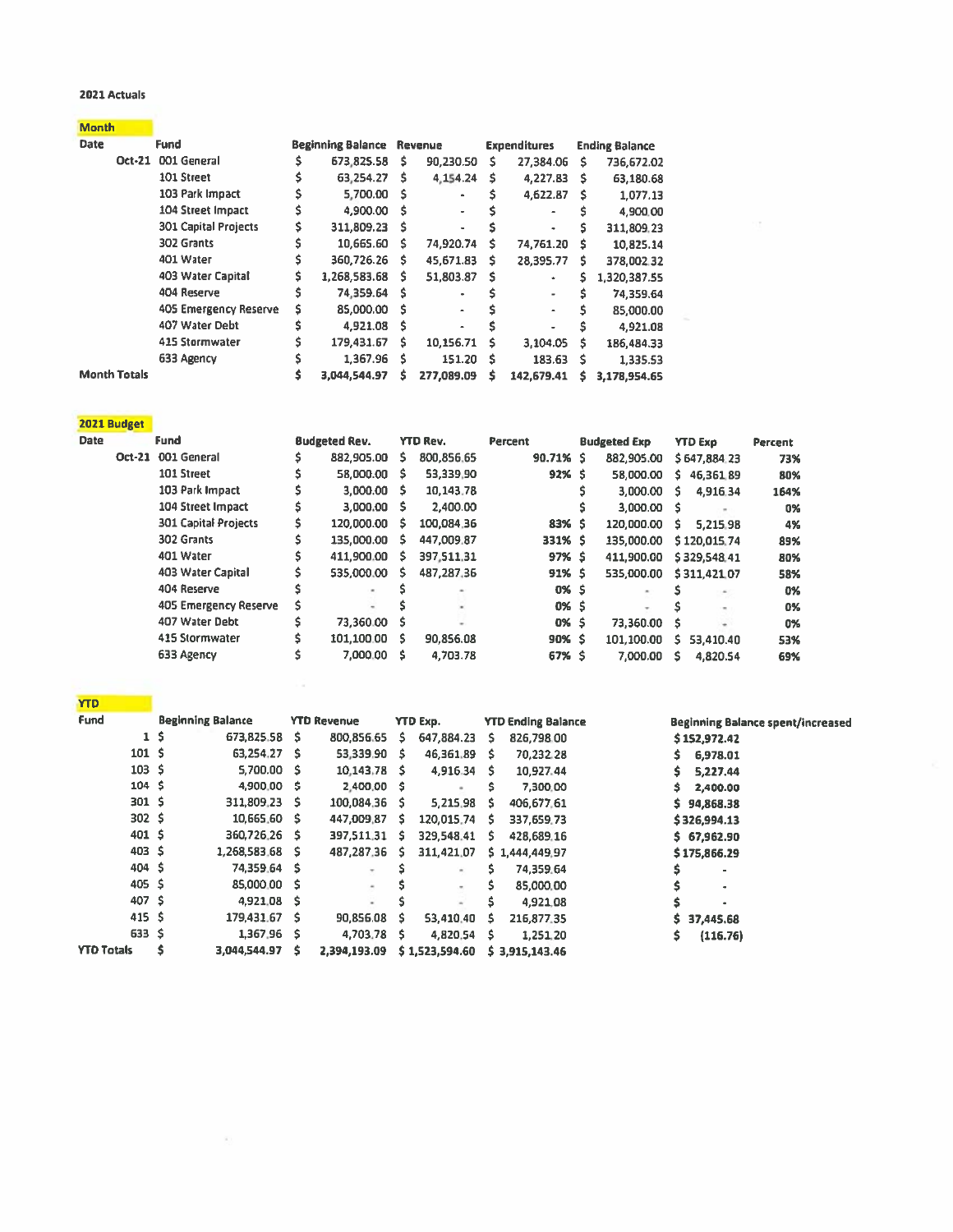Time: 09:18:20 Date: 12/01/2021 Page: 1

#### 11/17/2021 To: 12/07/2021

| Trans Date |            | <b>Type</b> | Acct #                 | Chk#                                | Claimant                                                       | Amount Memo |                                                                                                                                                                                                                                        |
|------------|------------|-------------|------------------------|-------------------------------------|----------------------------------------------------------------|-------------|----------------------------------------------------------------------------------------------------------------------------------------------------------------------------------------------------------------------------------------|
| 1873       | 11/17/2021 | Claims      | 7                      |                                     | 35662 Chevron/Wex Bank                                         | 526.23      |                                                                                                                                                                                                                                        |
| 1874       | 11/17/2021 | Claims      | 7                      |                                     | 35663 Gold Bar Geek                                            | 986.40      |                                                                                                                                                                                                                                        |
| 1904       | 12/07/2021 | Claims      | 7                      |                                     | 35664 AM Test, Inc.                                            | 60.00       |                                                                                                                                                                                                                                        |
| 1905       | 12/07/2021 | Claims      | 7                      |                                     | 35665 Cadman Heidelberg Cement<br>Group                        | 140.85      |                                                                                                                                                                                                                                        |
| 1906       | 12/07/2021 | Claims      | 7                      |                                     | 35666 General Pacific                                          | 3,973.05    |                                                                                                                                                                                                                                        |
| 1907       | 12/07/2021 | Claims      | 7                      | 35667                               | John Deere Financial                                           | 573.74      |                                                                                                                                                                                                                                        |
| 1908       | 12/07/2021 | Claims      | 7                      | 35668                               | <b>Lowe's Business Account</b>                                 | 590.84      |                                                                                                                                                                                                                                        |
| 1909       | 12/07/2021 | Claims      | 7                      |                                     | 35669 Charles H Myers                                          | 148.50      |                                                                                                                                                                                                                                        |
| 1910       | 12/07/2021 | Claims      | 7                      |                                     | 35670 Puget Sound Energy                                       | 100.32      |                                                                                                                                                                                                                                        |
| 1911       | 12/07/2021 | Claims      | 7                      | 35671                               | <b>Sno County Office Of Public</b><br>Defense                  | 1,120.00    |                                                                                                                                                                                                                                        |
| 1912       | 12/07/2021 | Claims      | 7                      |                                     | 35672 Sno County PUD                                           | 1,607.21    |                                                                                                                                                                                                                                        |
| 1913       | 12/07/2021 | Claims      | 7                      |                                     | 35673 Sno County Planning                                      | 206,00      |                                                                                                                                                                                                                                        |
| 1914       | 12/07/2021 | Claims      | $\overline{7}$         |                                     | 35674 Sno County Prosecuting Attorn                            | 159.52      |                                                                                                                                                                                                                                        |
| 1915       | 12/07/2021 | Claims      | 7                      |                                     | 35675 Corrections Bureau Sno County<br><b>Sheriff's Office</b> | 14.19       |                                                                                                                                                                                                                                        |
| 1916       | 12/07/2021 | Claims      | 7.                     |                                     | 35676 Sound Publishing                                         | 8.40        |                                                                                                                                                                                                                                        |
| 1917       | 12/07/2021 | Claims      | 7                      | 35677                               | <b>Verizon Wireless</b>                                        | 219.84      |                                                                                                                                                                                                                                        |
| 1918       | 12/07/2021 | Claims      | 7                      | 35678                               | <b>Ziply Fiber</b>                                             | 41.63       |                                                                                                                                                                                                                                        |
| 1919       | 12/07/2021 | Claims      | 7                      | 35679                               | <b>Ziply Fiber</b>                                             | 88.61       |                                                                                                                                                                                                                                        |
| 1935       | 11/30/2021 | Payroll     | 7                      | 35680                               | <b>Richard L Baker</b>                                         | 5,042.59    |                                                                                                                                                                                                                                        |
| 1936       | 11/30/2021 | Payroll     | 7                      | 35681                               | Denise J Beaston                                               | 3,857.18    |                                                                                                                                                                                                                                        |
| 1937       | 11/30/2021 | Payroll     | 7                      | 35682                               | Demetria Hall-Phillips                                         | 92.10       |                                                                                                                                                                                                                                        |
| 1938       | 11/30/2021 | Payroll     | 7                      | 35683                               | Diana Horton                                                   | 1,376.88    |                                                                                                                                                                                                                                        |
| 1939       | 11/30/2021 | Payroll     | 7                      | 35684                               | <b>Chuck Lie</b>                                               | 92.10       |                                                                                                                                                                                                                                        |
| 1940       | 11/30/2021 | Payroll     | $\overline{7}$         | 35685                               | Florence D Martin                                              | 92.10       |                                                                                                                                                                                                                                        |
| 1941       | 11/30/2021 | Payroll     | 7                      | 35686                               | <b>Richard D Norris</b>                                        | 4,616.98    |                                                                                                                                                                                                                                        |
| 1942       | 11/30/2021 | Payroll     | 7                      |                                     | 35687 Jordan Sears                                             | 92.10       |                                                                                                                                                                                                                                        |
| 1943       | 11/30/2021 | Payroll     | 7                      | 35688                               | <b>Timothy M Shiers</b>                                        | 4,751.23    |                                                                                                                                                                                                                                        |
| 1944       | 11/30/2021 | Payroll     | $\overline{7}$         |                                     | 35689 Arthur Stowe                                             | 1,569.33    |                                                                                                                                                                                                                                        |
| 1945       | 11/30/2021 | Payroll     | 7                      |                                     | 35690 Lisa M Stowe                                             | 5,645.17    |                                                                                                                                                                                                                                        |
| 1946       | 11/30/2021 | Payroll     | $\overline{7}$         | 35691                               | Steven Yarbrough                                               | 92.10       |                                                                                                                                                                                                                                        |
| 1947       | 11/30/2021 | Payroll     | $\overline{7}$         | 35692                               | Vimly Benefit Solutions AWC<br><b>Employee Ben.trust</b>       |             | 6,680.04 Pay Cycle(s) 11/30/2021 To<br>11/30/2021 - WDS PLAN D; Pay<br>Cycle(s) 11/30/2021 To<br>11/30/2021 - Basic Life; Pay<br>Cycle(s) 11/30/2021 To<br>11/30/2021 - HealthFirst; Pay<br>Cycle(s) 11/30/2021 To<br>11/30/2021 - VSP |
| 1948       | 11/30/2021 | Payroll     | $\mathbf{7}$           | 35693 Aflac                         |                                                                |             | 238.87 Pay Cycle(s) 11/30/2021 To<br>11/30/2021 - Aflac                                                                                                                                                                                |
| 1949       | 11/30/2021 | Payroll     | $\overline{7}$         |                                     | E35694 Coastal Community Bank                                  |             | 10,734.01 941 Deposit for Pay Cycle(s)<br>11/30/2021 - 11/30/2021                                                                                                                                                                      |
| 1950       | 11/30/2021 | Payroll     | $\overline{7}$         |                                     | 35695 Dept Of Retirement Systems                               |             | 4,775.53 Pay Cycle(s) 11/30/2021 To<br>11/30/2021 - PERS 2                                                                                                                                                                             |
| 1951       | 11/30/2021 | Payroll     | $\overline{7}$         |                                     | 35696 Vantagepoint Trans Agents                                |             | 75.00 Pay Cycle(s) 11/30/2021 To<br>11/30/2021 - ICMA                                                                                                                                                                                  |
| 1954       | 12/07/2021 | Claims      | 7                      |                                     | 35697 City Of Everett<br>440.00                                |             |                                                                                                                                                                                                                                        |
| 1955       | 12/07/2021 | Claims      | 7                      | 35698 ICONIX Waterworks<br>1,752.11 |                                                                |             |                                                                                                                                                                                                                                        |
| 1956       | 12/07/2021 | Claims      | 7                      |                                     | 35699 Lisa M Stowe                                             | 259.29      |                                                                                                                                                                                                                                        |
| 1957       | 12/07/2021 | Claims      | 7.                     |                                     | 35700 Waste Management                                         | 467.53      |                                                                                                                                                                                                                                        |
|            |            |             | 001 General Government |                                     |                                                                | 28,931.06   |                                                                                                                                                                                                                                        |

2,320.34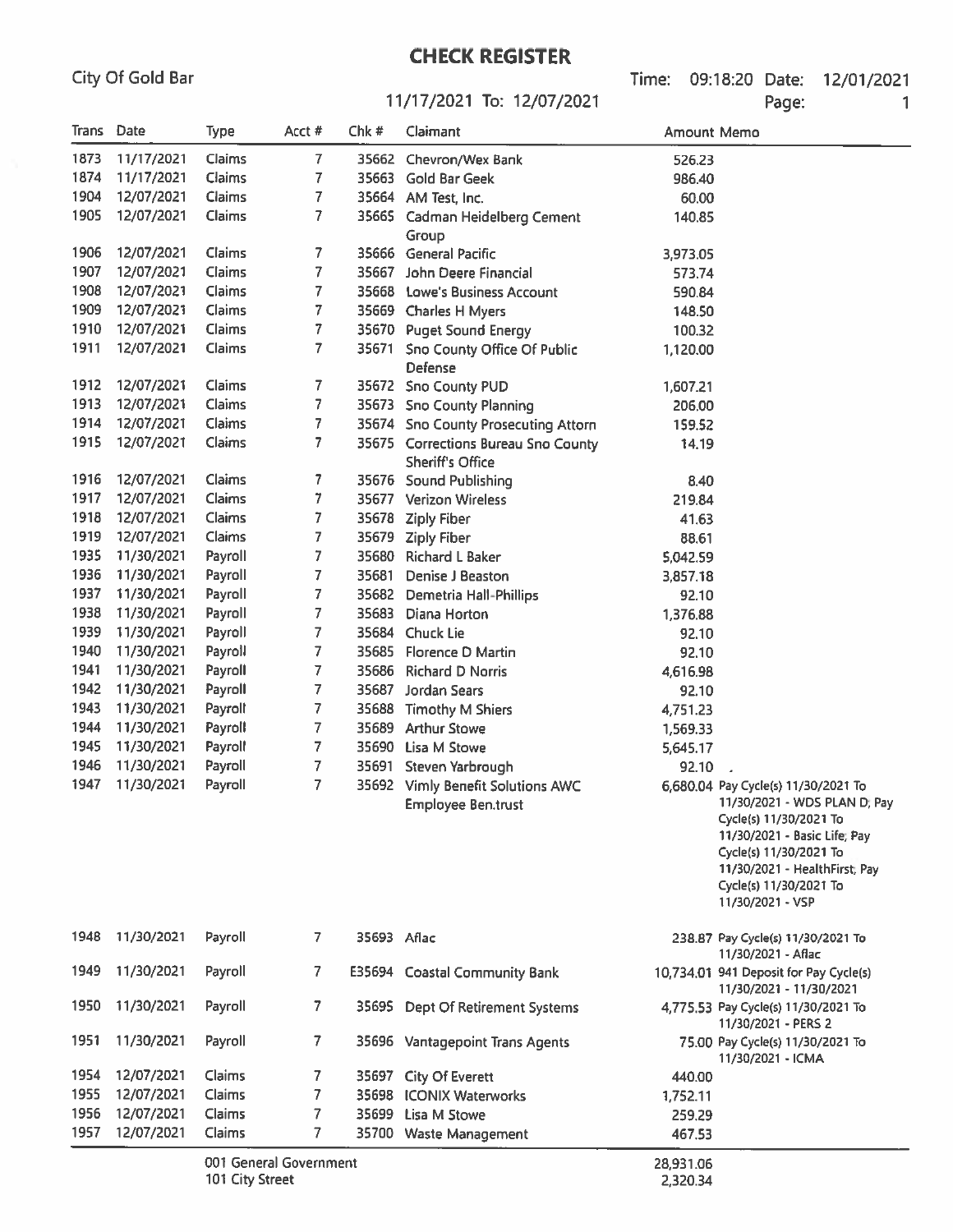|                                                    |             |                                                                             |                      |          | <b>CHECK REGISTER</b>                                                                                                                                             |       |                                                                    |       |                        |
|----------------------------------------------------|-------------|-----------------------------------------------------------------------------|----------------------|----------|-------------------------------------------------------------------------------------------------------------------------------------------------------------------|-------|--------------------------------------------------------------------|-------|------------------------|
| City Of Gold Bar                                   |             |                                                                             |                      |          |                                                                                                                                                                   | Time: | 09:18:20 Date:                                                     |       | 12/01/2021             |
|                                                    |             |                                                                             |                      |          | 11/17/2021 To: 12/07/2021                                                                                                                                         |       |                                                                    | Page: | 2                      |
| Trans Date                                         | <b>Type</b> | Acct #                                                                      | Chk#                 | Claimant |                                                                                                                                                                   |       | Amount Memo                                                        |       |                        |
|                                                    |             | 401 Water Operating<br>403 Water Capital Improvement<br>415 Stormwater Fund |                      |          |                                                                                                                                                                   |       | 23,127.00<br>3,973.05<br>4,956.12<br>Claims:<br>63,307.57 Payroll: |       | 13,484.26<br>49,823.31 |
| Approve by the Finance Committee DATED this day of |             |                                                                             |                      |          |                                                                                                                                                                   |       | 2021.                                                              |       |                        |
| <b>Finance Group</b>                               |             |                                                                             | <b>Finance Group</b> |          |                                                                                                                                                                   |       | <b>Finance Group</b>                                               |       |                        |
| <b>Finance Group</b>                               |             |                                                                             |                      |          |                                                                                                                                                                   |       |                                                                    |       |                        |
|                                                    |             |                                                                             |                      |          | $\overline{\text{ME}}$ the members of the City Council of the City of Cold Dep $W_{\text{eff}}(t_1, t_2, \ldots, \overline{\text{DA}})$ if $\overline{\text{DP}}$ |       |                                                                    |       |                        |

WE, the members of the City Council of the City of Gold Bar Washington, DO HEREBY certify that the merchandise or services listed above have been received and that the above listed vouchers and the related checks have been reviewed and approved for payment by the City of Gold Bar City Council. ATTEST:

| Councilmember    | Councilmember                 |
|------------------|-------------------------------|
| Councilmember    | Councilmember                 |
| Councilmember    | Mayor                         |
| Clerk./Treasurer | DATED this<br>day of<br>2021. |